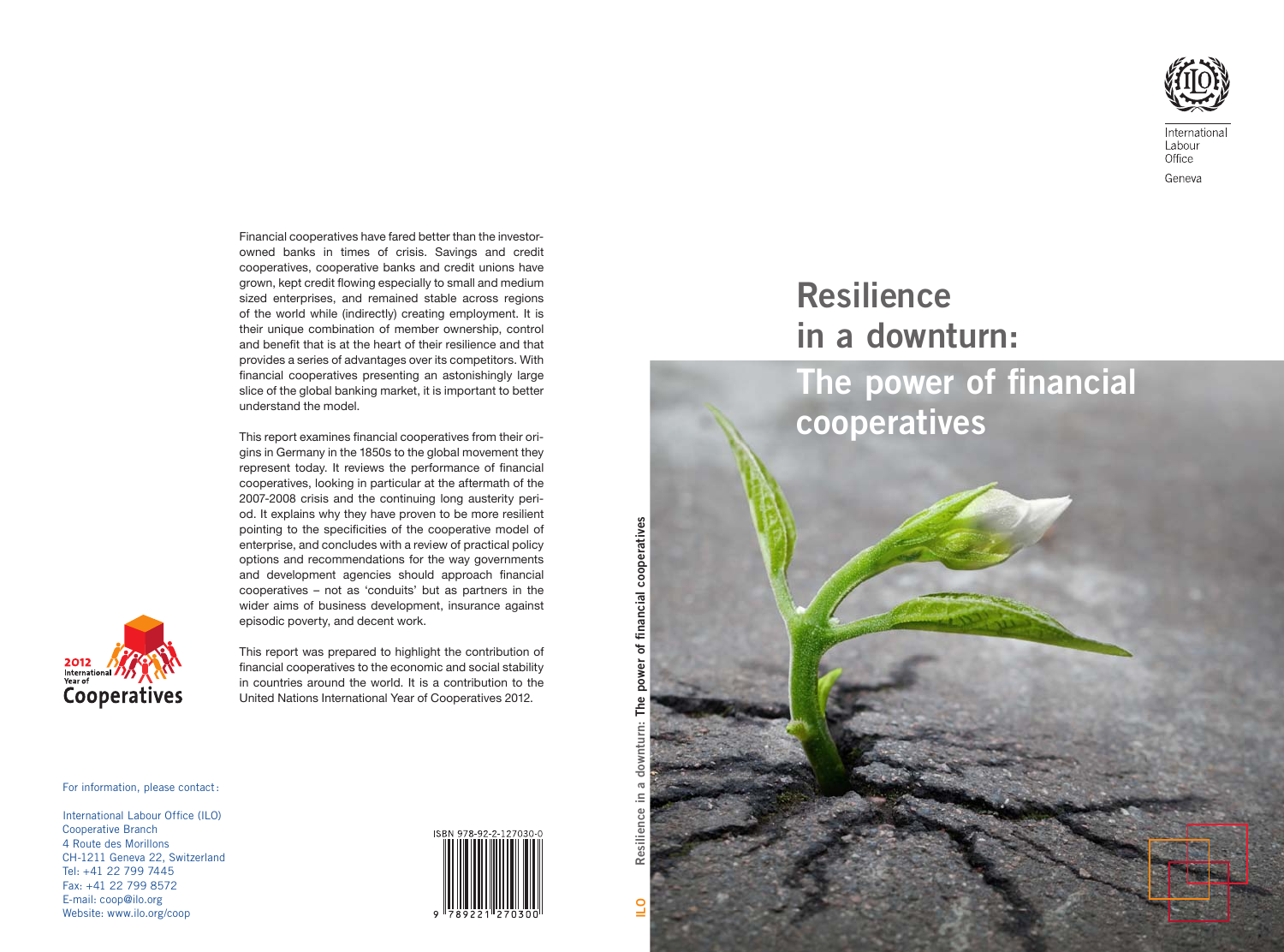**Resilience in a downturn: The power of financial cooperatives**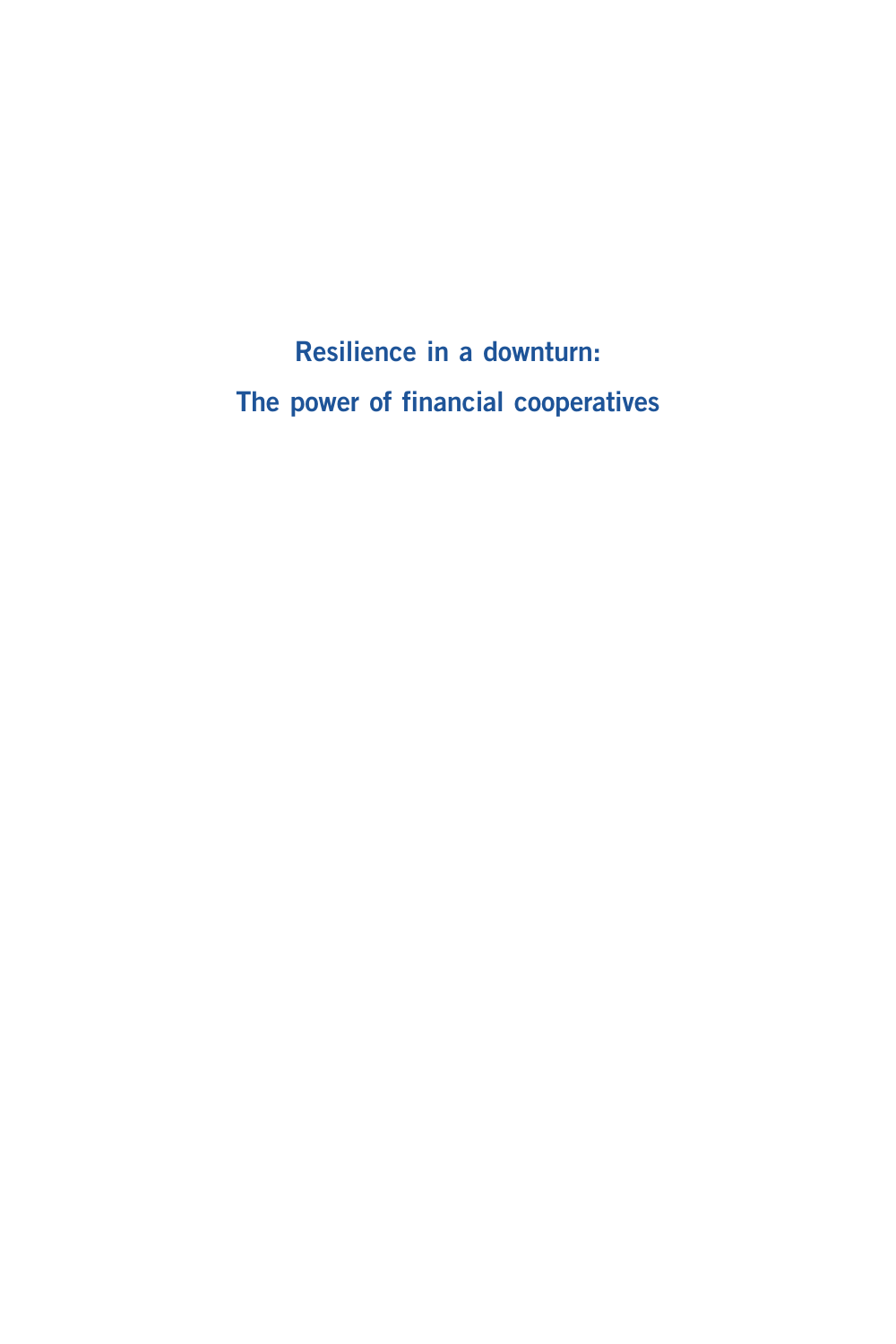# **Resilience in a downturn: The power of financial cooperatives**

INTERNATIONAL LABOUR OFFICE • GENEVA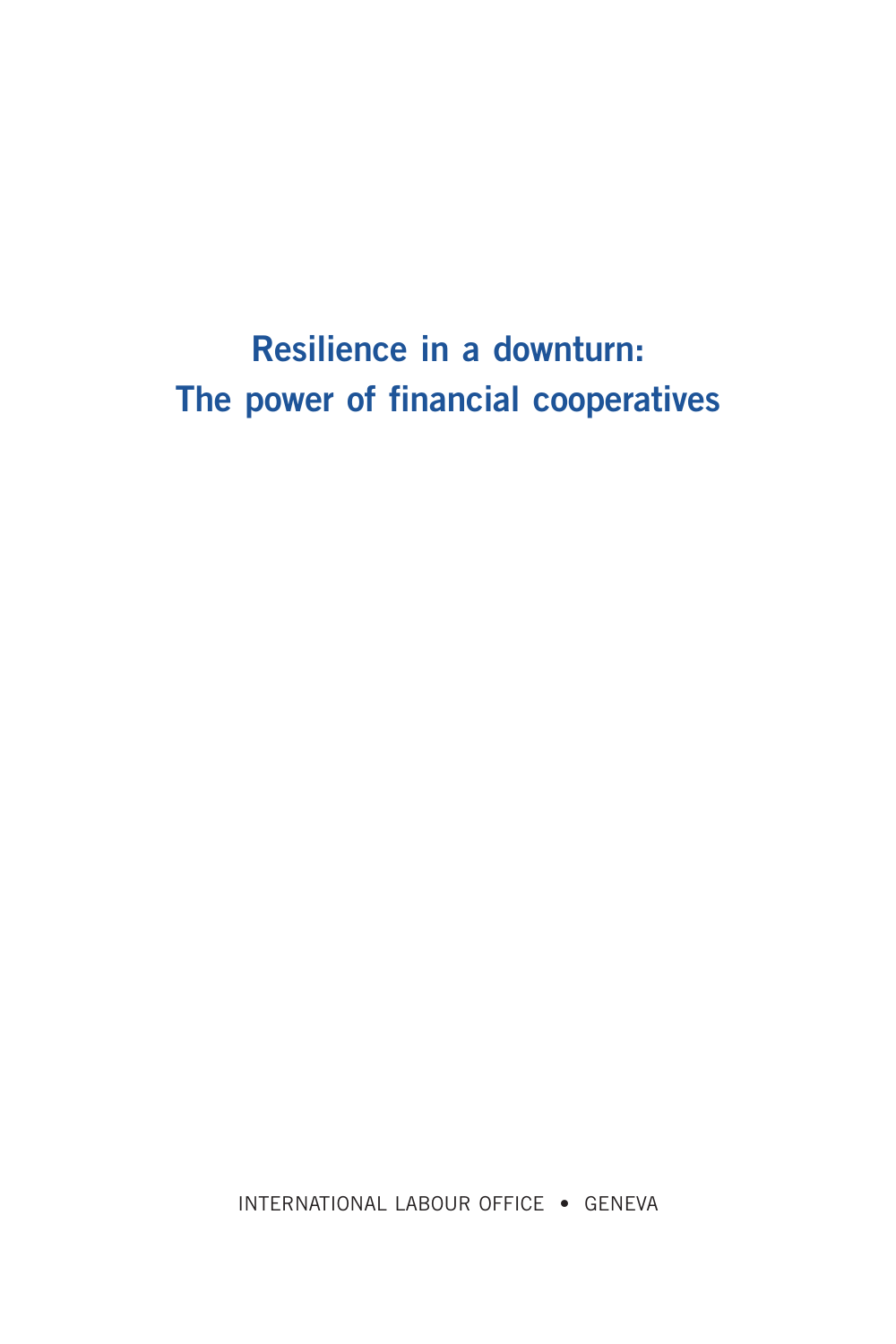Copyright © International Labour Organization 2013 First published 2013

Publications of the International Labour Office enjoy copyright under Protocol 2 of the Universal Copyright Convention. Nevertheless, short excerpts from them may be reproduced without authorization, on condition that the source is indicated. For rights of reproduction or translation, application should be made to ILO Publications (Rights and Permissions), International Labour Office, CH-1211 Geneva 22, Switzerland, or by email: pubdroit@ilo.org. The International Labour Office welcomes such applications.

Libraries, institutions and other users registered with reproduction rights organizations may make copies in accordance with the licences issued to them for this purpose. Visit www.ifrro.org to find the reproduction rights organization in your country.

Birchall, Johnston

Resilience in a downturn: The power of financial cooperatives / Johnston Birchall; International Labour Office. - Geneva: ILO, 2013

ISBN 978-92-2-127030-0 (print) ISBN 978-92-2-127031-7 (web pdf)

International Labour Office

cooperative bank / credit cooperative / cooperative development / economic recession / EU countries

03.05

*ILO Cataloguing in Publication Data*

The designations employed in ILO publications, which are in conformity with United Nations practice, and the presentation of material therein do not imply the expression of any opinion whatsoever on the part of the International Labour Office concerning the legal status of any country, area or territory or of its authorities, or concerning the delimitation of its frontiers.

The responsibility for opinions expressed in signed articles, studies and other contributions rests solely with their authors, and publication does not constitute an endorsement by the International Labour Office of the opinions expressed in them.

Reference to names of firms and commercial products and processes does not imply their endorsement by the International Labour Office, and any failure to mention a particular firm, commercial product or process is not a sign of disapproval.

ILO publications and electronic products can be obtained through major booksellers or ILO local offices in many countries, or direct from ILO Publications, International Labour Office, CH-1211 Geneva 22, Switzerland. Catalogues or lists of new publications are available free of charge from the above address, or by email: pubvente@ilo.org Visit our web site: www.ilo.org/publns

Photocomposed in Switzerland SCR SCR

Printed in France GON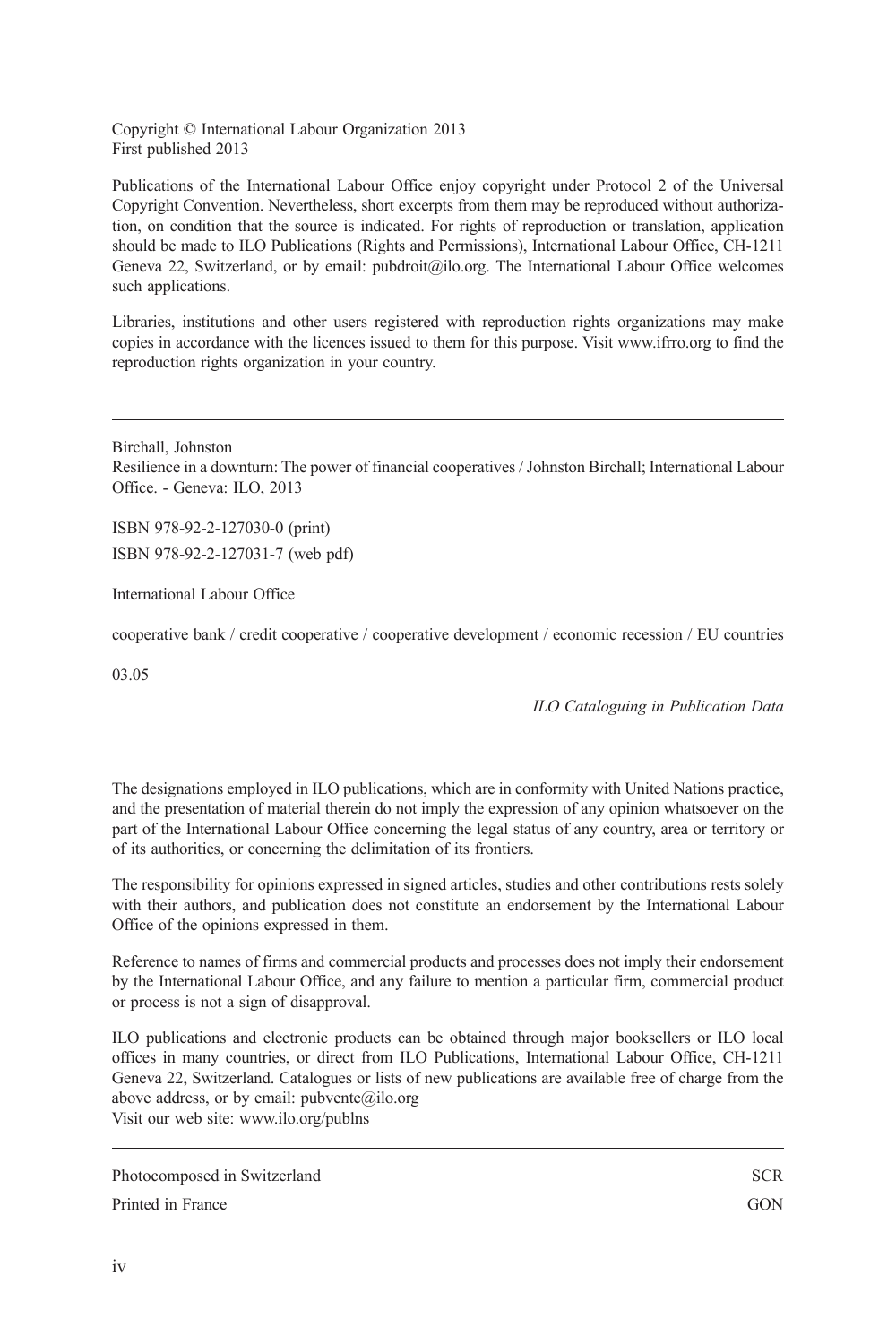### **Foreword**

Concern for addressing global imbalances and building resilience against crises requires setting out practical policy options available and examining their performance. This ILO report focuses on how financial cooperatives fare in times of crisis, addressing historical, statistical, conceptual, and policy aspects of the question. It recounts how financial cooperatives weathered the storm and came out strong while many investor-owned banks struggled for survival during the global economic crisis.

This report builds on a 2009 report from the ILO, *Resilience of the cooperative business model in time of crisis*, which highlighted the ways cooperative enterprises have shown resilience to the crisis across sectors around the world. The author of the report, Johnston Birchall, a Professor at Stirling University, has been writing on member-owned businesses such as cooperatives and mutuals in the last 25 years. His widely acclaimed book on *People Centered Businesses* (1994) continues to be a key reference for those in search of enterprise models that are closer to people's needs. His 2013 book on *Finance in an Age of Austerity*: *The Power of Customer-owned Banks* looks into the potential of cooperative banks to stabilize the banking sector and provide the basis for a more sustainable economy.

This report provides a timely contribution to the global discussion on alternative approaches to promoting sustainable development goals in the aftermath of the global economic crisis. It shows how the success of financial cooperatives during the global financial crisis can provide a credible alternative to the investment-owned banking system. We hope that it will be of interest to policy makers in partnering with financial cooperatives for enterprise development, insurance against poverty, and decent work.

In Salazar

José Manuel Salazar-Xirinachs *Assistant Director-General for Policy*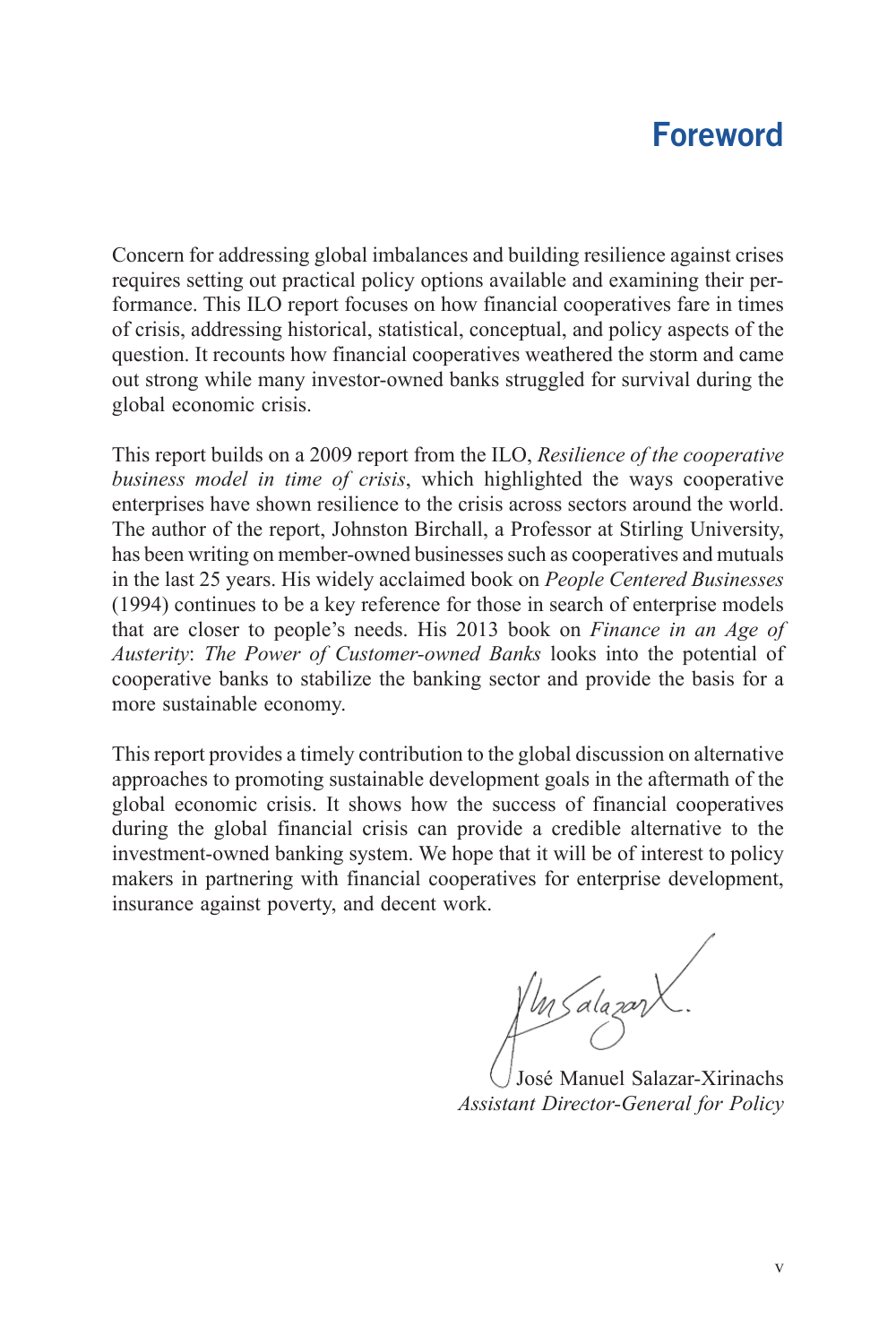# **Table of Contents**

|    |                                             | V  |
|----|---------------------------------------------|----|
|    |                                             |    |
|    |                                             | xi |
|    |                                             |    |
|    |                                             |    |
|    |                                             |    |
|    |                                             | 5  |
|    |                                             |    |
|    |                                             |    |
|    |                                             |    |
|    |                                             |    |
|    |                                             |    |
|    | 2. The effects of the recent banking crisis |    |
|    |                                             |    |
|    |                                             |    |
|    |                                             |    |
|    |                                             |    |
|    |                                             |    |
| 3. | The advantages and disadvantages            |    |
|    |                                             |    |
|    |                                             |    |
|    |                                             |    |
|    |                                             |    |
|    |                                             |    |
|    |                                             |    |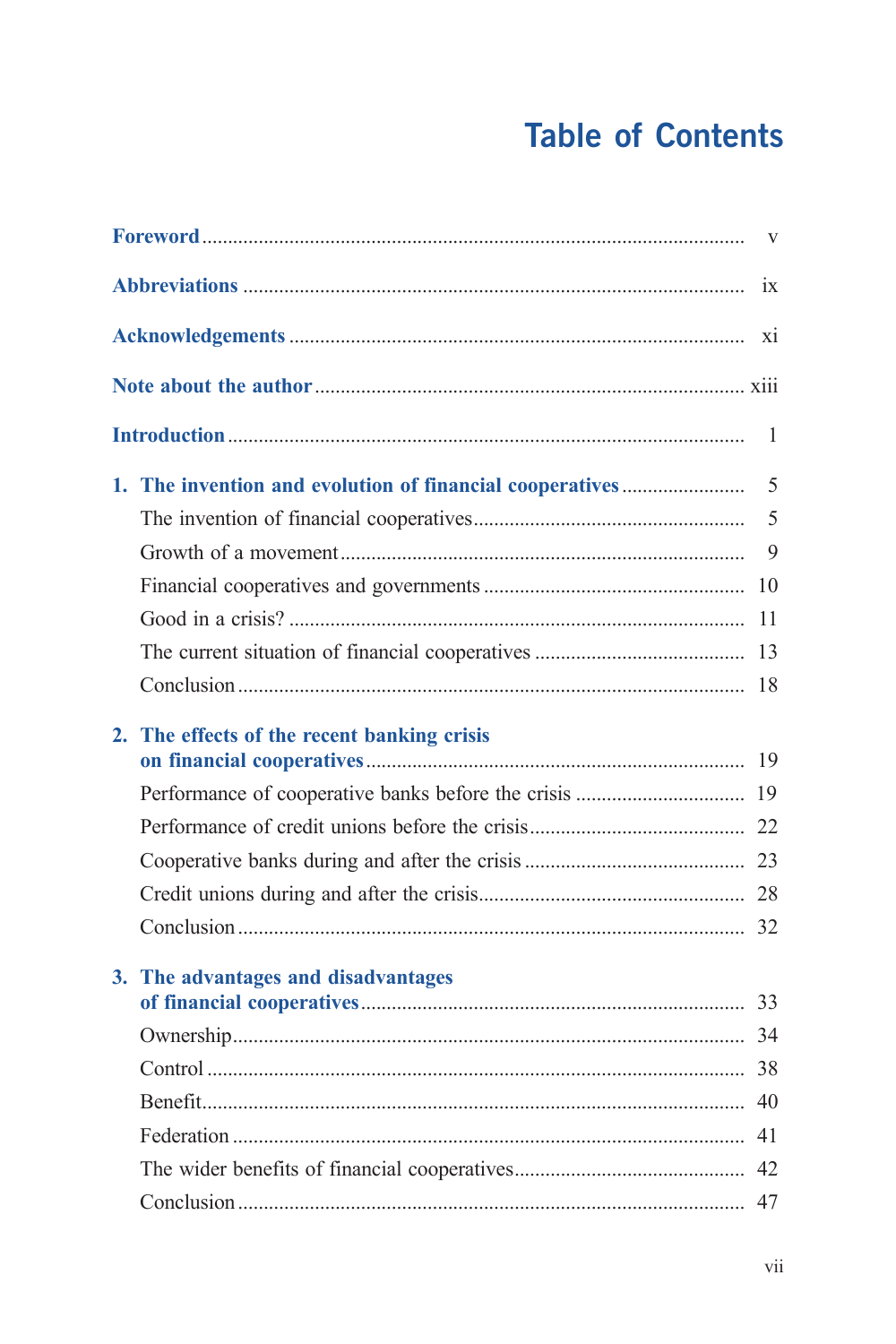| The relationship between financial cooperatives                      |  |
|----------------------------------------------------------------------|--|
|                                                                      |  |
|                                                                      |  |
| <b>List of tables</b>                                                |  |
| Table 1.1<br>Basic statistics on European cooperative banks, ordered |  |
| Table 1.2<br>Credit union basic statistics, ordered by market        |  |
| Table 2.1<br>European cooperative banks before the crisis:           |  |
| Table 2.2                                                            |  |
| Table 2.3<br>European cooperative banks during and after the crisis: |  |
| Table 2.4<br>Effects of the banking crisis on European               |  |
| Table 2.5                                                            |  |
| Table 3.1<br>Some European cooperative banks' market share of loans, |  |
| <b>List of figures</b>                                               |  |
| <b>Figure 1A</b>                                                     |  |
| <b>Figure 1B</b>                                                     |  |
| <b>Figure 2</b>                                                      |  |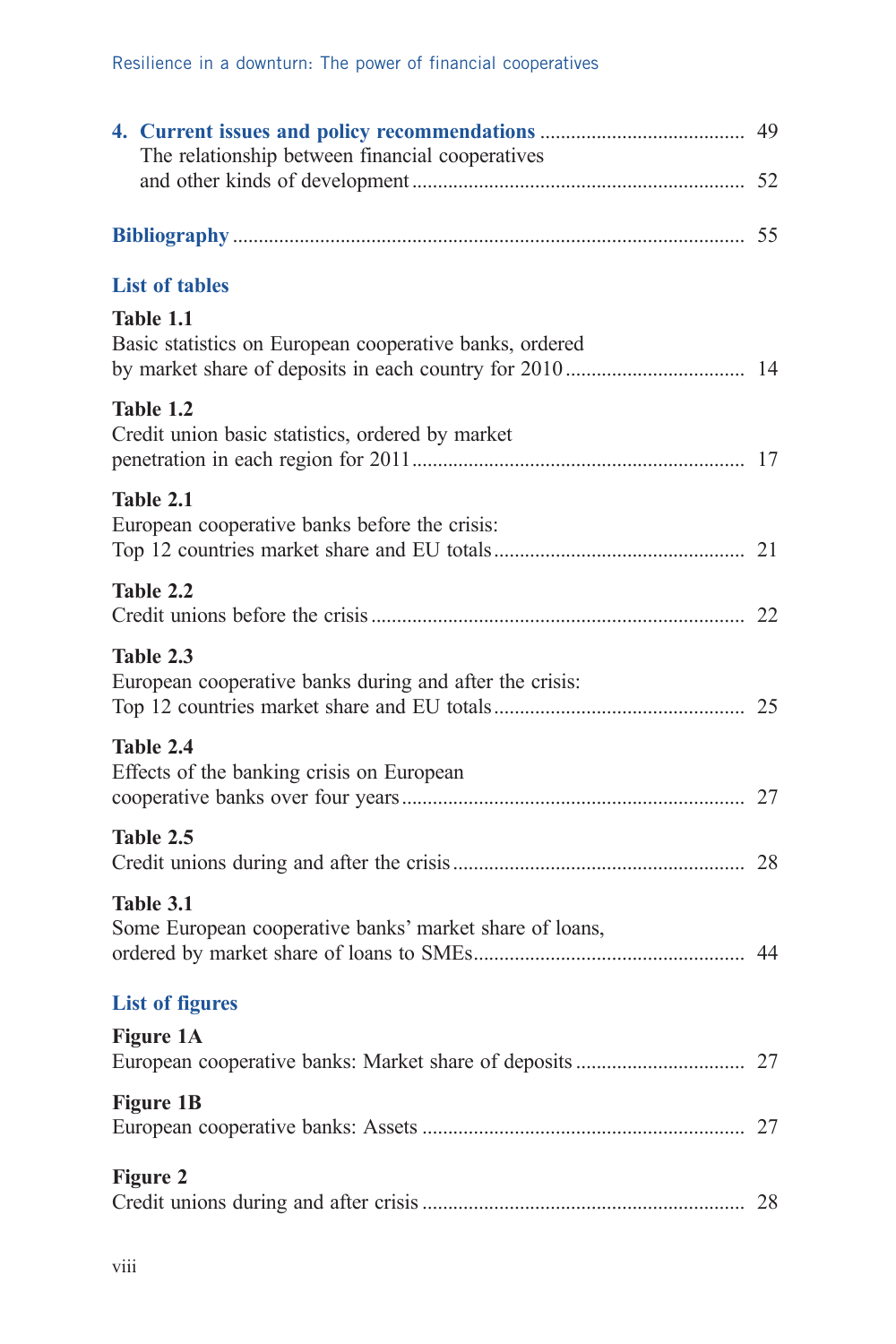# **Abbreviations**

| CA           | Crédit Agricole                           |
|--------------|-------------------------------------------|
| DZ           | Deutsche Zentral-Genossenschaftsbank      |
| <b>EACB</b>  | European Association of Cooperative Banks |
| EU           | European Union                            |
| <b>ICA</b>   | <b>International Cooperative Alliance</b> |
| <b>ILO</b>   | International Labour Office               |
| <b>IMF</b>   | <b>International Monetary Fund</b>        |
| <b>MFI</b>   | Micro-finance institution                 |
| ÖVAG         | Österreichische Volksbanken AG            |
| <b>RZB</b>   | Raiffeisen Zentralbank Österreich AG      |
| <b>SME</b>   | Small and medium enterprise               |
| <b>WOCCU</b> | World Council of Credit Unions            |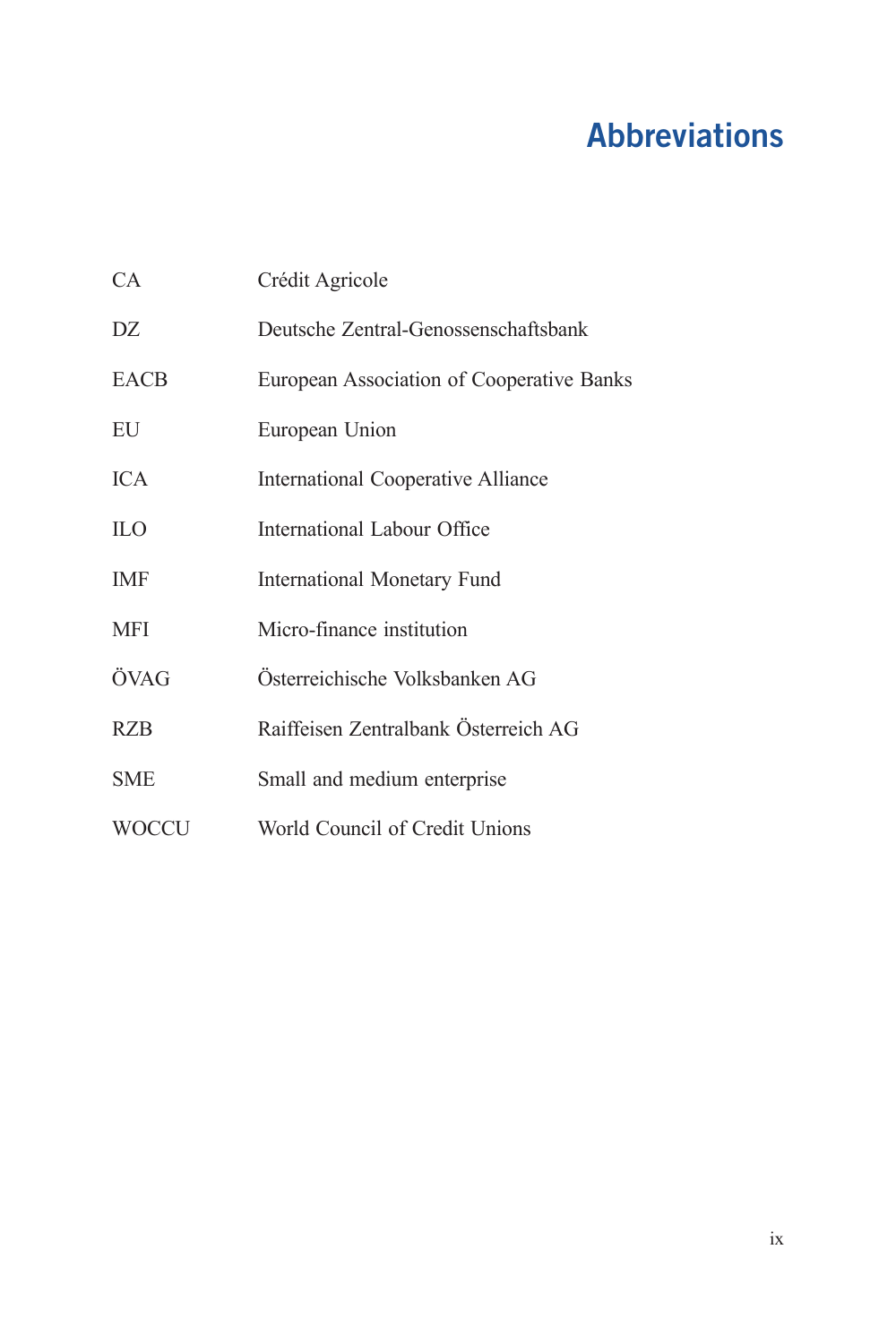# **Acknowledgements**

The report was prepared by the ILO Cooperative Branch, headed by Ms Simel Esim. Ms Maria Elena Chavez Hertig coordinated its production. The manuscript benefited from the comments of Mr Jean-Louis Bancel, Mr. Brian Branch, Mr Craig Churchill, and Mr Bouke de Vries and participants who provided their feedback at the presentation of the report by author at the International Labour Office in Geneva.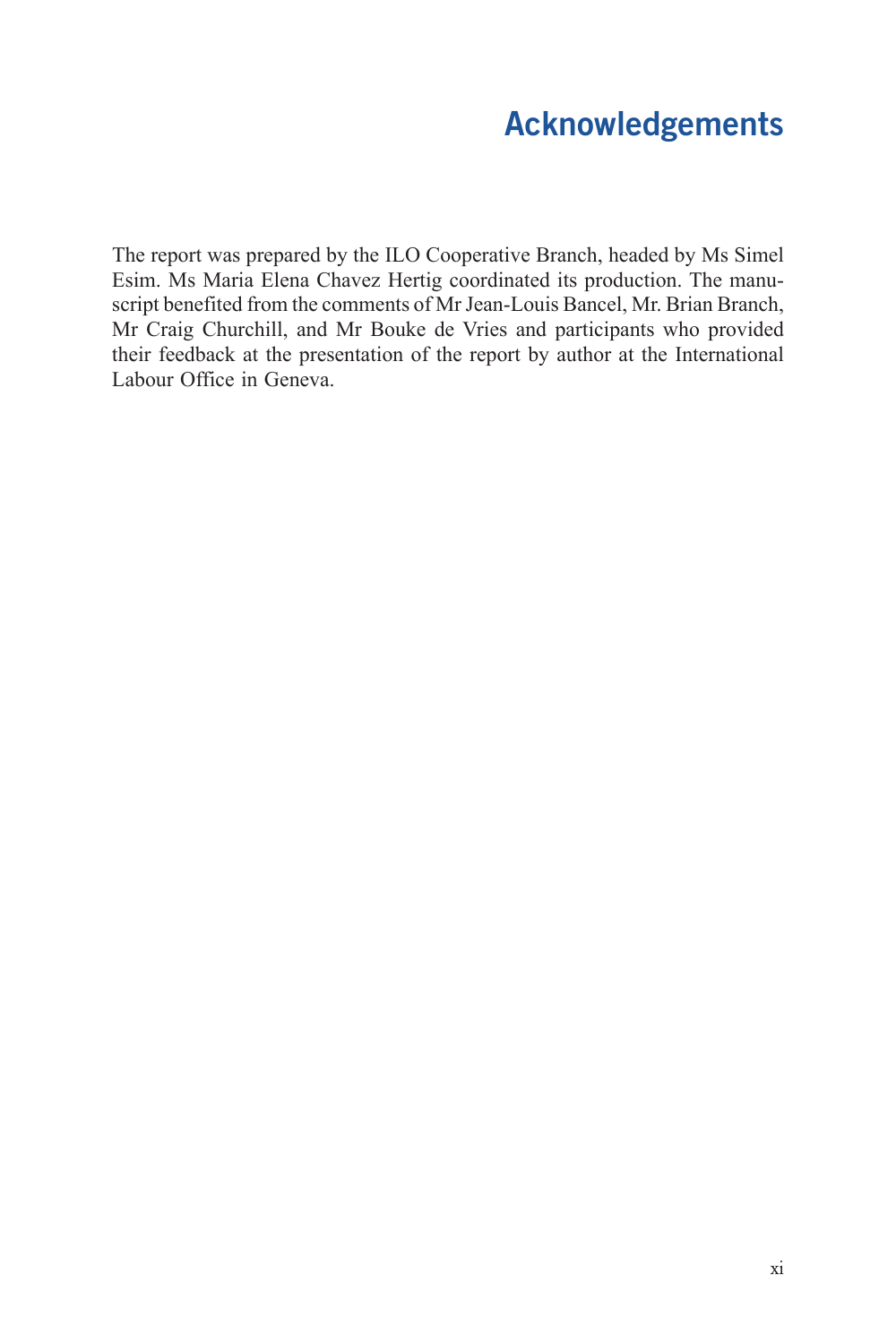### **Note about the author**

Johnston Birchall is professor of Social Policy at the School of Applied Social Science at the University of Stirling in Scotland. He studied at Oxford and then spent five years as a housing association manager before returning to academic life with an MA in Social Policy and a PhD at York University. For the last twenty-five years his focus has been on the subject of cooperation, more specifically in member-owned businesses (cooperatives, mutuals, and usercontrolled public service agencies). He has been at Stirling University since 1999.

Prof Birchall has written several books (with translations into five other languages) his latest being, *People-centred Businesses: Cooperatives, mutuals and the idea of membership* (Macmillan, 2010). His is the author of a number of books published by the ILO including*Cooperatives and the Millennium Development Goals*, *Rediscovering the Cooperative Advantage: Poverty Reduction through Self-help* and a co-author of *Resilience of the Cooperative Business Model in Times of Crisis* published in 2009.

He has a Leverhulme Fellowship for 2012, and is using it to write a book on people-centred banking.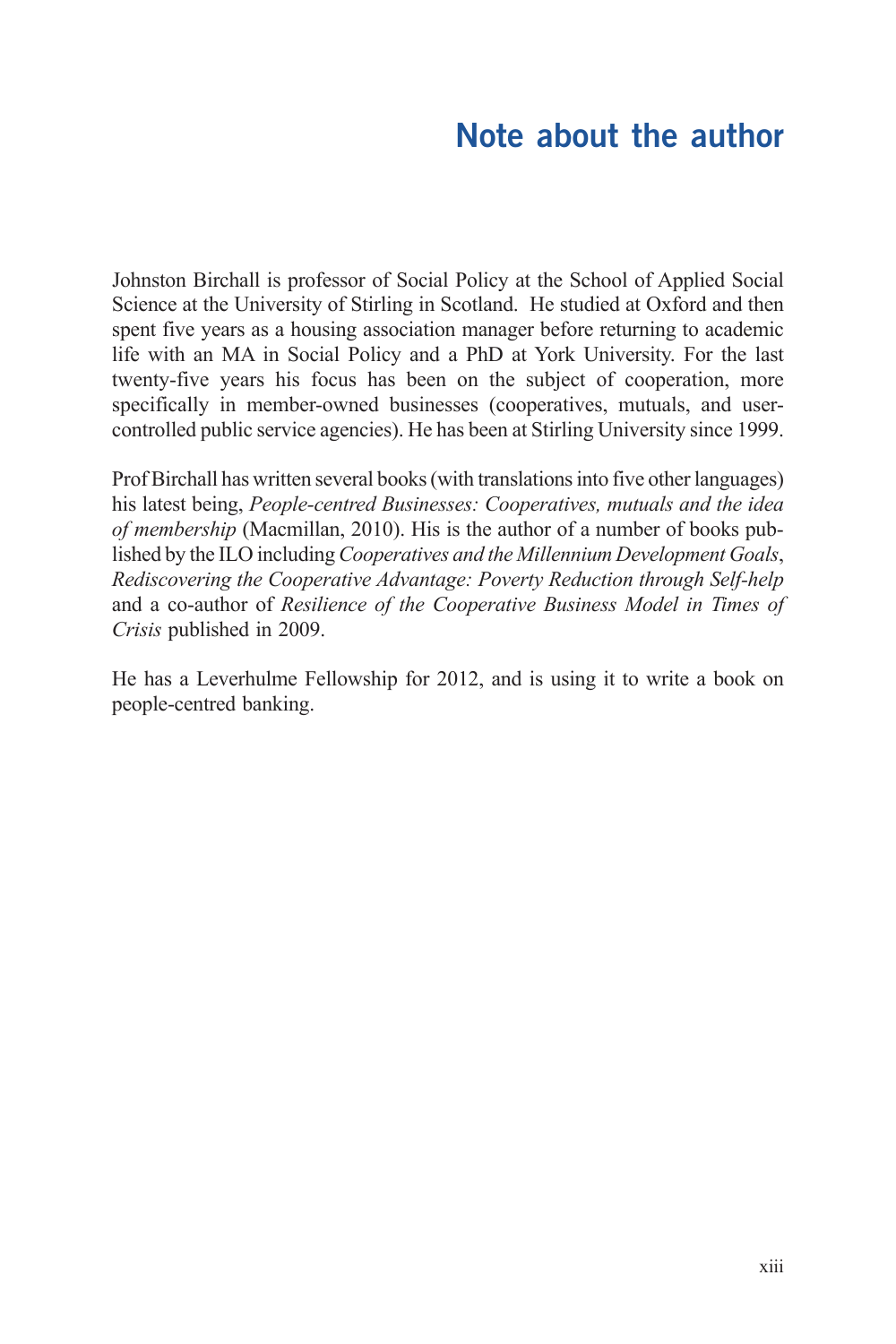# **Introduction**

The ILO has responded vigorously to the threat of unemployment caused by the 'age of austerity' brought on by the banking crisis of 2008. The 2009 Global Jobs Pact lists several important measures that governments should consider taking, such as support for physical infrastructure, skills development, quality training and education, support for small and medium enterprises, public employment, minimum wages and so on. It calls for action to rectify the causes of the crisis, advocating:

*Building a stronger, more globally consistent, supervisory and regulatory framework for the financial sector, so that it serves the real economy, promotessustainable enterprises and decent work and better protects savings and pensions of people*. 1

The ILO's *World of Work Report 2012* tacklesthe 'austerity trap'that the advanced economies are in, and says 'it is critical to restore credit conditions and create a more favourable business environment for small enterprises. <sup>2</sup> How can this be done?

The report that Lou Hammond Ketilson and I wrote for the International Labour Office (ILO) in 2009 called attention to the resilience of financial cooperatives in the immediate aftermath of the financial crisis. <sup>3</sup> It found, among other things, that they were still lending to small and medium-sized enterprises (SMEs) when other banks had stopped lending. Now, in the long period of austerity that we are faced with after the banking crisis, we need to understand more fully the potential of financial cooperatives, and that is the purpose of this report.

What do we mean by financial cooperatives? The essential elements are ownership, control and benefit. The customers own the cooperative, with each person having one member-share. Nobody can sell it without their agreement. This does not mean that they should be able to demutualize it; the cooperative does not belong just to the current cohort of members but is an intergenerational endowment held in the business for the benefit of current and future members. Membership is not transferable, and so there is no market for shares. The customers also

 $1$  ILO, 2009, p. 9.

<sup>2</sup> ILO, 2012, p. 4.

<sup>3</sup> Birchall and Hammond Ketilson, 2009.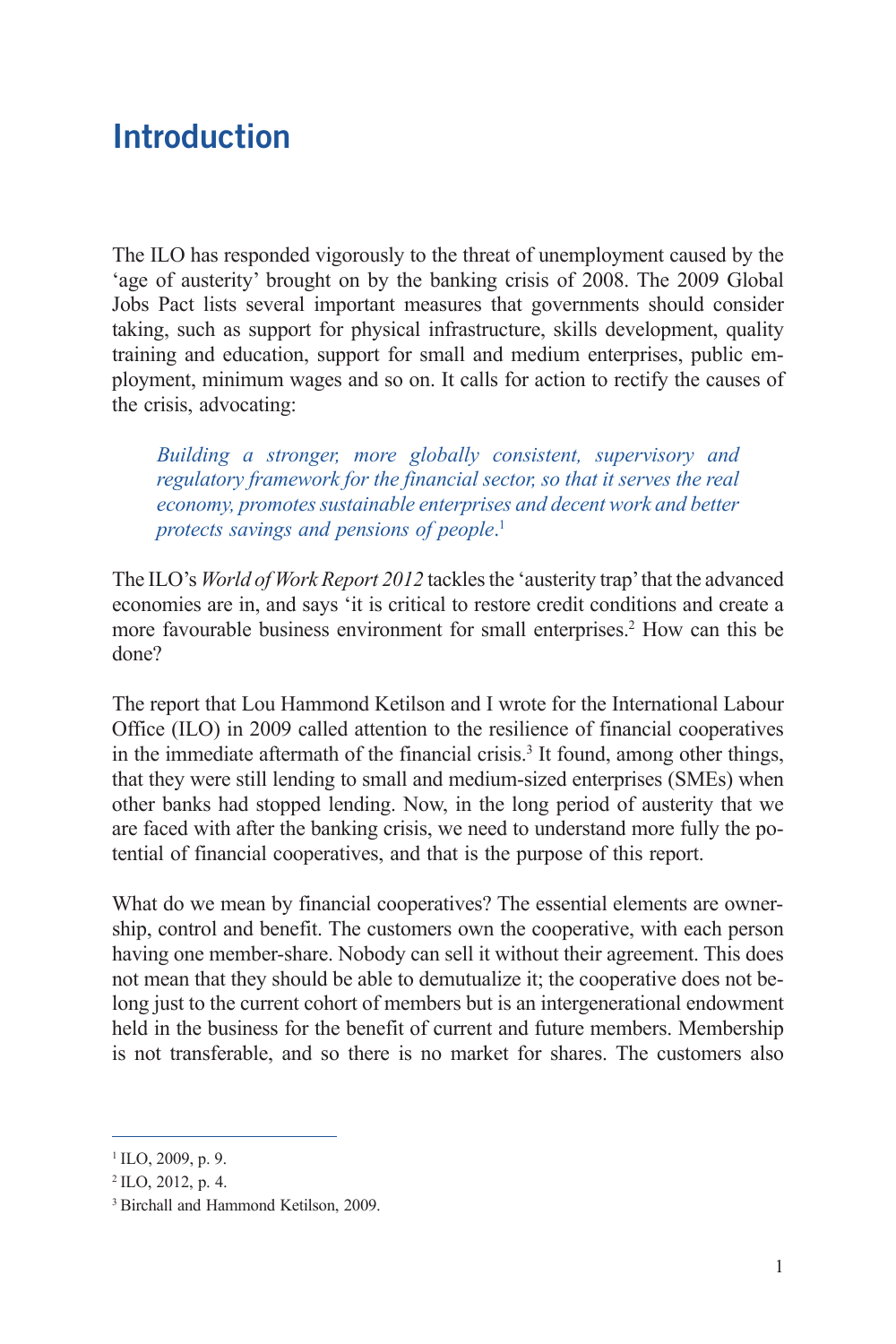control the cooperative. As members, they are an integral part of the governance structure, with powers derived from personal membership; they have one person, one vote regardless of the amount of capital they have invested.

The customers are also the main beneficiaries. The main purpose of the business is to benefit the members rather than to maximize profit. They can expect some of the profits to be distributed to them as a dividend, but this is proportional to the use they make of the business rather than to their investment. Because of the intergenerational endowment, some of the profits also have to go to strengthen the cooperative's reserves.

There are some operating principles that follow from these distinctive features of ownership, control and benefits. The main source of capital for a financial cooperative is retained profits added to reserves. The main source of money for lending to members is member savings. The cooperatives are often part of a network with powerful apex bodies that provide them with mutual financial services. This enables them to remain local while benefitting from economies of scale and scope. Their focus is on long-term relationships with their customer-owners, not on making profits for shareholders.

It follows from these distinctive features that financial cooperatives should be stable and risk-averse. The banking crisis of 2008 was a great test of this hypothesis. With a few exceptions, financial cooperatives have confirmed it to be true. Most came through it without needing any government bailouts, without ceasing to lend to individuals and businesses, and with the admiration of a growing number of people disillusioned with 'casino capitalism'.

The evidence for the power of financial cooperatives in local economic development and job creation is mostly indirect. We cannot prove that, if they are lending to SMEs and micro-enterprises, jobs are being protected and new ones created, though it is a fair assumption. <sup>4</sup> There is a danger of people taking loans for one purpose and using them for another, but among people on low incomes this is not a bad thing: they use loans to smooth out their consumption and survive shocks. Also, their savings act as a cushion, in bad times decreasing the risk of falling into poverty. Underlying these effects is the fact that nobody other than their members profits by the provision of financial services, and that the surpluses made by the business go into the local economy, or are kept in reserves in order to make it less risky.

<sup>&</sup>lt;sup>4</sup> This is also true of evidence presented for other financial institutions. See ILO, 2002, p. 5 for a discussion of 'indirect job creation' by micro-finance institutions (MFIs).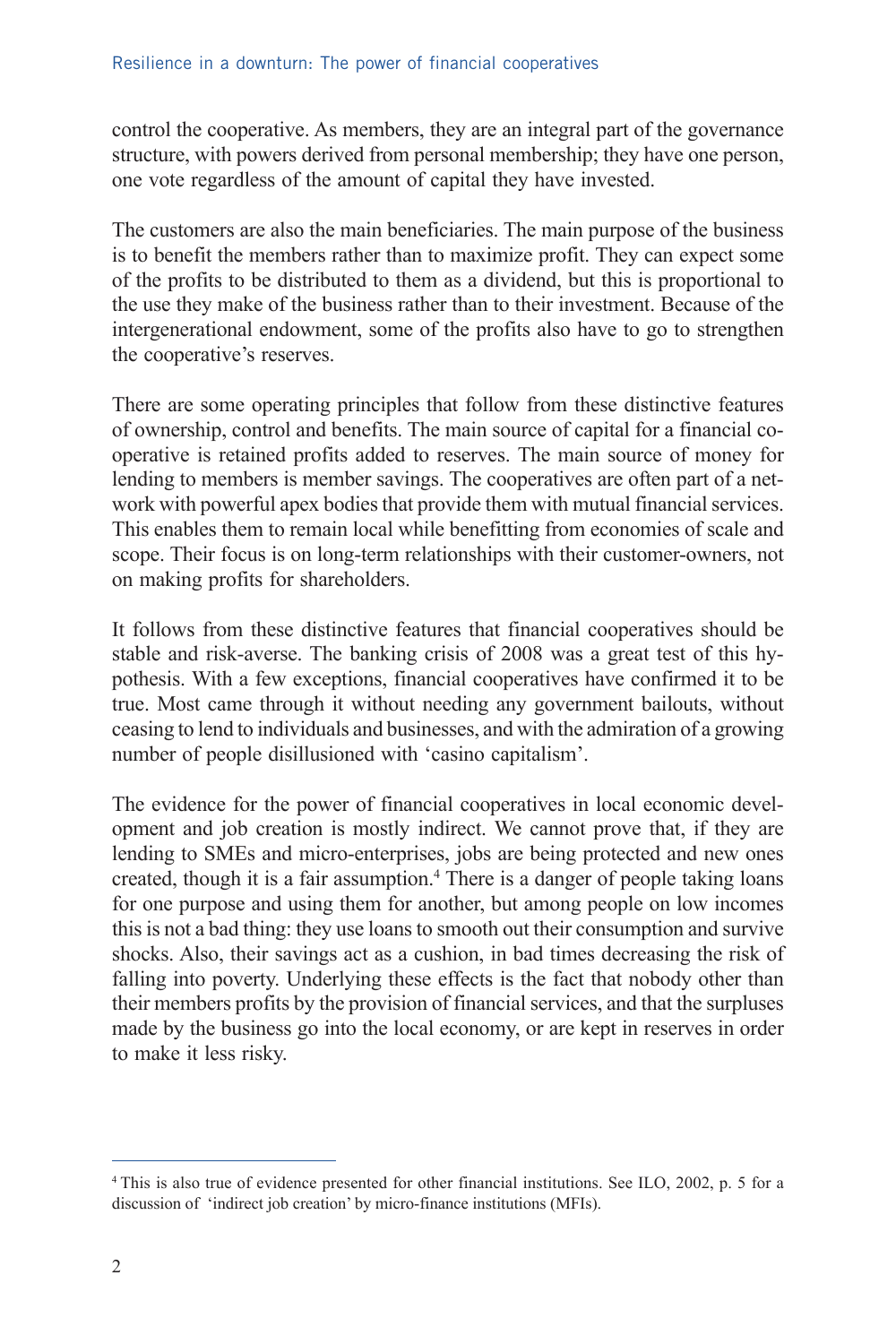The report begins by telling the story of how financial cooperatives were invented in Germany in the 1850s, and then grew to be a worldwide movement, with an astonishingly large slice of the global banking market. <sup>5</sup> Then it analyses their performance during and after the 2007-2008 crisis, showing that they have continued to provide banking services to people on low incomes, to stabilize the banking system, to regenerate local economies, and (indirectly) to create employment. The report explains that they are able to do this because of their unique combination of member ownership, control and benefit. It concludes with some policy recommendations for the way governments and development agencies should approach them, not as 'conduits' but as partners in the wider aims of business development, insurance against episodic poverty, and decent work.

 $<sup>5</sup>$  The report includes cooperative banks and credit unions, but not banks set up by other cooperatives</sup> or building societies. For a fuller picture see Birchall, J, 2010, ch.7.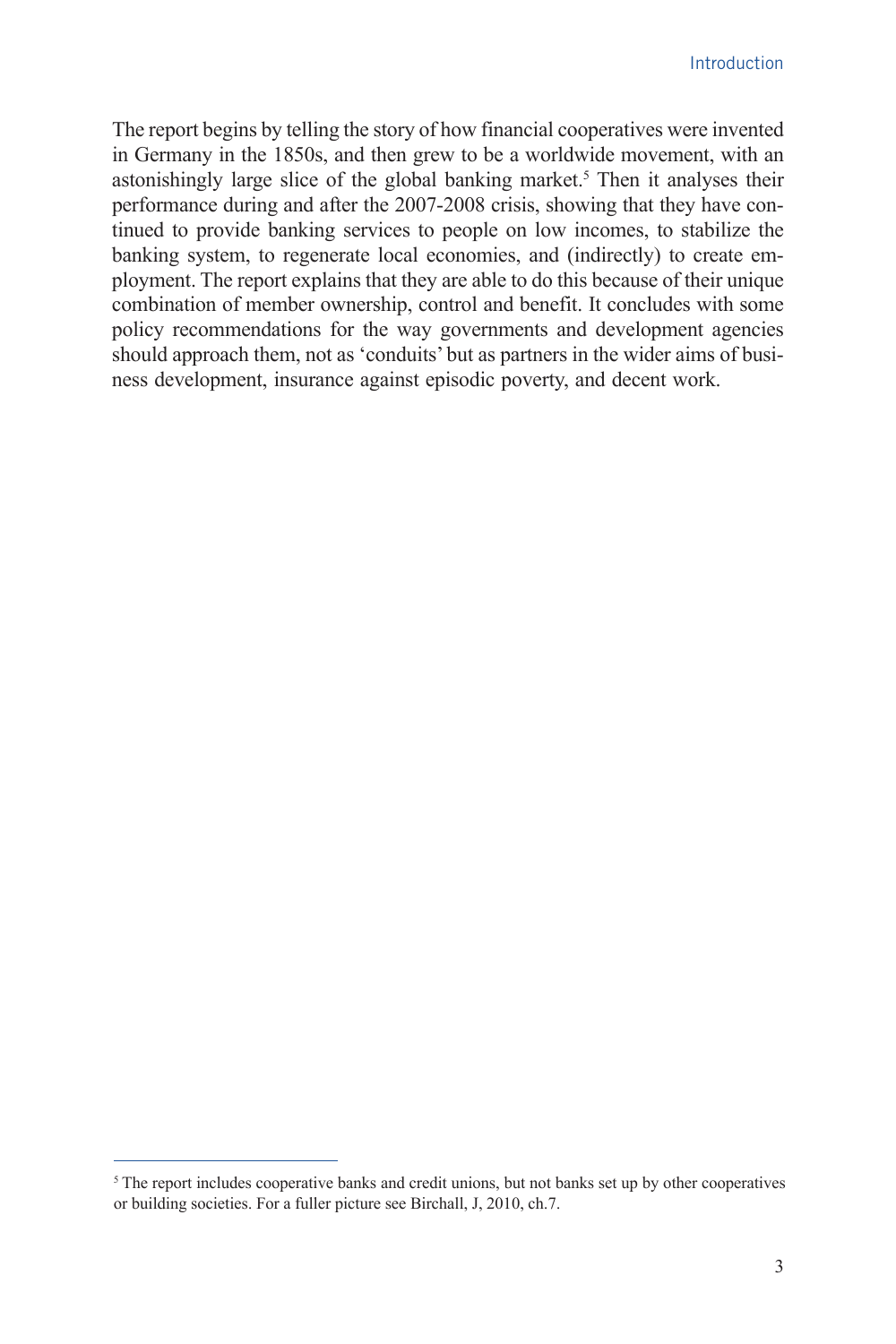# **1. The invention and evolution of financial cooperatives**

Like much of what we take for granted in the modern world, financial cooperatives had to be invented. They did not spring fully formed from the minds of the two German social entrepreneurs who are credited with the invention – Hermann Schulze-Delitzsch and Friedrich Raiffeisen – but came together only after several false starts.

#### **THE INVENTION OF FINANCIAL COOPERATIVES**

The story begins in 1798, when Henry Duncan became minister of Ruthwell, a small village on the edge of the Solway Firth in South West Scotland. He immediately began trying to improve the lot of his desperately poor parishioners, buying flax for women to spin in their cottages and employing men to turn his land into a model farm or to work on the roads. He revived a local friendly society and imported grain at wholesale prices. Then, in 1810 he decided to set up a parish bank. Local landowners backed him readily; they liked the idea that the poor could save to meet future needs because they would then not be so dependent on parish poor relief! Duncan had rare talents. He had spent three years working in a bank in Liverpool before deciding to become a minister, and so he combined both the impulse for philanthropy and business experience. The idea was simple. People could open a savings account with just six pence. Deposits were held at a local commercial bank where they received five per cent interest, the savers receiving back four per cent. The remaining one per cent was used to provide a charity fund, tiered interest for long-term savers, and a sum for administering the bank. Duncan ran it himself, and instead of taking a salary used the money to build a village school.

The business model was easy to replicate. Within five years of the first bank opening, there were savings banksthroughout the United Kingdom.The following year they began to spread to Europe and the United States, and they are now major players in the world banking system. 6

<sup>6</sup> See Birchall, Forthcoming, ch. 8.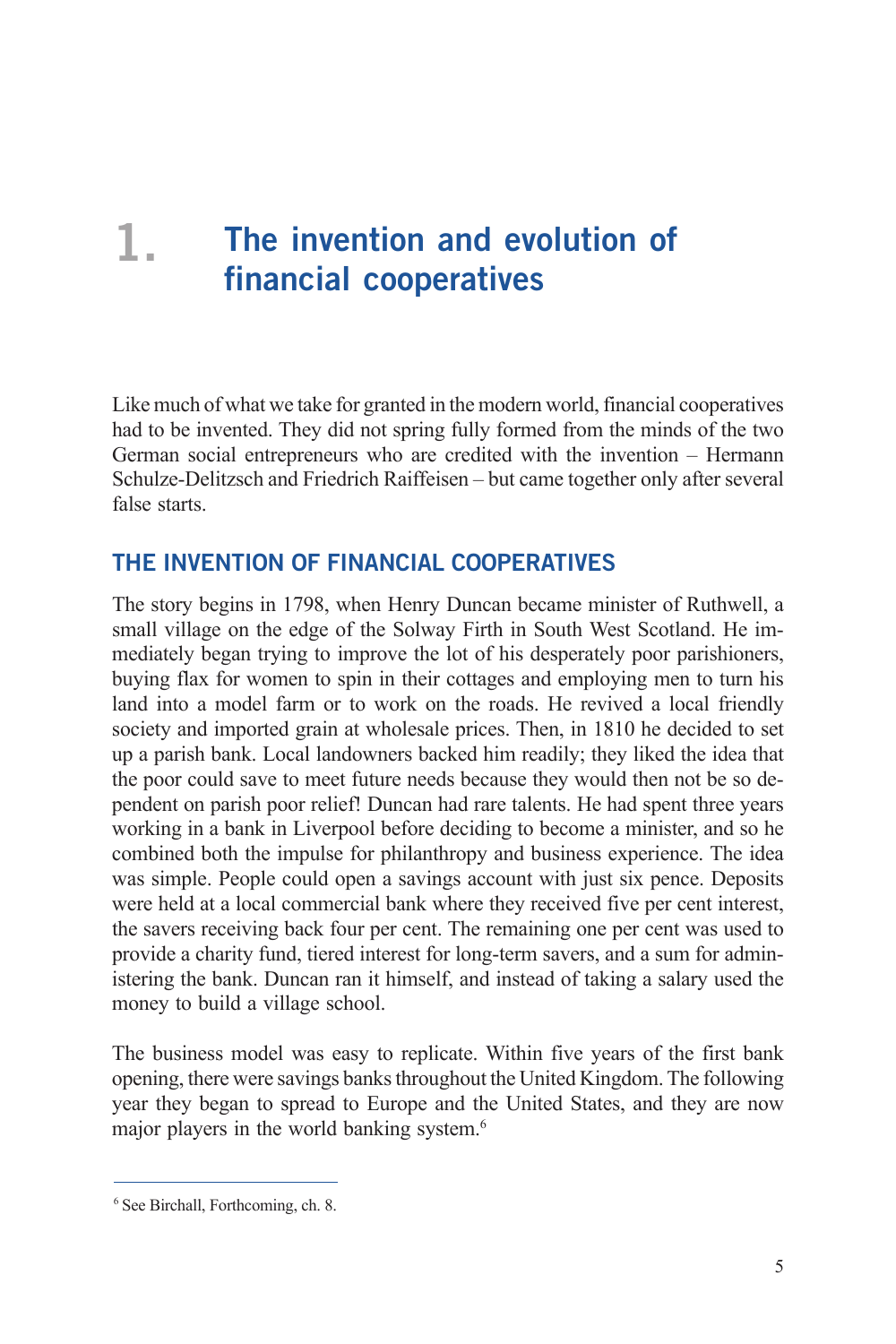Unfortunately, they had a flaw; they were not really owned by anyone, but administered as trusts by whoever could get their hands on them, and so, until government regulation became effective, they were not very safe. One failed in Rochdale, England, in 1848, and so people began to put their savings into share accounts with the recently opened Rochdale Pioneers consumer cooperative. The cooperative movement became an accidental savings bank for working class people, enabling them to weather all but the most severe recessions; through the rest of the nineteenth century they kept themselves out of poverty without recourse to the dreaded 'poor law'. 7

One thing the consumer cooperatives would not do was to give credit. A previous cooperative movement that began inBrighton, England, in 1826 had failed through allowing members credit during a recession. This is understandable because it was consumer credit they needed, not credit for productive work; by this time the British working class depended almost entirely on wage labour. In Germany, serfdom had been abolished and a new class of independent farmers was being established, who were becoming more and more dependent on a market system. In the towns, the slow rate of industrialization meant that artisan industry still predominated, protected by their guild system. <sup>8</sup> The farmers and artisans really did need credit.

The catalyst for action was a dreadful famine of 1846 and 1847, coupled with the liberal revolutions of 1848 that convulsed Europe but left aristocratic rulers still in charge. Hermann Schulze was a public legal official in his home town of Delitzsch. During the revolution of 1848 he was elected a member of the Prussian National Assembly, where he presided over a commission of enquiry into the condition of the labouring and artisan classes. This focused his attention on the plight of the tradesmen and artisans of the town. He founded a friendly society to insure people against sickness, and an association to supply raw materials to shoemakers, then in 1850 founded his first credit association. Although it relied initially on capital supplied by rich founder members, it had ten members who were all artisans, and so was a hybrid of a philanthropic society and a cooperative. At the same time, a colleague, Dr Anton Bernhardi, set up a bank in the nearby town of Eilenburg owned by its savers and borrowers, and so in 1852 Schulze modified his own bank to become member-owned.Cooperative savings and credit had finally arrived.

Friedrich Raiffeisen was also a public official, the mayor of a village in the Westerwald, on the right bank of the Rhine in the far west of Germany. The environment was quite different from that experienced by Schulze; instead of the

<sup>7</sup> Birchall, 1994.

<sup>8</sup> Kemp, 1985.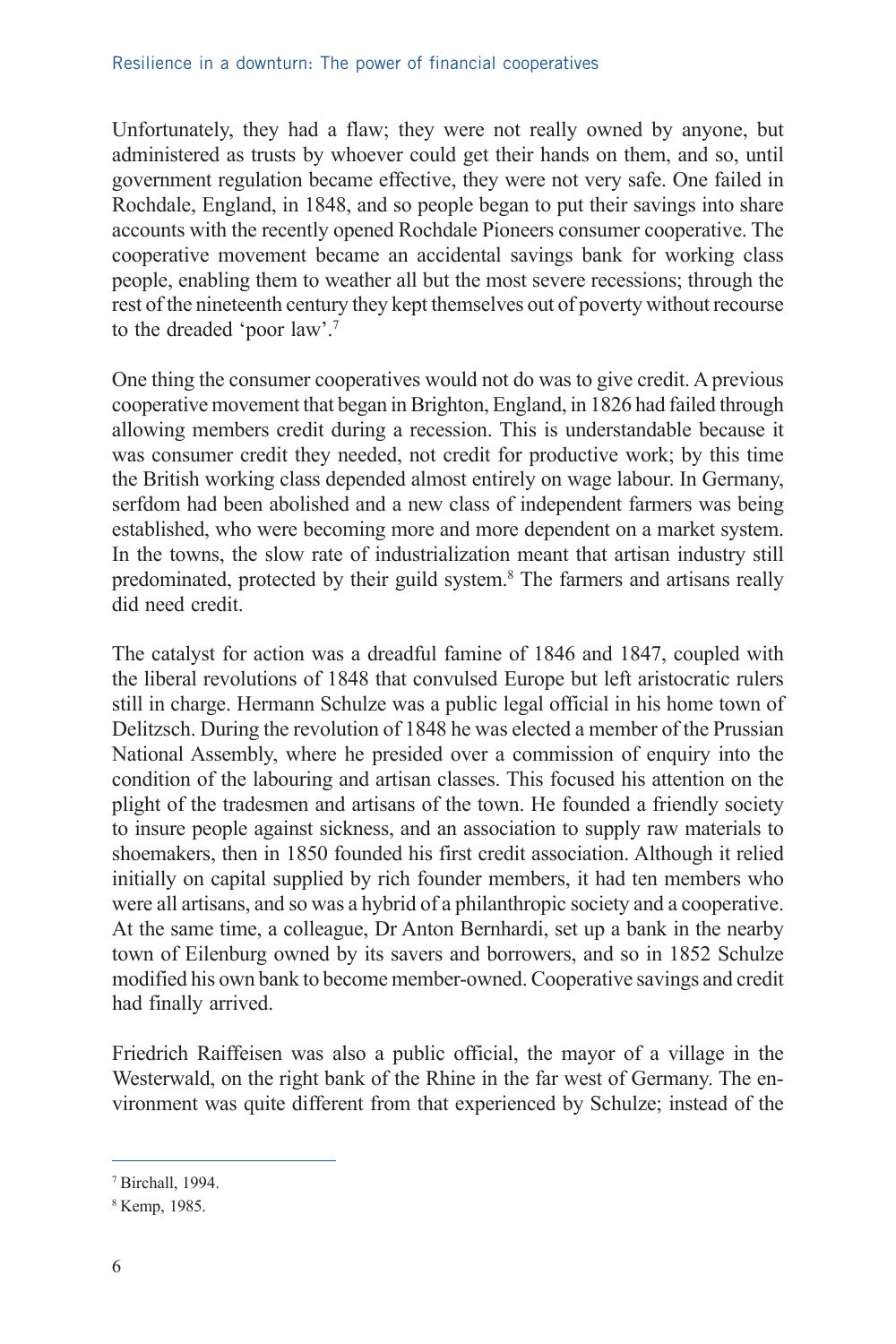flat lands, large wheat farms and towns of Prussia, it was a mountainous area of forests and small farms and villages. Again it was the terrible famines of 1846- 47 that were the catalyst for action. He began by distributing bread and potatoes to the poor, but knew this would not be enough, so he bought flour wholesale and established a cooperative bakery that succeeded in halving the price of bread. He set up a cattle purchase association for the farmers, what we would call an agricultural supply cooperative. He then began to tackle what he saw as the underlying problem of usury.

In 1849, with £300 raised from rich supporters, he set up his first loan bank at Flammersfeld, and then in 1854 a second at Heddesdorf. However, like Schulze he began to see the disadvantages of a bank that relied on philanthropy. As in many such banks before and since, they had problems with repayments; borrowers were reluctant to pay back the loans and the wealthy patrons soon lost interest. In 1862 Raiffeisen set up a third society at Anhausen and made the same transition that Schulze had made from philanthropy to cooperation; here the farmers themselves became the members.

What was so important about combining savings and credit?

In Germany at this time there was a chronic lack of capital, and it was retarding economic growth. Small business people and farmers needed to take advantage of new markets yet the commercial banks, set up to service richer customers, were unwilling to meet their needs. Savings banks were unpopular because they seemed more like charity than self-help. As the historian of the movement, Henry Wolff explained, capital was not equal to the demands made on it. People remained poor through lack of capital, and lacked capital because they were poor. There was a need to find a way to give credit to those who had no security to offer in exchange. Luigi Luzzatti, the great Italian promoter of cooperative banks, talked of the need to find a moral guarantee, a means for the 'capitalization of honesty'. There was an urgent need to find a way of releasing all the productive power that lay latent in the working people for want of capital. For this to happen reformers had to find a way, as Luzzatti put it, of 'aspiring to descend'. 9

Schulze's system demanded that members subscribe for a single share, the value of which was fixed as high as people could afford so as to provide working capital for the bank, but which could be paid in instalments. Liability would be unlimited, which meant every member effectively stood as surety for the debts of all the others. Profits, after paying a dividend of at least 20 per

<sup>9</sup> Wolff, 1893, pp. 20-23.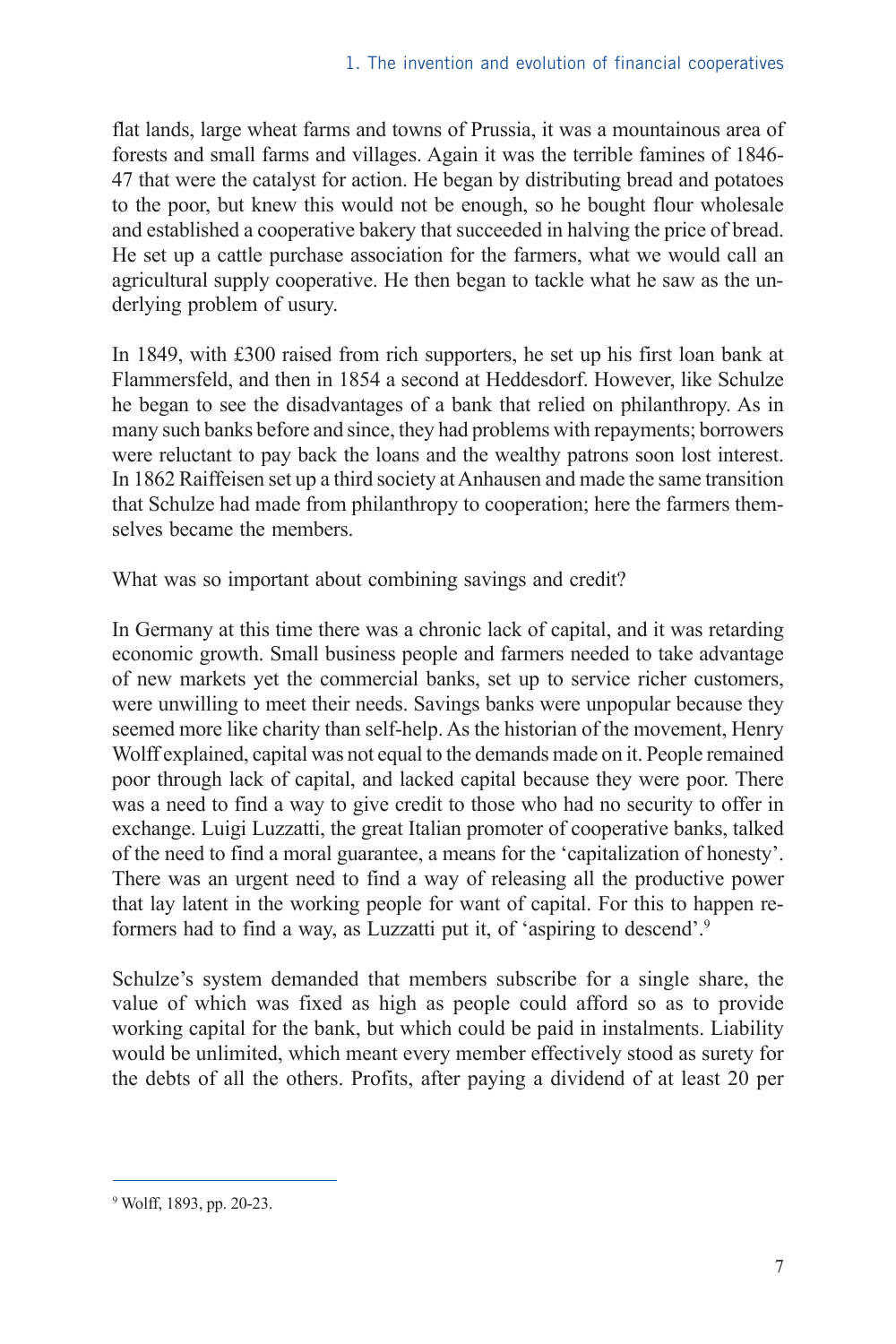cent into reserves, would be distributed to members as a dividend on share capital. The banks would provide share accounts for members'savings, deposit accounts for larger amounts held on shorter notice, and drawing accounts (a forerunner of the modern current account). They granted loans to members with security given in the form of a personal pledge by a relative or friend. Set up on such a complex basis they were meant to be run professionally by a salaried executive elected for three years by a general assembly, overseen by a supervisory board.

Raiffeisen's model did not require share capital. This was because he was aiming his banks at poor farmers, not the relatively affluent artisans and tradesmen of the town. Members had unlimited liability. He insisted on this, even when by law limited liability became available, because he wanted the farmers to rely on each other; while they could put up their farms and equipment as collateral, the main guarantee of commitment to pay off a loan was the involvement all in the debts of each. His strategy for developing the banks was to rely on leadership by the local village priest and to limit each society to one village. He stressed the moral and communal character of the enterprise as well as its financial aims. Profits were not distributed but held in reserves, and loan capital was made up from savings and deposits. As the societies were so small, they only needed one salaried official: a part-time accountant.

Both movements were good at developing regional and national unions, central banks and commercial subsidiaries. Schulze organized the first congress of more than 200 banks that led to the setting up of a General Union, then in 1865 he founded a central cooperative bank.The Raiffeisen movement also set up a central bank and a trading firm supplying machinery, feed, manures, seeds, and coals to farmer-members. Supply associations were also set up in each district, but they were kept independent of the local banks so their business would not become mixed up. A cooperative insurance department was set up to insure cattle, and marketing cooperatives followed in dairying, hops and wine. Credit from the banks meant that these could develop the now familiar system whereby farmers were paid in two stages for their produce, one payment on delivery of the produce and another when it had been marketed.

The genius of Schulze and Raiffeisen was to solve persistent problems in banking for people on low incomes. Knowledge of the credit-worthiness of one's neighbours meant loans were safer. Unlimited liability meant members had a keen interest in monitoring each other. The homogeneous membership base meant peer pressure to repay. There was a strong sense of communal solidarity that overcame the potential conflicts of interest between borrower and saver, and shareholder and manager. The Raiffeisen system was better at this than Schulze's system, but both were much more successful than any other type of business model then invented.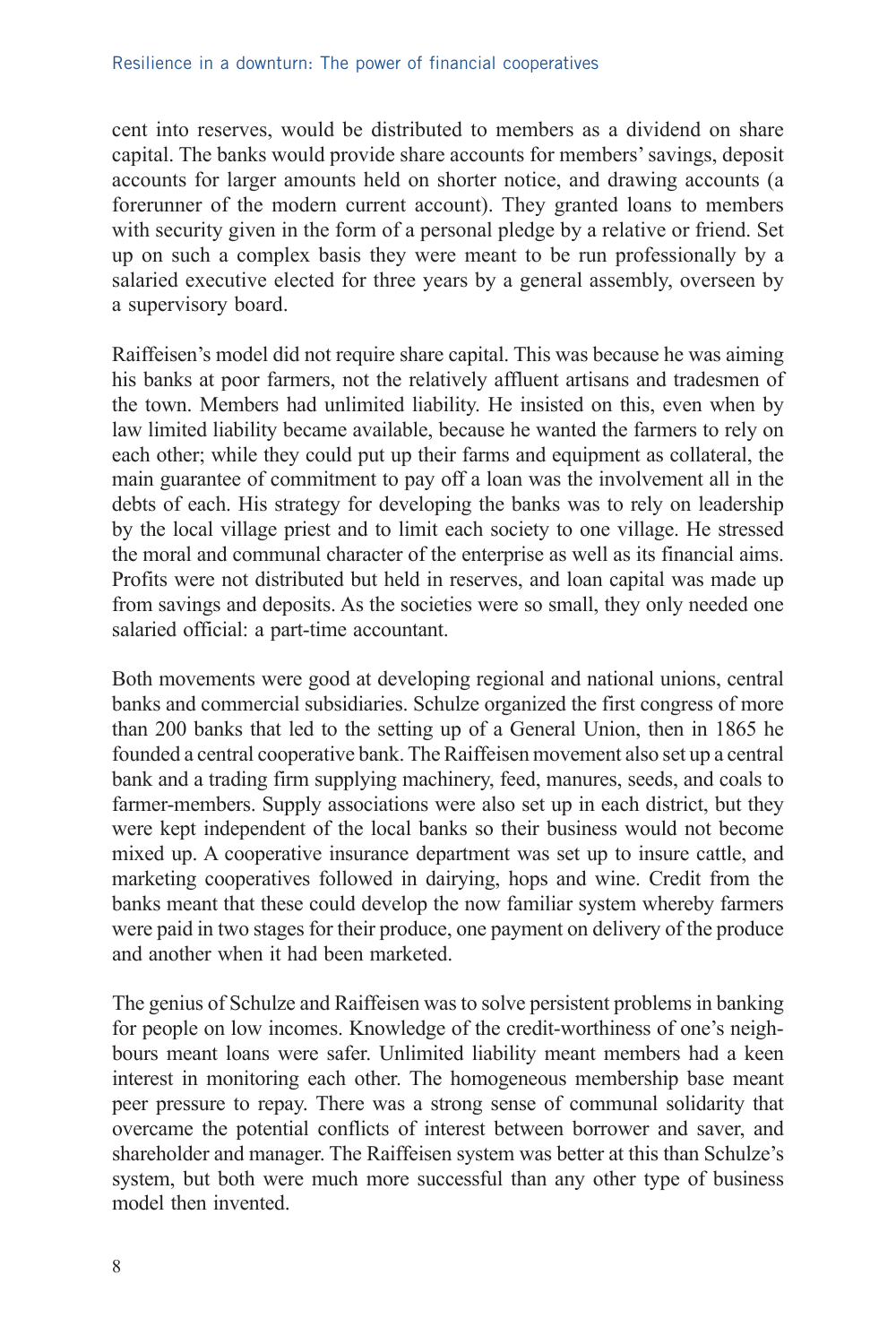#### **GROWTH OF A MOVEMENT**

The Raiffeisen banks made a slow start, but then the movement really took off: by 1905 there were over 13,000 rural banks with nearly a million members. The model was basically sound; Wolff report in 1893 that in 43 years there had only been ten cases of fraud, in every case with losses made up out of reserves or sureties, and there had been no temptation to convert to joint stock company status. However, Schulze and his supporters still had some work to do before their model became stable. The urban banks grew steadily until by 1892 there were around 4500 with 1.5 million members. Conversion to investor-ownership was frequent; for instance, in Saxony in 1889 there were 115 credit associations, but two years later twelve of them had converted. Failures were also too frequent for comfort; in 1892, one authority estimated that there had been 184 failures out of 1910 banks, an attrition rate of nearly 10 per cent.

Wolff said the cause was greed and carelessness; they had taken doubtful bills and lent freely to outsiders (until a law of 1889 compelled them to stop), and had lent carelessly on mortgages. He blamed the way in which Schulze's system had put temptation in their way by setting a premium on risky management (1893). The banks failed to provide enough security, and the temptation of high dividends, salaries and commissions were one-sided benefits that in the long run undermined them. It is interesting to note that, in the evolutionary struggle for business survival, the Schulze-Delitzsch associations declined while their rivals grew. 10

Still, they were fulfilling their purpose. We know a few details about the members of the banks. Around 60 per cent of them took credit, while the rest just used the bank for savings. A wide range of trades was represented but the percentage of hand workers was declining - the banks were becoming more middle class. However, Fay maintained that this was because they had succeeded in making their members better off rather than because they discriminated against working class people. <sup>11</sup> Like the consumer cooperatives all around Europe, they were raising a whole class of people out of poverty and preventing them from falling back into it.

From Germany the idea spread to the neighbouring countries, Austria, Italy, Switzerland, and the Netherlands, then further west to France, Belgium, Spain, Portugal and Ireland, then further north to Finland and Sweden, and east to Poland, Romania, Bulgaria, Serbia, Russia, China and Japan. Then another wave

<sup>10</sup> Op. cit., p. 62.

<sup>&</sup>lt;sup>11</sup> Fay, 1907.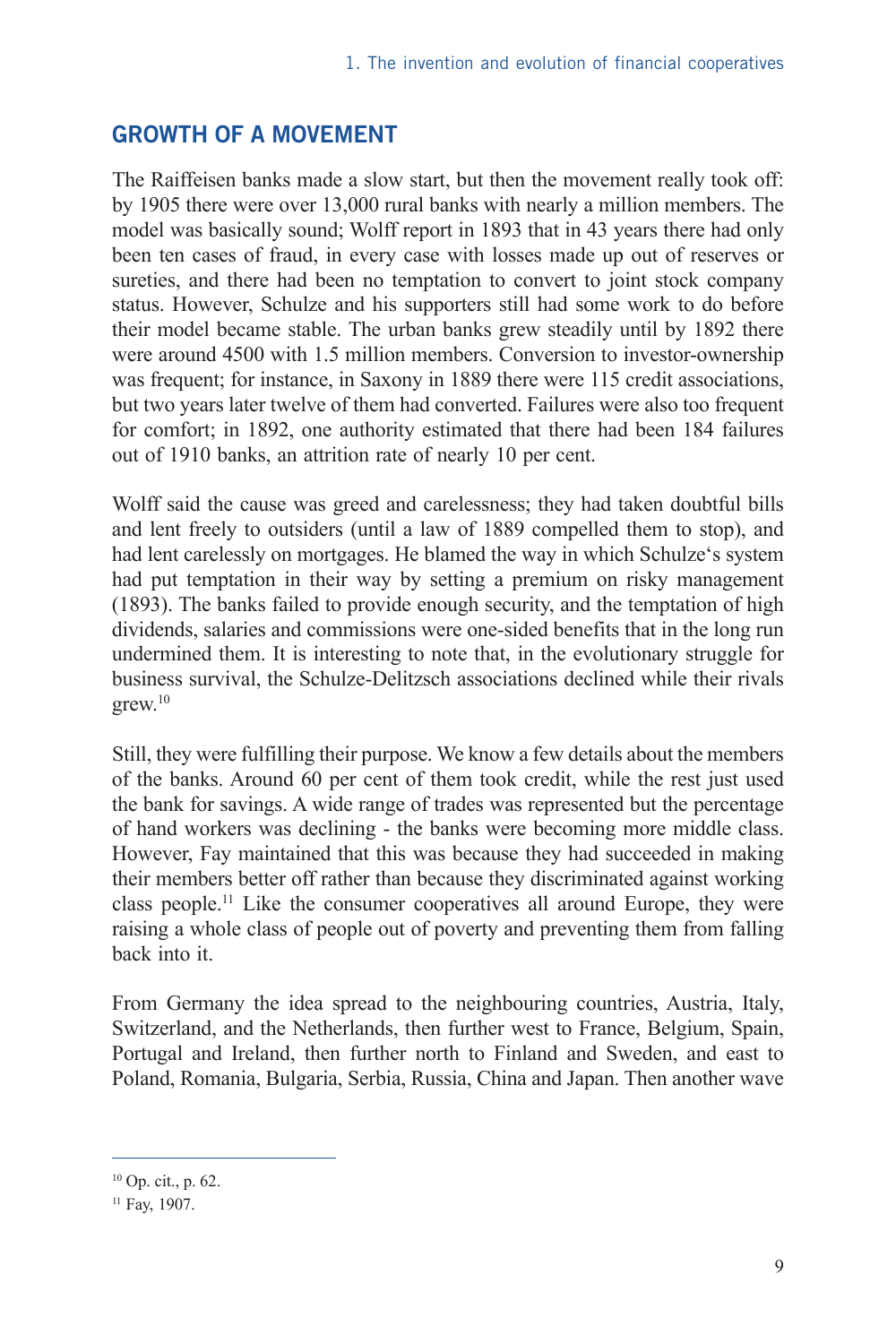took it south to Cyprus and Greece. In 1904, the British government in India passed a credit cooperatives act modelled on Raiffeisen's system that was then copied in Sri Lanka, Malaysia, and Singapore. In 1900, Alphonse Desjardins imported the idea to the French-speaking part of Canada, Edward Filene took it from him to the United States, and then in 1930 his associate Roy Bergengren took it back over the border to English-speaking Canada.

From 1941 it was being promoted by Catholic priests in Jamaica, and then the rest of the Caribbean. Jamaican immigrants then introduced them into Britain (a fascinating historical twist of fate, since the great advocate of cooperative banks, Henry Wolff, had failed to interest the British public fifty years previously). By the late 1940s it had reached Australia. In 1955 another priest introduced them into Latin America via Peru. From the 1950s onwards, Catholic activists also began to promote credit unions in several Asian countries, and from the 1960s they began to be promoted actively in Africa through aid programmes. After the fall of the Soviet Union, new sectors were established in Poland and then other Eastern European countries that brought their history full circle; they were reconstituting very old sectors that had been taken over by the state.

The full history of this movement is beyond the scope of this report, but two issues stand out as being in need of further exploration; the relationship between financial cooperatives and governments, and their performance during financial crises.

#### **FINANCIAL COOPERATIVES AND GOVERNMENTS**

If they had been asked about what government could do for their credit cooperative movements, Raiffeisen and Schulze would have said, 'Not much'. They just needed it to provide them with a minimum of legal protection. Everything else they did for themselves – audit, supervision, liquidity management, mutual deposit insurance, promotion of new societies, support for SMEs – through using the power of federation. However, by 1895 a shortage of capital for lending on to farmers led the Prussian government to set up a Central Cooperative Bank (known as the Preussenkasse) whose job was to even out demand and supply of money between the regions, and to borrow from capital markets. It was designed as a non-profit with equity from the state and not from the cooperatives. It was 'firmly resisted' by the urban banks but not by the rural banks that needed the capital. By 1923 they were permitted to take an equity stake but with the state keeping control. <sup>12</sup> Similarly, in Austria in 1927 the government provided funding for a central clearing bank for the Raiffeisen movement. In Finland, Okobank was founded in 1902 *before* the founding of a credit cooperative sector, using equity

<sup>12</sup> Meyer, 2012, pp. 97-98.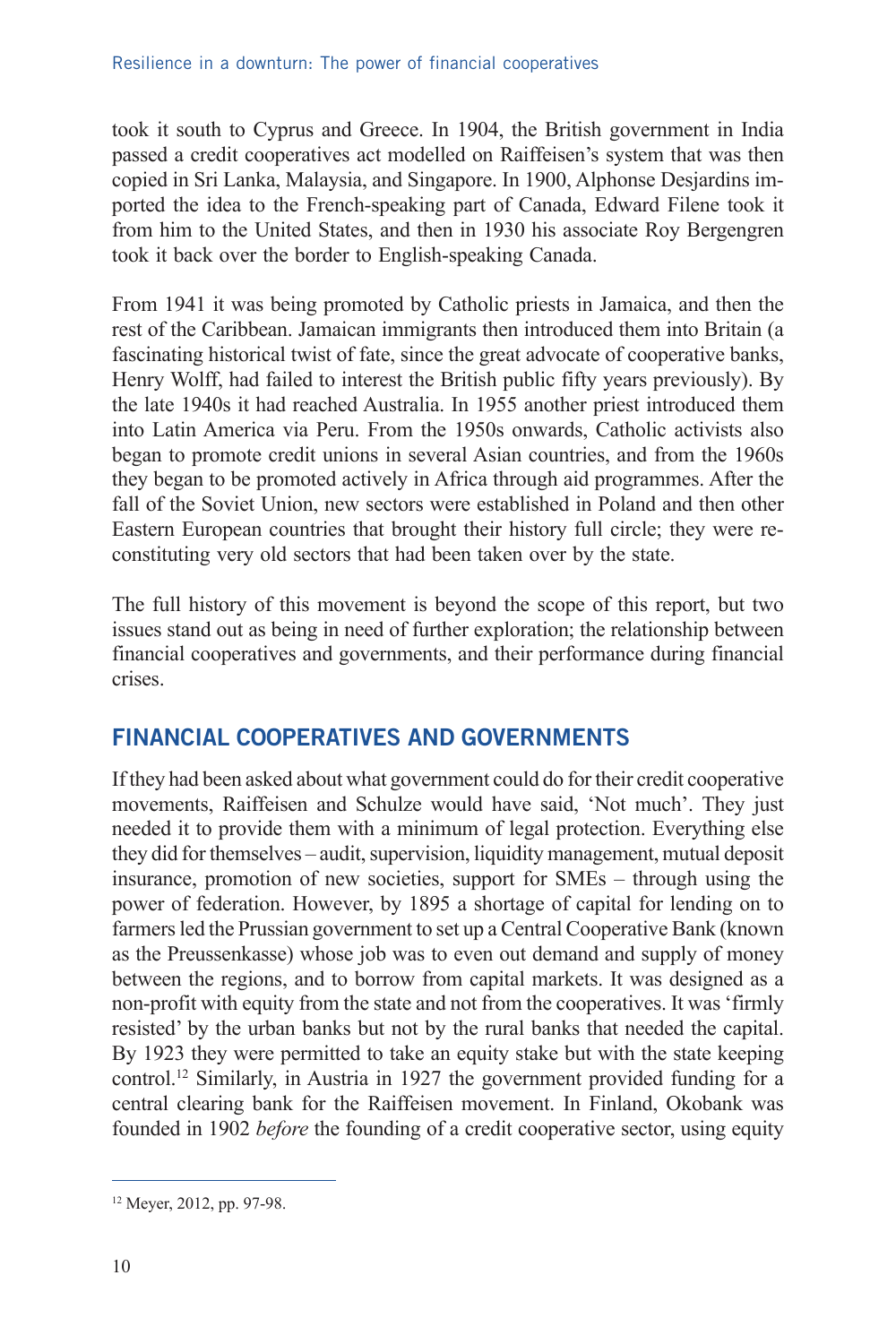capital provided by wealthy individuals whose share was gradually bought out by the cooperatives so that by 1920 it had become a genuine cooperative bank.

What these examples illustrate is that financial cooperatives have often been under pressure to accept help, both to get them started and to increase their capacity to lend. A full history of the relationship between the cooperatives and governments would include the 'British-Indian' pattern of colonial support that influenced development in Asia, the founding of agricultural cooperative banks in the United States by the federal government under the 'New Deal', and the incorporation of cooperative banks into the broader system of agricultural cooperation in Japan and Korea. In most cases the relationship was mutually beneficial, but during the post-war period the use of credit unionsin LatinAmerica as 'conduits' for on-lending by aid agencies weakened them, and in India government control became pervasive. In China and Vietnam, thriving rural credit cooperative movements were stifled, when they were nationalized.

Now, a reform process is under way to strengthen existing sectors in many countries where they are weak, and to hand them back to their members where they have been captured by governments or overrun by politicians. The successful reform process in Vietnam shows that it can be done. The reform processes in India and China are under way but the outcome is still uncertain. <sup>13</sup> The relationship between governments, aid agencies and financial cooperatives is a complex one. They need each other, but the relationship is fraught with difficulty. It depends on the ability of governments to strengthen and regulate cooperatives without swamping them, and on the ability of the international development community to have patience and allow cooperative systems time to mature. We will return to these issues in Chapter 4.

#### **GOOD IN A CRISIS?**

How did the cooperative model stand up to times of crisis?

It survived the First World War relatively intact, but was certainly tested by the great crash of 1929 and the subsequent global Depression. It was tested again in the post-war period by crises that affected particular world regions, such as the Scandinavian banking crisis of the early 1990s. In Germany, a hyperinflation crisis of 1923 weakened all banks, causing them to lose almost all their equity and reserves so that they were unable to lend. However, the cooperatives and the savings banks then gained market share against the investor-owned banks. The town banks remained independent but the rural banks accepted additional government funds channelled from the Preussenkasse through the banks to help farmers survive an

<sup>13</sup> See Birchall, Forthcoming, chs. 3 and 9.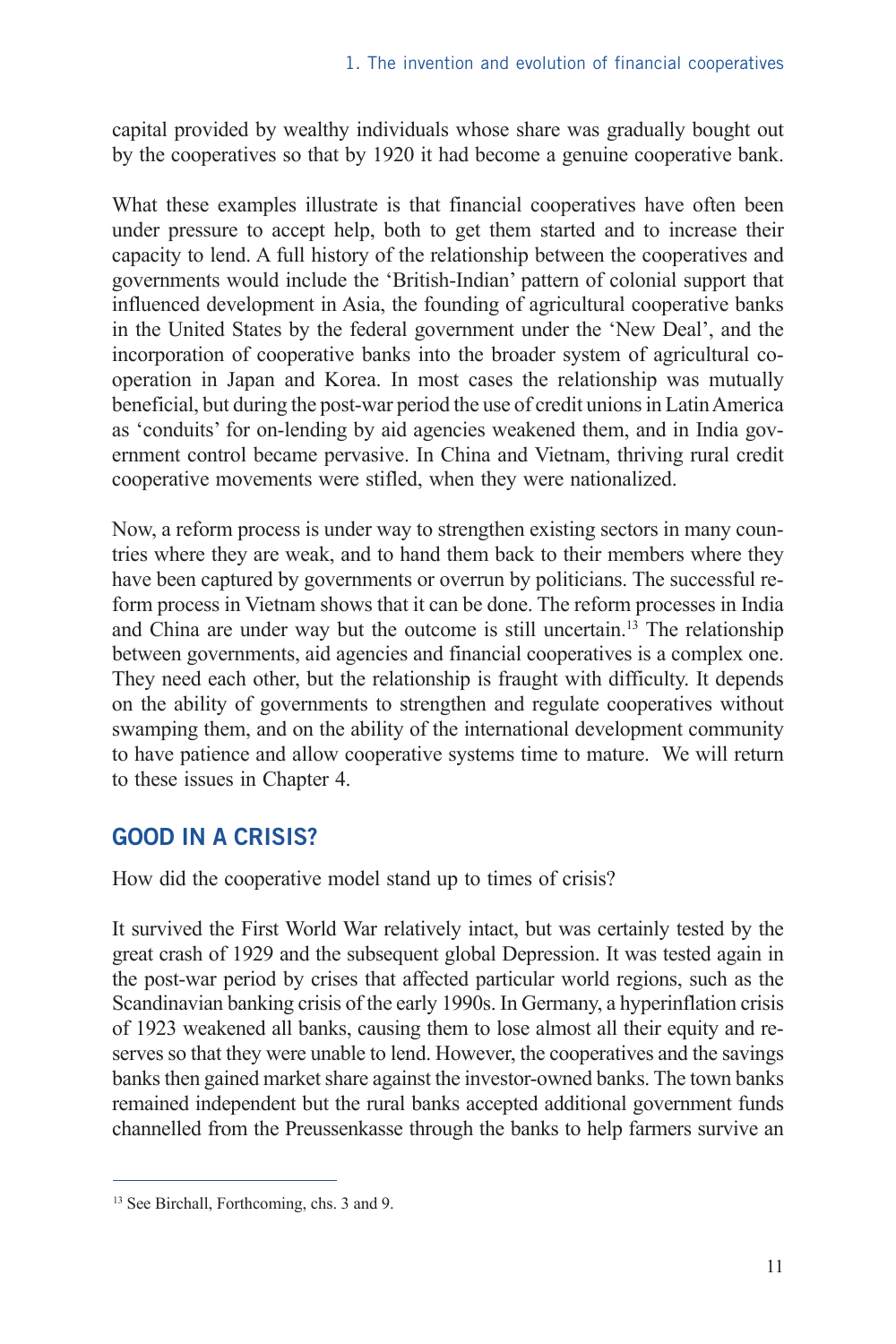agricultural crisis. Yet in the banking crisis of 1931, the rural banks suffered less than others and so did not need any help from government. The urban banks did suffer losses because their members were unable to repay loans, and some of them had to accept state aid. After making a loss in 1931 they soon came back to financial health. In general, the cooperative banks suffered much less than the investor-owned and savings banks, because they did not take part in the risky ventures (the attraction of 'hot' foreign capital that was later withdrawn) that caused the crisis. <sup>14</sup> The parallels with the recent crisis are remarkable.

In the Netherlands, the vast reserves and conservative banking policies of the cooperative agricultural banks meant they were 'scarcely affected' by the banking crises of the 1920s (though two small regional banks did get into trouble from setting too wide a spread between interest rates on savings and loans). During the 1930s crisis, not one cooperative bank failed, while two that faced difficulties were taken over by neighbouring banks. Strong monitoring by the two central cooperative banks was a key to their success. They consolidated their market position while the investor-owned banks did not. The conclusion is that they had survived the worst of times because of their 'strict credit assessment, solid banking policies and a well-developed supervision structure within the cooperative banking model'. <sup>15</sup> In Austria, during the 1930s all the big banks had to merge or be nationalized, and 'the whole sector could only be saved with enormous state subsidies'. In contrast, the credit cooperatives did not take part in the speculations that got the banks into trouble, and remained close to 'the real economy'. 16

A pattern is beginning to emerge here, but it does not pay to be complacent; contrast the fates of cooperative banks in Finland and Sweden during the Scandinavian banking crisis of the 1990s. In Finland, cooperative banking began in 1902, taking a place in an already developed market in which savings banks dominated. The cooperatives found a market niche in agricultural lending, and survived the 1930s crisis very well, using their mutual insurance funds to cover losses. In 1970 they became full banks, and began to take market share from the investor-owned banks. In the 1980s, deregulation and the ability to borrow in foreign currencies led to a boom in lending. The ensuing collapse in stock and housing markets, coupled with the economic effects of the collapse of the Soviet Union led to a major banking crisis. The savings bank group made much more risky investments than did the cooperative group. Consequently, it had to be nationalized, and part was sold off to the cooperatives. Around 50 cooperative banks got into trouble, but they merged and then were taken over by their central, Okobank; this has now become the largest retail bank in Finland. 17

<sup>14</sup> Meyer, 2012.

<sup>15</sup> Mooij, 2012, p. 122.

<sup>16</sup> Brazda et al., 2012, p. 137.

<sup>17</sup> Kalmi, 2012.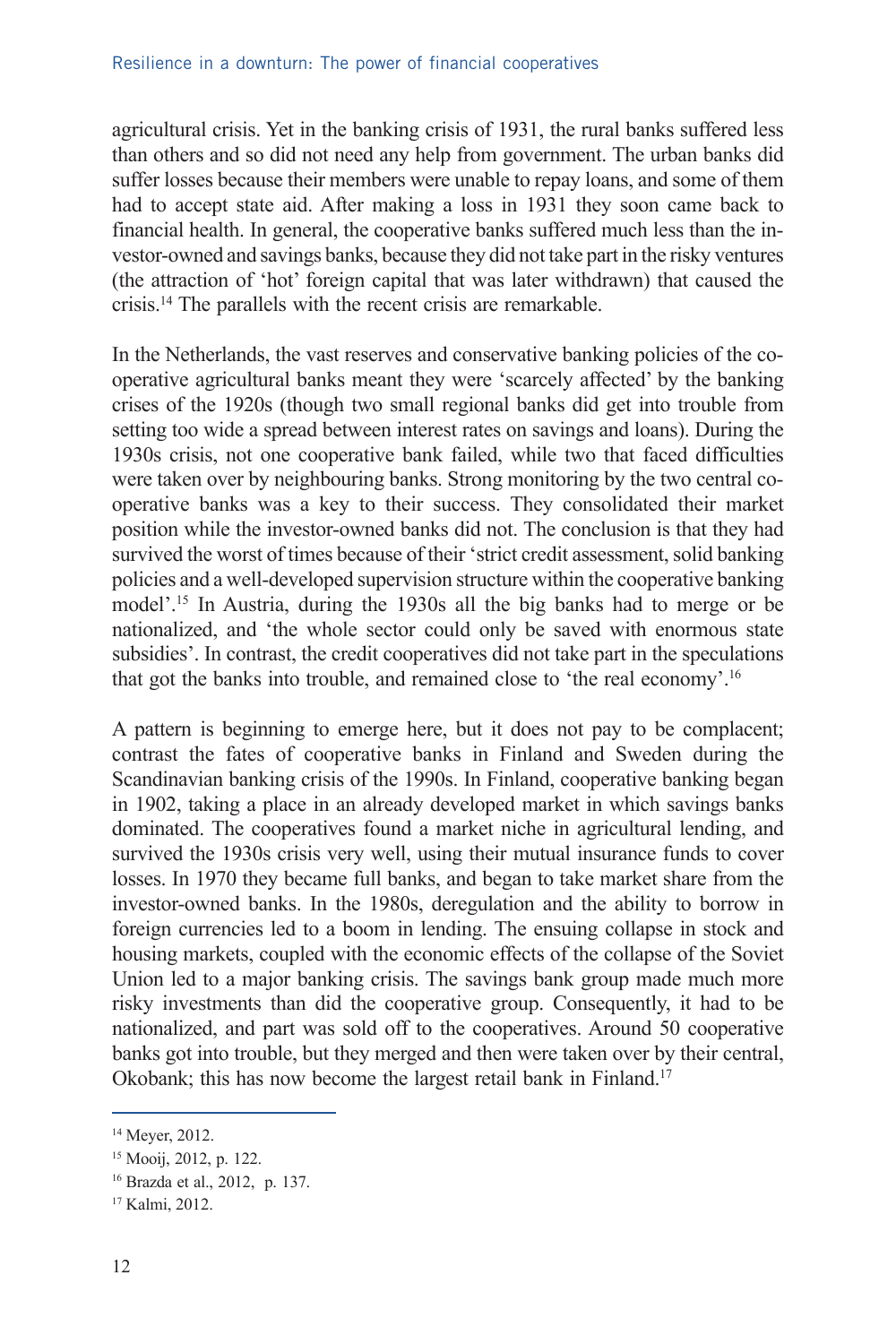In Sweden, cooperative banks were also founded after the banking system had been fully developed (1915), with a strong savings bank sector already established in rural areas. Again, their mission was seen as the promotion of agriculture, and they only became full banks in 1974. However, they were much smaller than the Finnish sector; before the crisis, they had a market share of only 4 per cent. In the same crisis that afflicted Finland, the cooperative sector sustained losses over several years. The national bank and twelve regional cooperatives merged into one large holding company. The government insisted that it convert to investorownership in order to qualify for a bail out and so it floated on the stock market. In 1997 the company merged with the largest of the savings banks and the cooperative sector disappeared. 18

What lesson should we learn from all these cases?

The cooperative business model is strong, but like any other business financial cooperatives can sometimes fail; there is no substitute for good management and competent governance. We will see in Chapter 2 how financial cooperatives fared in the recent banking crisis.

#### **THE CURRENT SITUATION OF FINANCIAL COOPERATIVES**

Taking a global view, we can now see two distinct groups, the European cooperative banks and the global credit union movement, each represented by different trade bodies. The main differences between them are that in the credit unions customers have to be members, whereas the cooperative banks are also able to serve non-members. The credit unions have to restrict membership to

| <b>Financial Cooperatives</b> | <b>Credit Unions<sup>19</sup></b>       | <b>European Cooperative Banks<sup>20</sup></b>  |  |  |
|-------------------------------|-----------------------------------------|-------------------------------------------------|--|--|
| <b>Size</b>                   | 51,013 credit unions<br>(100 countries) | 3,874 local cooperative banks<br>(20 countries) |  |  |
| <b>Members</b>                | 196.5 million                           | 50 million                                      |  |  |
| Assets                        | US\$ 1 563.5 billion                    | € 5 647 billion                                 |  |  |
| <b>Deposits</b>               | US\$ 1 222.6 billion                    | $\in$ 3 107 billion                             |  |  |
| Loans                         | US\$ 1 016.2 billion                    | € 3 305 billion                                 |  |  |

<sup>18</sup> See Kornert, 2012.

<sup>19</sup> World Council of Credit Unions (WOCCU), 2012.

<sup>&</sup>lt;sup>20</sup> Figures for 2010 from the European Association of Cooperative Banks. The Swiss Raiffeisen Federation and the German regional group WGZ are missing from these figures asthey are not members of the Association.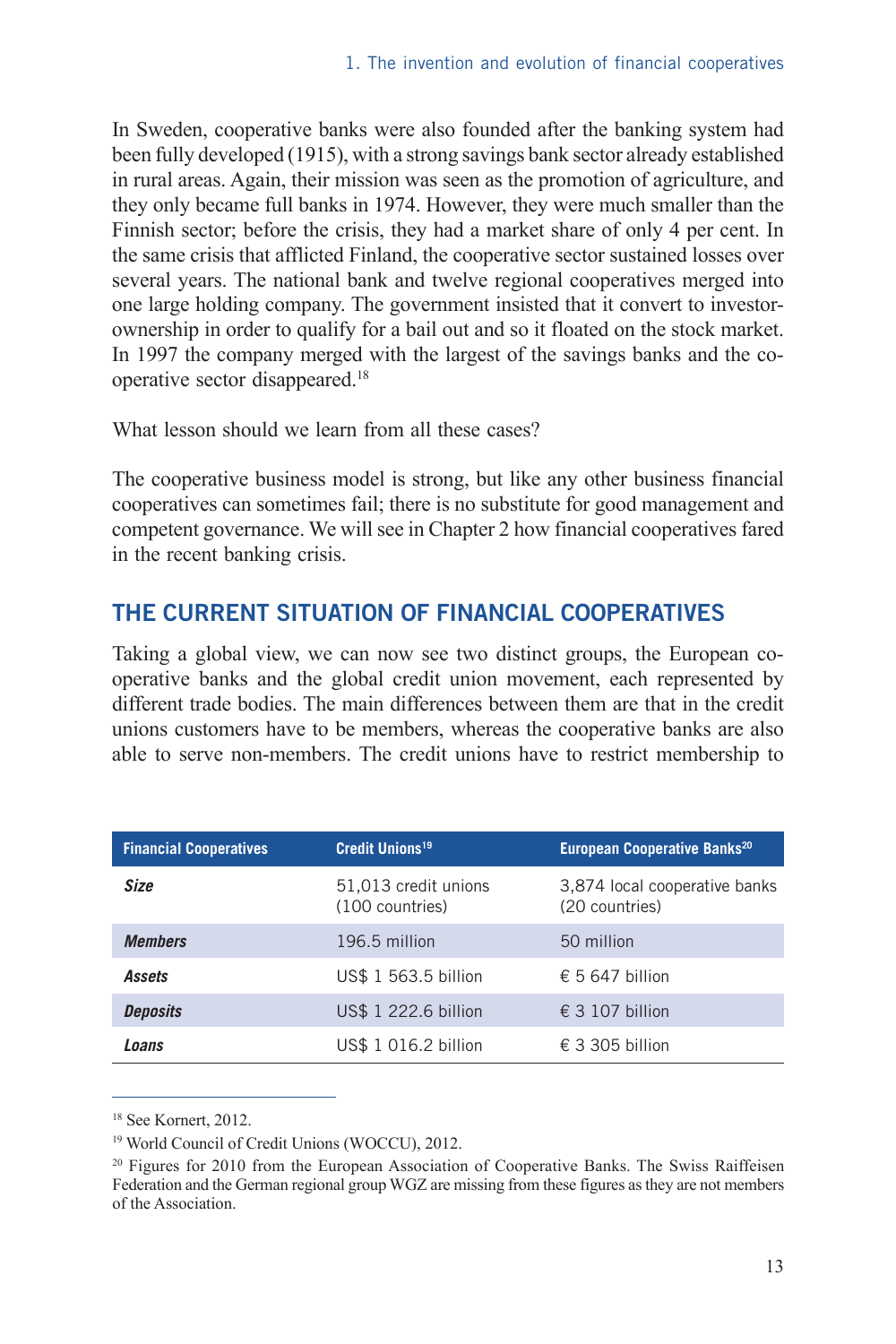people who come within a 'common bond', whereas the banks have no restrictions. <sup>21</sup> In Europe there are twenty countries with between them twenty-four cooperative systems of local cooperative banks topped by an apex federation or bank. Most countries have one each, but France has three and Austria and Italy two. There are (2010 figures) 3874 local banks, with 181 million customers, of whom over 50 million are members. They have a 21 per cent market share of deposits, and a 19 per cent share of loans. They have €5647 billion in assets, €3107 billion in deposits and €3305 billion in loans.<sup>22</sup>

|                    |                                                                                      | Market share (%)            |                     | <b>No. in millions</b>                        |                          |                   |  |
|--------------------|--------------------------------------------------------------------------------------|-----------------------------|---------------------|-----------------------------------------------|--------------------------|-------------------|--|
| <b>Country</b>     | <b>Central bank</b>                                                                  | <b>Deposits</b>             | Loans $(\%)$        | No. of local/<br>regional<br><b>societies</b> | <b>Customers</b>         | <b>Members</b>    |  |
| <b>France</b>      | Crédit Agricole<br>Crédit Mutuel<br><b>BPCE</b><br><b>Total</b>                      | 23.9<br>14.2<br>6.7<br>44.8 | 21.4<br>17.0<br>7.6 | 39<br>18<br>20                                | $20^{23}$<br>29.2<br>7.8 | 6.5<br>7.2<br>3.3 |  |
| <b>Netherlands</b> | Rabobank                                                                             | 40.0                        | 29.0                | 141                                           | 10.0                     | 1.8               |  |
| Austria            | Raiffeisenbank<br>GSVerband<br><b>Total</b>                                          | 29.3<br>7.2<br>36.5         | 25.5<br>7.3         | 551<br>60                                     | 3.6<br>1.5               | 1.7<br>0.701      |  |
| Italy              | Associazione<br>Nazionale<br>fra le Banche<br>Popolari<br>Federcasse<br><b>Total</b> | 26.9<br>7.3<br>34.2         | 24.7<br>7.2         | 100<br>415                                    | 9.6<br>5.7               | 1.2<br>1.0        |  |
| <b>Finland</b>     | OP-Pohjola                                                                           | 32.5                        | 33.0                | 213                                           | 4.1                      | 1.3               |  |
| Germany            | <b>BVR/DZ Bk</b>                                                                     | 19.4                        | 16.9                | 1 1 3 8                                       | 30                       | 16.7              |  |
| <b>Cyprus</b>      | Cooperative<br>Central Bank                                                          | 19.3                        | 20.4                | 111                                           | 0.7467                   | 0.0634            |  |
| <b>Switzerland</b> | Raiffeisenbank                                                                       | 18.6                        | 12.1                | 390                                           | 3.0                      | 1.4               |  |

#### Table 1.1 Basic statistics on European cooperative banks, ordered by market share of deposits in each country (2010)

<sup>21</sup> Neither of these differences are entirely clear cut, and the common bond is often defined very broadly.

 $22$  Figures for 2010 from the European Association of Cooperative Banks. The Swiss Raiffeisen Federation and the German regional group WGZ are missing from these figures as they are not members of the Association.

<sup>&</sup>lt;sup>23</sup> The figure for 2010 is 54 million, which includes customers in several countries, notably Italy and Greece, as well as France. The figure of 20 million is an estimate based on the proportion of customers to members reported in 2008.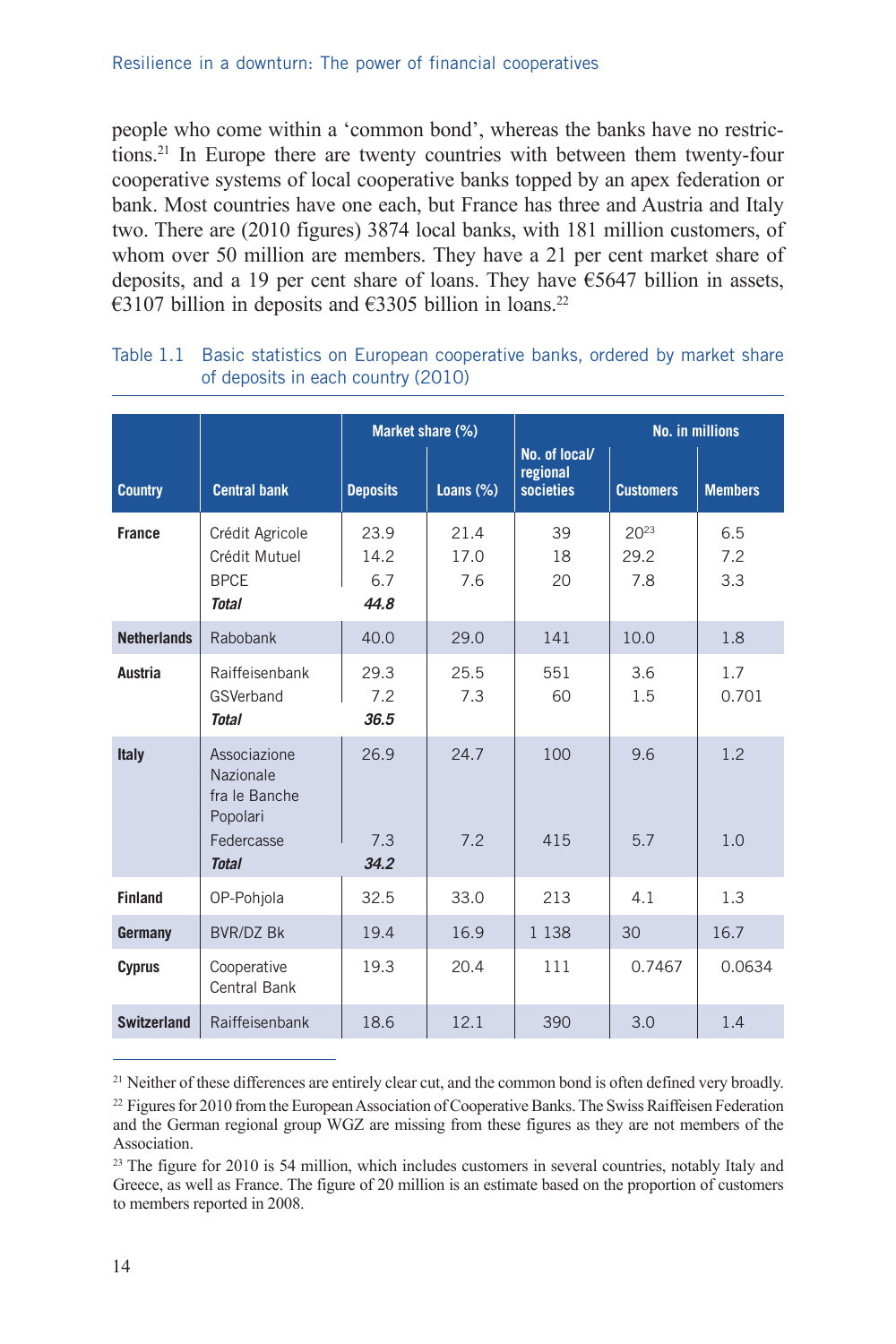| Table 1.1 Basic statistics on European cooperative banks, ordered by market share |
|-----------------------------------------------------------------------------------|
| of deposits in each country (2010) (continued)                                    |

|                                                                 |                                                      |                 | Market share (%) |                                               | <b>No. in millions</b> |                |  |
|-----------------------------------------------------------------|------------------------------------------------------|-----------------|------------------|-----------------------------------------------|------------------------|----------------|--|
| <b>Country</b>                                                  | <b>Central bank</b>                                  | <b>Deposits</b> | Loans $(\%)$     | No. of local/<br>regional<br><b>societies</b> | <b>Customers</b>       | <b>Members</b> |  |
| Luxemburg                                                       | Bank Raiffeisen                                      | 11.0            | 11.0             | 13                                            | 0.1245                 | 0.0075         |  |
| <b>Poland</b>                                                   | Krajowy Zwiazek<br>Banków<br>Spóldzielczych          | 8.9             | 5.7              | 576                                           | 7.5                    | 2.5            |  |
| <b>Hungary</b>                                                  | National<br>Federation<br>of Savings<br>Cooperatives | 8.6             | 2.8              | 112                                           | 1.1                    | 0.121          |  |
| <b>Spain</b><br>Unión Nacional<br>de Cooperativas<br>de Crédito |                                                      | 6.6             | 5.3              | 80                                            | 10.8                   | 2.2            |  |
| <b>United</b><br>Kingdom                                        | The Cooperative<br><b>Bank</b>                       | 5.0             | 1.5              | n.a.                                          | 5.1                    | 2.0            |  |
| Portugal                                                        | Crédito Agricola                                     | 4.5             | 3.1              | 86                                            | 1.2                    | 0.392          |  |
| <b>Bulgaria</b>                                                 | Central C Bank                                       | 4.1             | 2.3              | 30                                            | 1.2                    | 0.007          |  |
| Slovenia                                                        | Dezelna Banka<br>Slovenije d.d.                      | 2.7             | 1.6              | n.a.                                          | 0.086                  | 0.302          |  |
| Greece                                                          | Association of<br>Cooperative<br>Banks of<br>Greece  | 1.0             | 1.0              | 16                                            | 0.431                  | 0.212          |  |
| <b>Denmark</b>                                                  | Sammenslutningen<br>Danske<br>Andelskasser           | 0.6             | 0.5              | 16                                            | 0.125                  | 0.063          |  |
| Romania                                                         | Creditcoop                                           | n.a.            | n.a.             | 48                                            | 1.1                    | 0.680          |  |
| <b>Sweden</b>                                                   | Landshypotek                                         | n.a.            | n.a.             | 10                                            | 0.069                  | 0.058          |  |
| <b>Total of</b><br>Europe <sup>24</sup>                         |                                                      | 21.0            | 19.0             | 3874                                          | 181.1                  | 50.4           |  |

Source: EACB 2011, reordered and simplified.<sup>25</sup>

<sup>&</sup>lt;sup>24</sup> The Swiss Federation is listed separately using 2008 figures.

<sup>&</sup>lt;sup>25</sup> The Association of Lithuanian Credit Unions has been missed out, because it is already counted in the WOCCU figures (it has dual membership).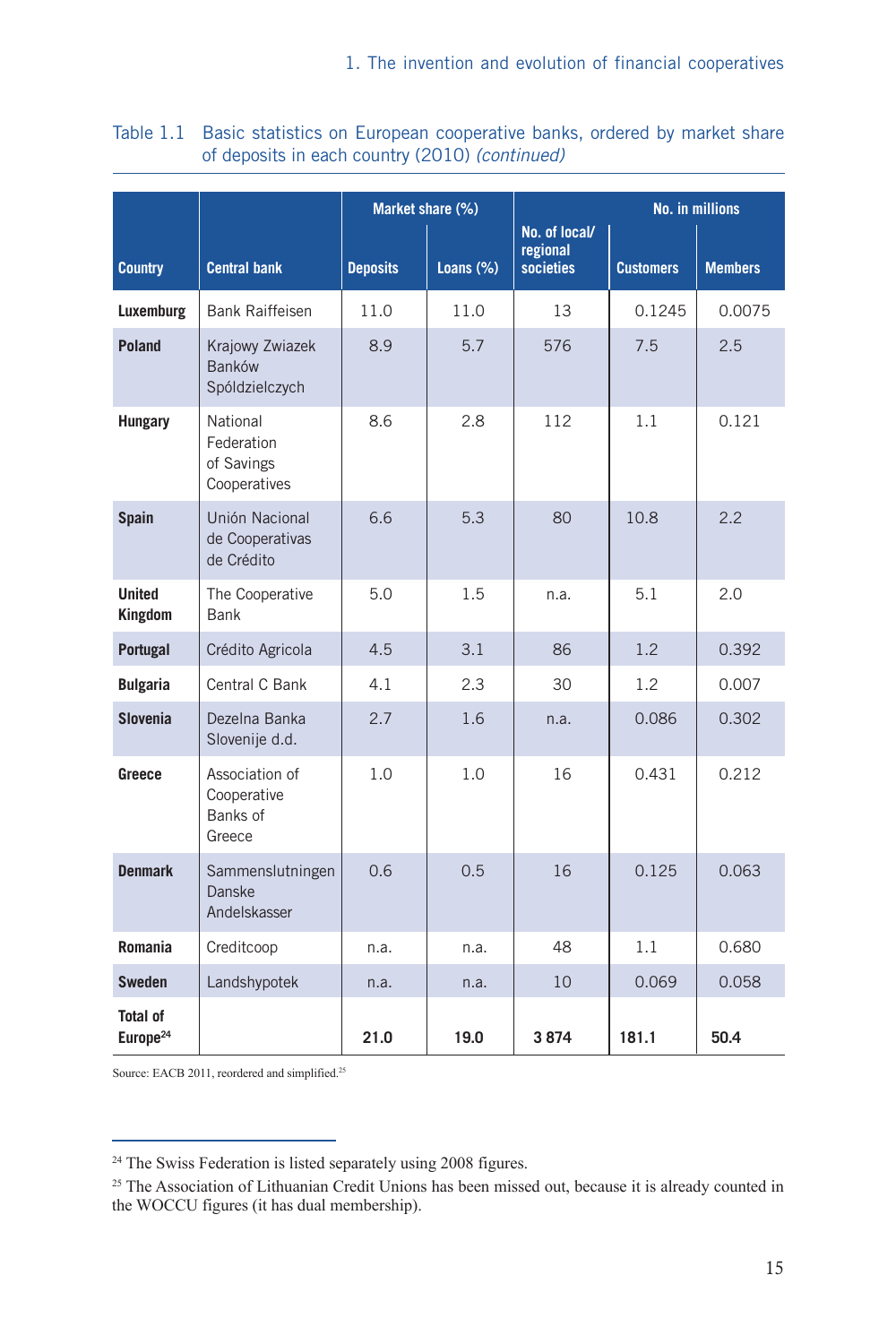Table 1.1 provides basic statistics on the cooperative banking sector in Europe. Each country is listed by order of its market share of deposits, which is one of the most important indicators of success. This is a business model that does not involve a lot of large-scale borrowing from other banks in the market, but relies mainly on generating its own capital for lending on to individuals and small businesses. The fact that in the Netherlands Rabobank has captured 40 per cent of the market shows that the model works. Ten more centrals have more than 10 per cent of deposits, seven more have more than 5 per cent, and another seven have less than 5 per cent.

The number of local banks in each country varies widely, but to get a true picture we have to see the numbers as a ratio of the number of customers. Rabobank in the Netherlands has 71,000 customers per bank while DZ Bank in Germany has around 23,000. The ratio of customers to members is more than five to one in Rabobank but less than two to one in DZ. Most countries have one central bank, but Austria and Italy have two, representing the original split into Schulze and Raiffeisen unions. France has three, because the state-owned Crédit Agricole has been 'mutualized'. The top country is France with a nearly 45 per cent market share of deposits, followed by the Netherlands. When we plot them on a map we find that the countries where the banks have over 10 per cent of the market are the ones where people responded most strongly to the Schulze and Raiffeisen models coming out of Germany 150 years ago. Those with less than 10 per cent seem to fall into two geographical groupings: countries that form an outer ring around Western Europe – the United Kingdom, Spain, Portugal, Greece, Cyprus, Sweden, Denmark – and recently reconstituted cooperative sectors in Eastern Europe – Poland, Hungary, Romania, Bulgaria and Slovenia.

The credit union movement is significant in 100 countries, where more than 51,000 unions have nearly 200 million members. <sup>26</sup> They have a market 'penetration' of nearly 8 per cent. <sup>27</sup> They have US\$1563.5 billion in assets, US\$1222.6 billion in deposits and US\$1016.2 in loans. Collectively the movement is smaller than the European cooperative banks; if we add up the totals for both, the credit unions have around 18 per cent of the total assets, 23 per cent of total deposits, and 19 per cent of total loans. However, they are much more significant than these figures suggest, because they reach down to some of the poorest people in each country and have a substantial economic impact. Here, in brief, is a description of the main characteristics of financial cooperatives by world region.

<sup>&</sup>lt;sup>26</sup> 196.5 million - unlike the cooperative banks, they are fully mutual, which means all their customers have to be members.

<sup>&</sup>lt;sup>27</sup> 7.8 per cent - they do not calculate market share but market penetration, which is a ratio of the number of members to the total 'economically active' population between 18 and 64.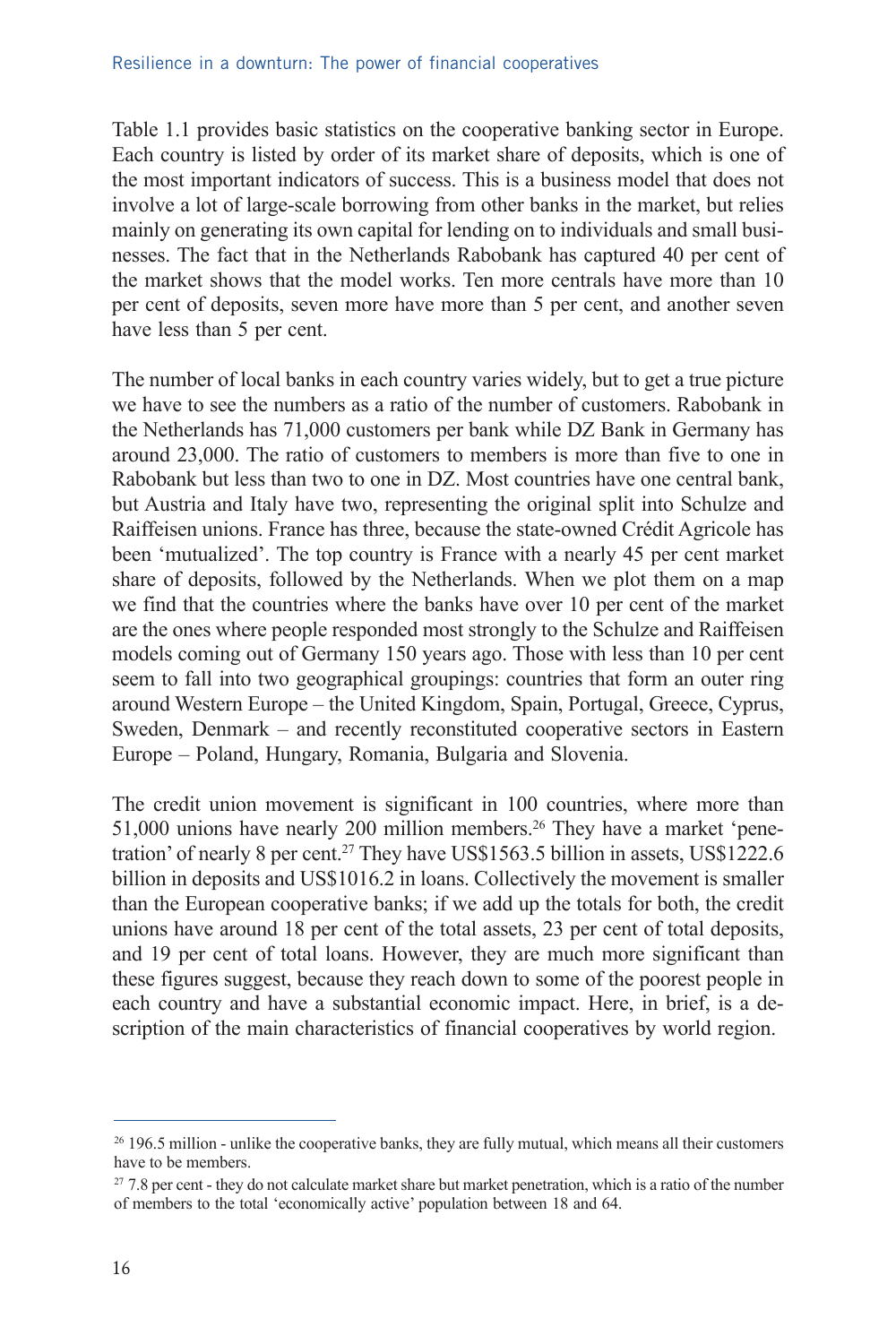| <b>World region</b> | <b>Number of</b><br>countries | Market in<br>penetration<br>percentages | <b>Number of</b><br>credit<br>unions | <b>Number of</b><br>members in<br>millions |
|---------------------|-------------------------------|-----------------------------------------|--------------------------------------|--------------------------------------------|
| North America       | $\overline{2}$                | 45.0                                    | 8 1 6 4                              | 104.5                                      |
| Oceania             | 5                             | 23.6                                    | 326                                  | 5.1                                        |
| Caribbean           | 19                            | 17.5                                    | 433                                  | 2.9                                        |
| Africa              | 24                            | 7.2                                     | 18 2 2 1                             | 18.0                                       |
| Latin America       | 15                            | 5.7                                     | 1750                                 | 18.1                                       |
| Europe              | 12                            | 3.5                                     | 2 3 2 1                              | 8.1                                        |
| Asia                | 22                            | 2.7                                     | 19798                                | 39.7                                       |
| World               | 100                           | 7.8                                     | 51 013                               | 196.5                                      |

|  |            |  |  |  | Table 1.2: Credit union basic statistics, ordered by market penetration in each region |  |  |
|--|------------|--|--|--|----------------------------------------------------------------------------------------|--|--|
|  | for $2011$ |  |  |  |                                                                                        |  |  |

Source: World Council of Credit Unions (WOCCU), 2012, edited.

If we organize credit unions by the average size of each union, they fall into three types. Africa and Asia have the smallest unions (averaging 985 members in Africa, 2006 in Asia). Then come the middling regions, the Caribbean and Latin America (with 6,804 and 10,335). Then there are the most developed regions, Oceania and North America (with 15,706 and 12,804 members per union). Europe is a bit of an anomaly with only 3502 members per credit union; much of the development in Eastern and Central Europe is recent.

The credit unions have 196 million *members*, which means – assuming that only one or two persons per household are members – that a lot more people depend on them.Which of the seven world regions hasthe most members? NorthAmerica leads with 104.5 million, followed by Asia, with 39.7 million, and then Africa with 18.2 million, Latin America with 18.1 million, Europe with 8.1 million, Oceania with 5.1 million, and the Caribbean with 2.9 million members. However, it is all relative to the size of population in each region, and this is measured by WOCCU in what it calls 'market penetration' (calculated by dividing the total number of credit union members by the economically active population age 15- 64 years). Worldwide, the market penetration is 7.8 per cent. It is highest in North America at 45 per cent. Oceania is second with 23.6 per cent, and the Caribbean next with 17.5 per cent. Africa has 7.2 per cent, Latin America 5.7 per cent, and Europe only 3.5 per cent. It is lowest in Asia, where it is only 2.7 per cent, which indicates that there is much more to be done in this region by credit union promoters if this model is to have a significant impact on financial deepening.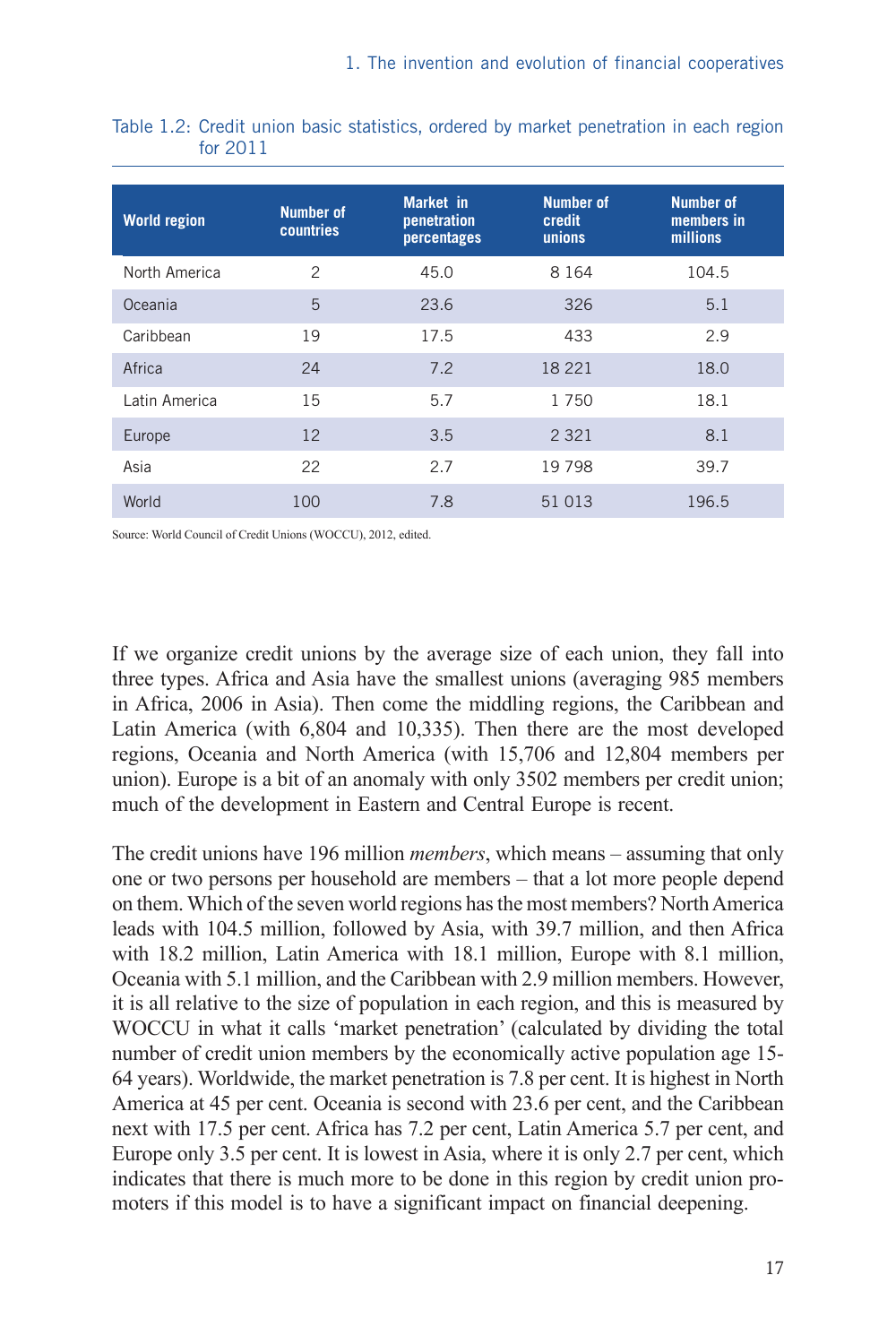#### **CONCLUSION**

This brief description of the world's financial cooperatives does not include banks owned by other types of cooperatives, such as consumer, agricultural and worker cooperatives(though the best known of these, the Cooperative Bank of the United Kingdom, is included in the EACB statistics). Nor does it include the building societies (known in the United States as mutual savings and loans) that have played such an important role in spreading owner occupation in countries where they are strong. For simplicity's sake it includes only the movement that originated in Germany and then spread throughout the world in the form of cooperative banks, credit unions, and savings and credit cooperatives. It is a dramatic story, made even more urgent by the way this business model has survived and prospered during the recent financial crisis.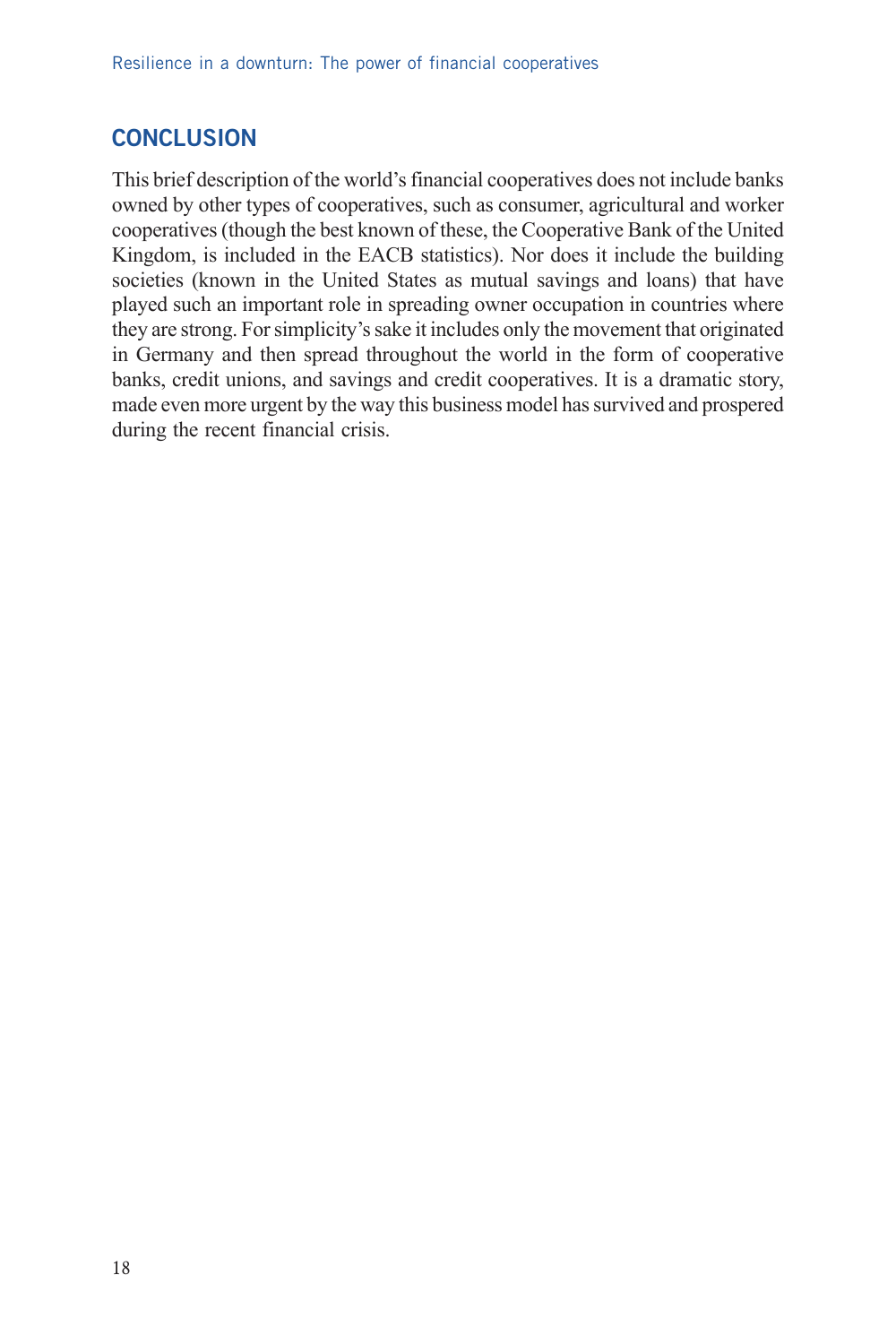# **2. The effects of the recent banking crisis on financial cooperatives**

Immediately after the banking crisis of 2007-08, Lou Hammond-Ketilson and I wrote a report for the International Labour Office that found, in general, cooperative banks and credit unions had come through remarkably well.<sup>28</sup> However, that report was only the starting point for a proper assessment. This chapter begins by asking whether financial cooperatives were more stable than their competitors before the crisis, and whether, if they *were* more stable, this came at the expense of efficiency and profitability. Then it estimates the impact of the crisis on the sector, looking in particular at the losses made by some of the centrals. Then the chapter looks at the situation after the banking crisis, when a more general recession begins to threaten all banks with losses caused by unemployment, default on loans, and loss of savings. Here, the financial cooperatives demonstrate the enduring resilience of their way of doing banking.

#### **PERFORMANCE OF COOPERATIVE BANKS BEFORE THE CRISIS**

How well was the sector performing before the crisis?

A study of German banks found that during the 1990s cooperative banks and savings banks had slight cost and profit advantages over investor-owned banks; they were able to obtain funds at lower cost from small savers. <sup>29</sup> A study of banks in fifteen European countries also found that cooperatives were more cost efficient than other banks; they had a better loan quality as a consequence of low risk lending policies. <sup>30</sup> Another study of the EU-15 over 1998 to 2003 compared investor-owned, savings and cooperative banks. <sup>31</sup> It also found that investor-owned banks were, on average, less cost efficient than cooperative banks.

These kinds of studies took for granted that it was possible to compare the different types on the same measures, but this obscures the inherent differences between

<sup>28</sup> Birchall and Hammond Ketilson, 2009.

<sup>29</sup> Altunbas, Carbó Valverde and Molyneux, 2003.

<sup>30</sup> Iannotta, Nocera and Sironi, 2007.

<sup>31</sup> Girardone, Nankervis, Velentza, 2009.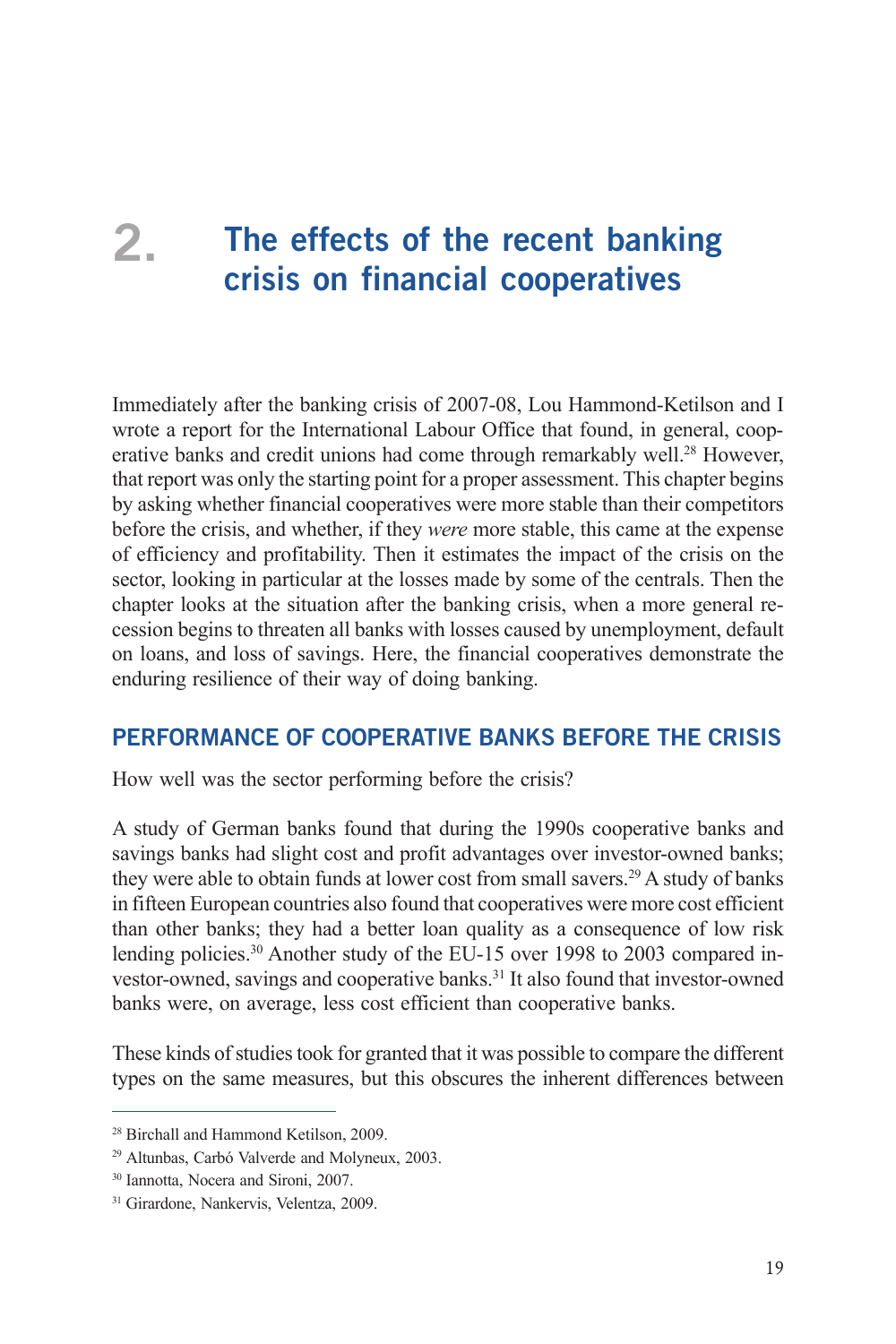their business models. Fonteyne argued that most literature was flawed as it judged performance of cooperatives with investor-owned banks on just two basic measures - profits compared to inputs. <sup>32</sup> But the business model influences the aims of the bank. Comparing relative efficiency is difficult, since cooperatives pursue a different objective: not to maximize profit but to maximize members' consumer surplus. He found that they were profitable even at low leverage ratios, because their business was quite self-sufficient.They were mainly concerned with recycling savings into loans, and much less dependent than their competitors on money markets. The lower cost of their capital allowed them to pursue other objectives than profit maximization, and they could accept a lower margin on goods and services; value was incorporated into the product. Fonteyne also found that their egalitarian culture was a strong counterweight to excessive management remuneration. He found they had better efficiency ratios, because they made intensive use of a relatively low level of assets to achieve high rates of return.

At the same time as Fonteyne was writing (just before the crisis), two researchers wrote another report for the International Monetary Fund (IMF) that focused on the stability of banks in Europe. It showed that cooperative banks were more stable than investor-owned banks. <sup>33</sup> They used a huge database of 16,577 banks, tracking their progress over a ten-year period to 2004.They took astheir dependent variable a Z-score, that measures the probability of a bank's insolvency. The scores for cooperatives were considerably higher than those for investor-owned banks.<sup>34</sup> What made the difference was the *low volatility of returns* over time. They argued that, because they did not have to make profits for shareholders, when the trading conditions worsened they could use their customer surplus as a first line of defence; 'Cooperative banks in normal times pass on most of their returns to customers, but are able to recoup that surplus in weaker periods'*.* 35

Just before the crisis, Ayadi and her colleagues from the Centre for European Policy Studies carried out a comparative study of investor-owned, cooperative and savings banks in seven Western European countries, using data between 2000 and 2008. <sup>36</sup> They found cooperatives had comparable or slightly higher earnings than investor-owned banks, and achieved higher return on equity. In terms of *earnings stability*, in all countries other than Germany and Spain, cooperatives were significantly **more stable** than other banks. In some cases the differences were astounding; in France and the Netherlands they were over 50 per cent more stable.<sup>37</sup>

<sup>32</sup> Fonteyne, 2007.

<sup>33</sup> Hesse and Cihak, 2007.

<sup>&</sup>lt;sup>34</sup> They were slightly but insignificantly higher than for savings banks, which seem to have similar advantages.

<sup>35</sup> Hesse and Cihak, p. 18.

<sup>36</sup> Ayadi, Llewellyn, Schmidt, Arbak, and de Groen, 2010.

<sup>37</sup> As measured by a Z-score.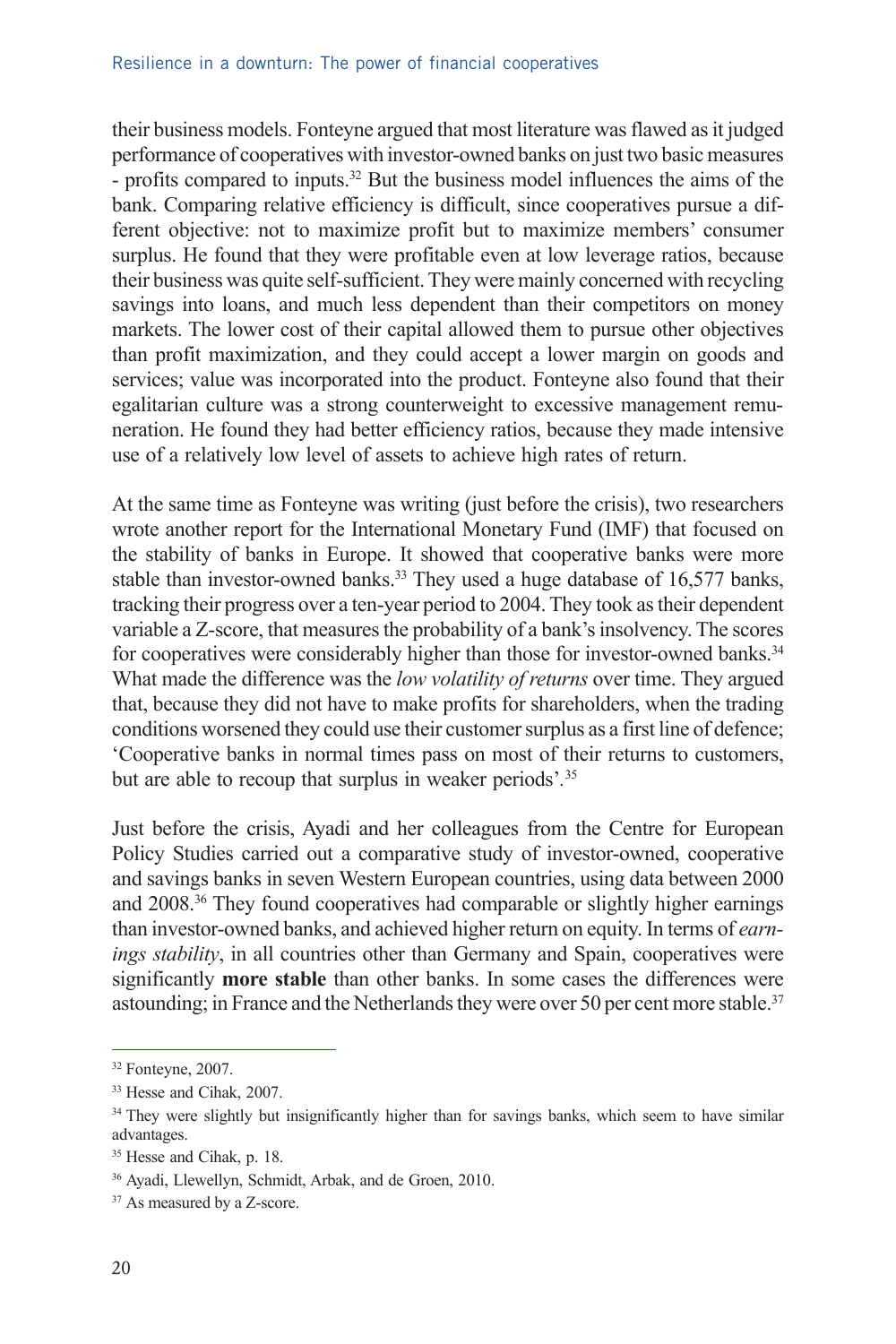| <b>Country</b> | <b>Years</b> | <b>Assets</b><br>(Euros in<br>billions) | <b>Market share</b><br>of deposits<br>(%) | <b>Market share</b><br>of loans<br>(%) | <b>Number of</b><br><b>customers</b><br>(millions) |
|----------------|--------------|-----------------------------------------|-------------------------------------------|----------------------------------------|----------------------------------------------------|
| France         | 2005         | 1857                                    | 47                                        | 53                                     | 42.0                                               |
|                | 2007         | 2 4 4 3                                 | 53                                        | 45                                     | 67.038                                             |
| Netherlands    | 2005         | 506                                     | 39                                        | 23                                     | 9.0                                                |
|                | 2007         | 571                                     | 41                                        | 28                                     | 9.0                                                |
| Austria        | 2005         | 210                                     | 33                                        | 29                                     | 4.3                                                |
|                | 2007         | 331                                     | 36                                        | 31                                     | 5.1                                                |
| Italy          | 2005         | 492                                     | 29                                        | 27                                     | 9.5                                                |
|                | 2007         | 560                                     | 34                                        | 30                                     | 14.3                                               |
| Finland        | 2005         | 53                                      | 32                                        | 31                                     | 3.1                                                |
|                | 2007         | 66                                      | 32                                        | 31                                     | 4.1                                                |
| Germany        | 2005         | 909                                     | 18                                        | 12                                     | 30.0                                               |
|                | 2007         | 995                                     | 18                                        | 16                                     | 30.0                                               |
| Cyprus         | 2005         | 8.4                                     | 23                                        | 20                                     | 0.6                                                |
|                | 2007         | 9.7                                     | 20                                        | 22                                     | 0.6                                                |
| Luxemburg      | 2005         | 3.4                                     | 10                                        | 10                                     | 0.118                                              |
|                | 2007         | 4.1                                     | 10                                        | 10                                     | 0.1                                                |
| Poland         | 2005         | 8.8                                     | 11                                        | 9                                      | 10.5                                               |
|                | 2007         | 13.3                                    | 9                                         | $\overline{7}$                         | 10.5                                               |
| Hungary        | 2005         | 4.2                                     | 12                                        | 4                                      | 1.0                                                |
|                | 2007         | 5.0                                     | 9                                         | 3                                      | 1.1                                                |
| Spain          | 2005         | 81                                      | 5                                         | 5                                      | 9.7                                                |
|                | 2007         | 108                                     | 5                                         | 5                                      | 10.3                                               |
| United         | 2005         | 16.4                                    | $\mathbf 1$                               | 0.7                                    | n.a. <sup>39</sup>                                 |
| Kingdom        | 2007         | 17.3                                    | 1                                         | 3                                      | 2.6                                                |
| EU totals      | 2005         | 4 174.1                                 | 1940                                      | 15                                     | 123.5                                              |
|                | 2007         | 5 1 5 0.2                               | 21                                        | 18                                     | 135.841                                            |

#### Table 2.1 European cooperative banks before the crisis: top 12 countries market share and EU totals

Source: EACB 2012 reordered and simplified.<sup>42</sup>

<sup>38</sup> This massive increase may be because Crédit Agricole began to report its number of customers worldwide rather than in France.

<sup>39</sup> At this time the Cooperative Bank of the United Kingdom did not have individual members, as customers joined the Group through the retail outlets. A rule change meant Bank customers could join the Group.

<sup>40</sup> The EACB explains that these market share figures are estimates.

<sup>41</sup> The figure provided by the EACB is suspect as Crédit Agricole increased its customer figure from 21 million in 2005 to 44 million in 2007 (moving from counting customers in France to counting customers in several countries). The figure provided in the Table uses Crédit Agricole's 2005 figure instead.

<sup>42</sup> The Association of Lithuanian Credit Unions has been missed out here, because it is already counted in the WOCCU figures (it has dual membership). Totals for 2005 include members in Belgium and Ireland that were not members in 2007, and totals for 2007 include members in Bulgaria, Romania and Slovenia that were not members in 2005. These are small banks so they do not affect the EU totals much.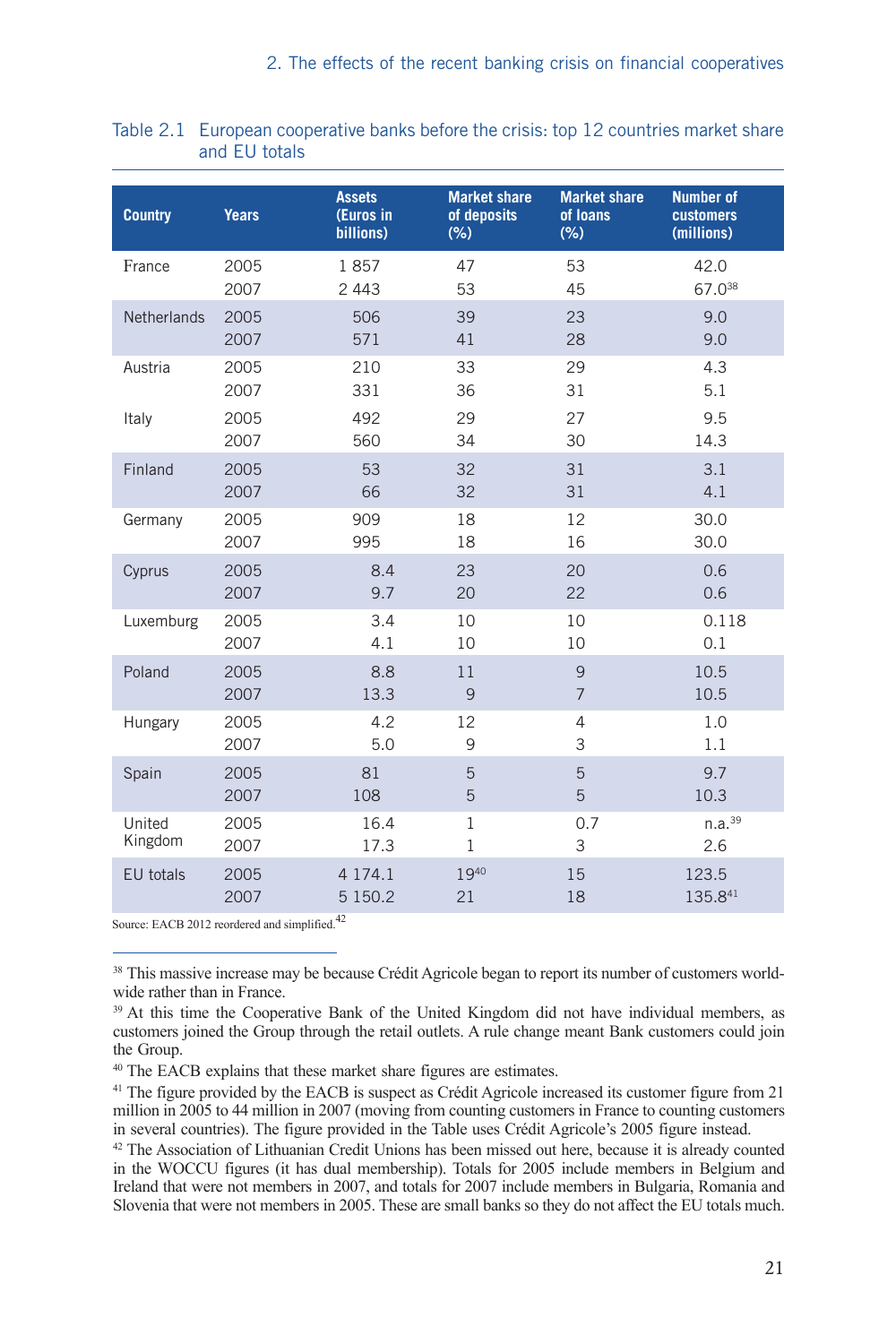In summary then, before the crisis cooperative banks were as efficient, or a bit more or less efficient, than their competitors. They were at least as profitable, and in several countries more profitable, but they were everywhere more stable than the investor-owned banks. Table 2.1 compares some key financial statistics for European cooperative banks for the years 2005 and 2007. We can see that in every country assets increased during these two years. For Europe as a whole they increased by over 23 per cent. Market share went down in some countries (Poland, Hungary), stayed the same in others (Finland, Luxemburg, Spain) and in most countries increased. Clearly, the general trend just before the banking crisis of 2007 was upwards.

#### **PERFORMANCE OF CREDIT UNIONS BEFORE THE CRISIS**

The first few years of the new century were good ones for the credit union movement worldwide. In 2000 there were over 36,000 credit unions in membership of WOCCU from 92 countries, with over 108 million members. By 2007 there were 49,000 unions from 96 countries, and the membership had increased by 64 per cent to over 177 million. <sup>43</sup> Table 2.2 compares the statistics for 2005 and 2007. Over the two years, the amount of savings increased everywhere by an average of 29 per cent, while loansincreased everywhere by 39 per cent. Reserves increased by 26 per cent and assets by 32 per cent. The number of members increased by 13 per cent. Market penetration increased almost everywhere from 6.65 per cent to 7.5 per cent.

| Region/<br>year | <b>Savings</b><br>(billions of<br><b>US\$)</b> | Loans<br>(billions)<br>of US\$) | <b>Reserves</b><br>(billions)<br>of US\$) | <b>Assets</b><br>(billions)<br>of US\$) | <b>Members</b><br>(millions) | <b>Market</b><br>penetration<br>(% ) |  |  |  |
|-----------------|------------------------------------------------|---------------------------------|-------------------------------------------|-----------------------------------------|------------------------------|--------------------------------------|--|--|--|
| World           |                                                |                                 |                                           |                                         |                              |                                      |  |  |  |
| 2005            | 763.8                                          | 612.2                           | 91.6                                      | 894.5                                   | 157.1                        | 6.65                                 |  |  |  |
| 2007            | 987.9                                          | 847.9                           | 115.4                                     | 1 1 8 1 .5                              | 177.4                        | 7.5                                  |  |  |  |
| <b>Africa</b>   |                                                |                                 |                                           |                                         |                              |                                      |  |  |  |
| 2005            | 2.1                                            | 2.1                             | 0.1                                       | 2.1                                     | 9.6                          | 5.7                                  |  |  |  |
| 2007            | 3.5                                            | 3.5                             | 0.2                                       | 3.4                                     | 15.1                         | 8.4                                  |  |  |  |
| Asia            |                                                |                                 |                                           |                                         |                              |                                      |  |  |  |
| 2005            | 47.6                                           | 32.8                            | 4.0                                       | 55.0                                    | 31.2                         | 2.4                                  |  |  |  |
| 2007            | 78.0                                           | 60.1                            | 4.6                                       | 96.944                                  | 33.1                         | 2.6                                  |  |  |  |

#### Table 2.2 Credit unions before the crisis

<sup>43</sup> World Council of Credit Unions, 2012a.

<sup>&</sup>lt;sup>44</sup> Figures for Central Asia were presented separately in 2007, so these have been added to the Asia figures.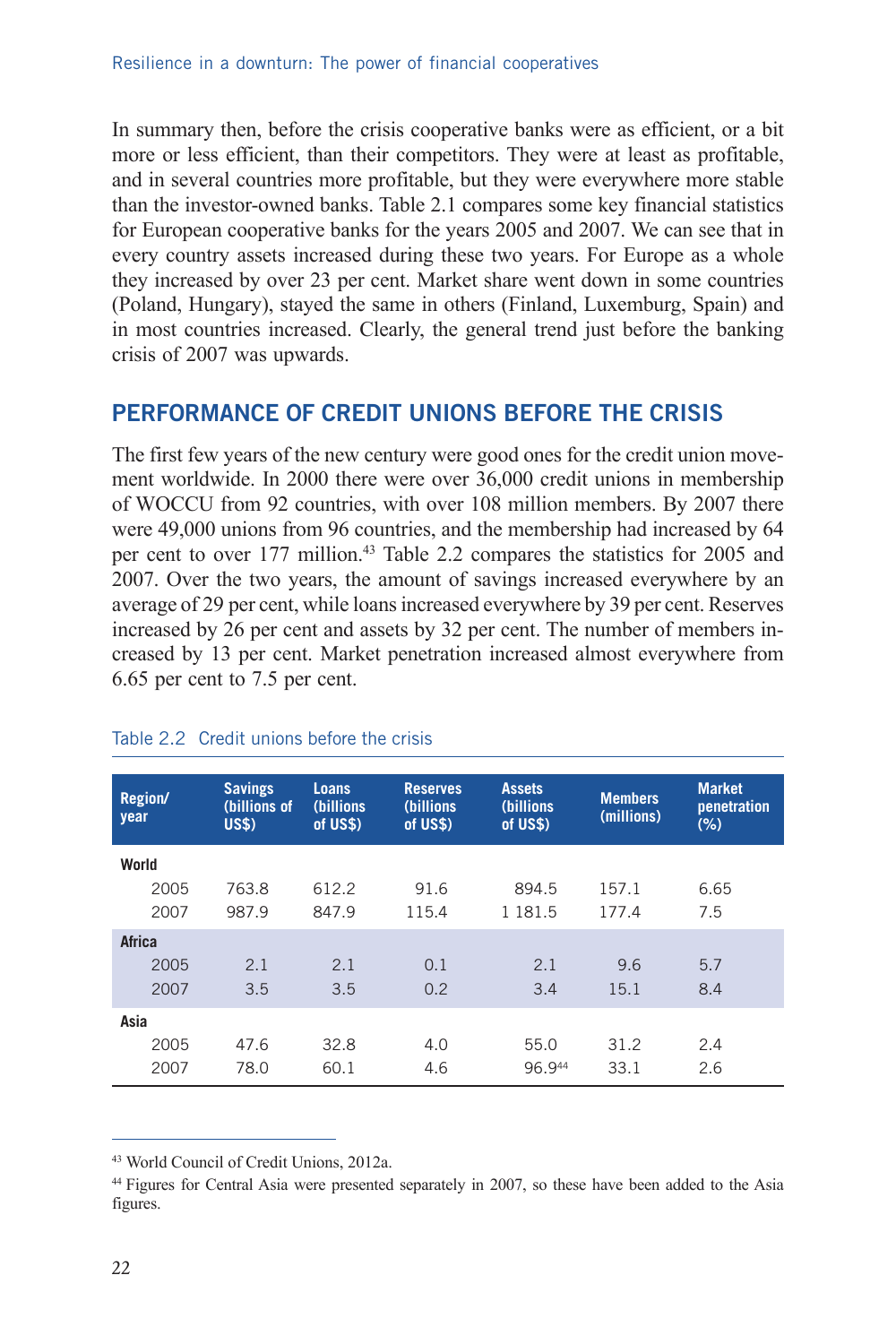| Region/<br>year      | <b>Savings</b><br>(billions of<br><b>US\$)</b> | <b>Loans</b><br>(billions)<br>of US\$) | <b>Reserves</b><br>(billions)<br>of US\$) | <b>Assets</b><br>(billions)<br>of US\$) | <b>Members</b><br>(millions) | <b>Market</b><br>penetration<br>(% ) |
|----------------------|------------------------------------------------|----------------------------------------|-------------------------------------------|-----------------------------------------|------------------------------|--------------------------------------|
| Caribbean            |                                                |                                        |                                           |                                         |                              |                                      |
| 2005                 | 2.2                                            | 1.7                                    | 0.34                                      | 2.6                                     | 1.7                          | 41.0                                 |
| 2007                 | 2.6                                            | 2.1                                    | 0.35                                      | 3.2                                     | 1.9                          | 41.445                               |
| <b>Europe</b>        |                                                |                                        |                                           |                                         |                              |                                      |
| 2005                 | 17.7                                           | 10.3                                   | 1.9                                       | 19.9                                    | 6.7                          | 2.9                                  |
| 2007                 | 24.8                                           | 15.4                                   | 2.8                                       | 28                                      | 8.2                          | 3.6                                  |
| <b>Latin America</b> |                                                |                                        |                                           |                                         |                              |                                      |
| 2005                 | 11.5                                           | 11.6                                   | 2.5                                       | 17                                      | 12.4                         | 4.2                                  |
| 2007                 | 19.7                                           | 19.8                                   | 4.0                                       | 30.4                                    | 15.1                         | 4.8                                  |
| <b>North America</b> |                                                |                                        |                                           |                                         |                              |                                      |
| 2005                 | 659.2                                          | 531.8                                  | 80.4                                      | 772.1                                   | 91.2                         | 41.3                                 |
| 2007                 | 827.5                                          | 716.5                                  | 100.2                                     | 983.0                                   | 99.4                         | 43.8                                 |
| <b>Oceania</b>       |                                                |                                        |                                           |                                         |                              |                                      |
| 2005                 | 23.5                                           | 20.7                                   | 2.3                                       | 25.8                                    | 3.8                          | 19                                   |
| 2007                 | 31.0                                           | 28.9                                   | 3.3                                       | 36.5                                    | 3.9                          | 18.5                                 |

#### Table 2.2 Credit unions before the crisis *(continued)*

Source: WOCCU 2012, reordered.

#### **COOPERATIVE BANKS DURING AND AFTER THE CRISIS**

After the crisis, two of Rabobank's researchers studied forty-five European banks. <sup>46</sup> They compared the performance of cooperative banks in Europe with their investor-owned competitors on a crucial measure of bank stability called the Tier 1 ratio. They found that, while the market required Tier 1 ratios of 8 per cent, the cooperative banks nearly all had higher ratiosthan this.Their explanation was that the cooperative banks focused more on retail and added profits to reserves, while their competitors were more diversified and had to distribute profits to their shareholders. The study showed that the average Tier 1 between 2002 and 2007 was 9.2 per cent for the cooperative banks compared to 8.4 per cent for the investor-owned banks, so that they went into the crisis with a strong capital base which they subsequently strengthened. During 2008, Raiffeisen, Rabobank and Pohjola Banks all had over 12 per cent Tier 1, while others strengthened theirs to over 8 per cent.

<sup>&</sup>lt;sup>45</sup> In 2007 Dominica claimed a penetration rate of 118 per cent that seems implausible. In the 2010 statistics Dominica provides no return. This explains part of the large leap in penetration rates, though there has been a rise overall.

<sup>46</sup> Groeneveld and de Vries, 2009.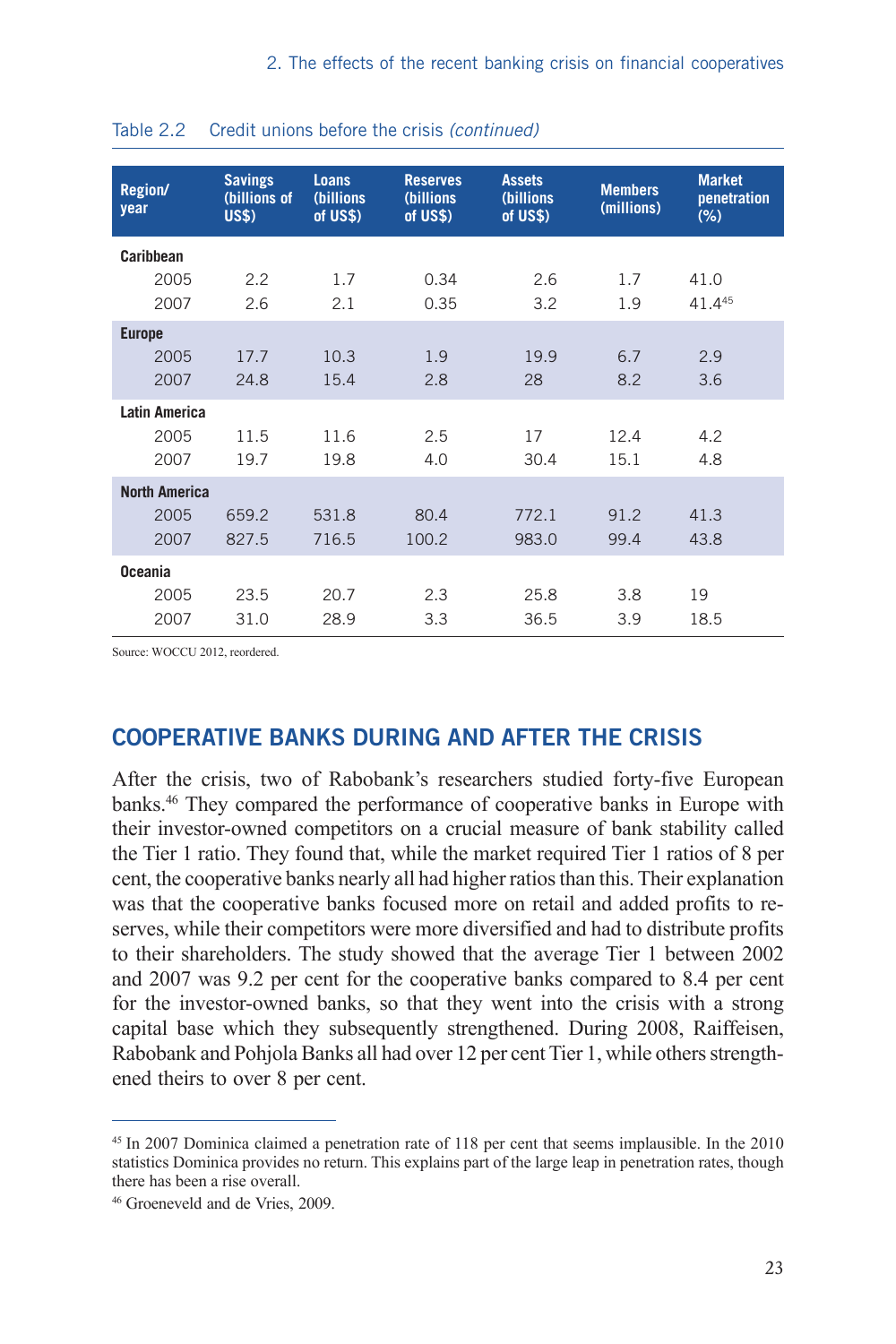By April 2009, the *ratings* for cooperative banks were all still good at A upward, with Rabobank taking the prize as one of the world's strongest banks with an AAA rating. Profitability was lower than for the investor-owned banks, because of the cooperative banks having a higher capital core and lower leverage, which makes them less risky. The study showed that from 2002 to 2008 cooperative banks had a return on equity of 9.3 per cent compared to the investor-owned banks that had a return of 13.4 per cent. This is to be expected because, as we have already noted, cooperative banks do not maximize return on equity in their business model.

Did the absence of a profit maximizing objective make them less efficient?

The study found little difference. They had a cost to income ratio of 62 per cent compared to 61 per cent in the investor-owned banks. They were more efficient than their competitors in every country except France, where they were the same.

The financial stability of cooperative banks was substantially higher than that of the investor-owned banks: in 2007 their average Z score was 54 over 41. They entered the crisis with larger buffers, and then proved to be very stable.

What about their losses?

They had limited exposure to toxic mortgages, and the volatile wholesale banking business. Their write-downs and losses between 2007 and 2008 were bearable; as a percentage of equity they were 6 per cent at Crédit Mutuel and Rabobank, 9 per cent at Banque Populaire, 14 per cent at DZ and Crédit Agricole, and 15 per cent at RZB. There is a question mark over Crédit Agricole, and those banks that have substantial business in central and Eastern Europe have suffered losses in these operations. The lesson from all of this is that those that remained true to their traditional business model came through the crisis much better.

A more recent report from Rabobank has confirmed this positive picture. 47 Cooperative banks accounted for 7 per cent of all the European Banking Industry write-downs and losses between the third quarter of 2007 and first quarter of 2011, even though they had 20 per cent of the market. This is because of their limited exposure to sub-prime mortgages, and fewer investment activities. It confirms that the strengths of cooperative banks are continuing to be evident, but also that their profitability has improved. Between 2003 and 2010, they had an average return of 7.5 per cent, while the investor-owned banks had a return of only 5.7 per cent.

Table 2.3 summarizes the situation of cooperative banks in Europe at two key points, 2007 and 2010. Their assets grew by nearly 10 per cent over the three

<sup>47</sup> Rabobank, 2011.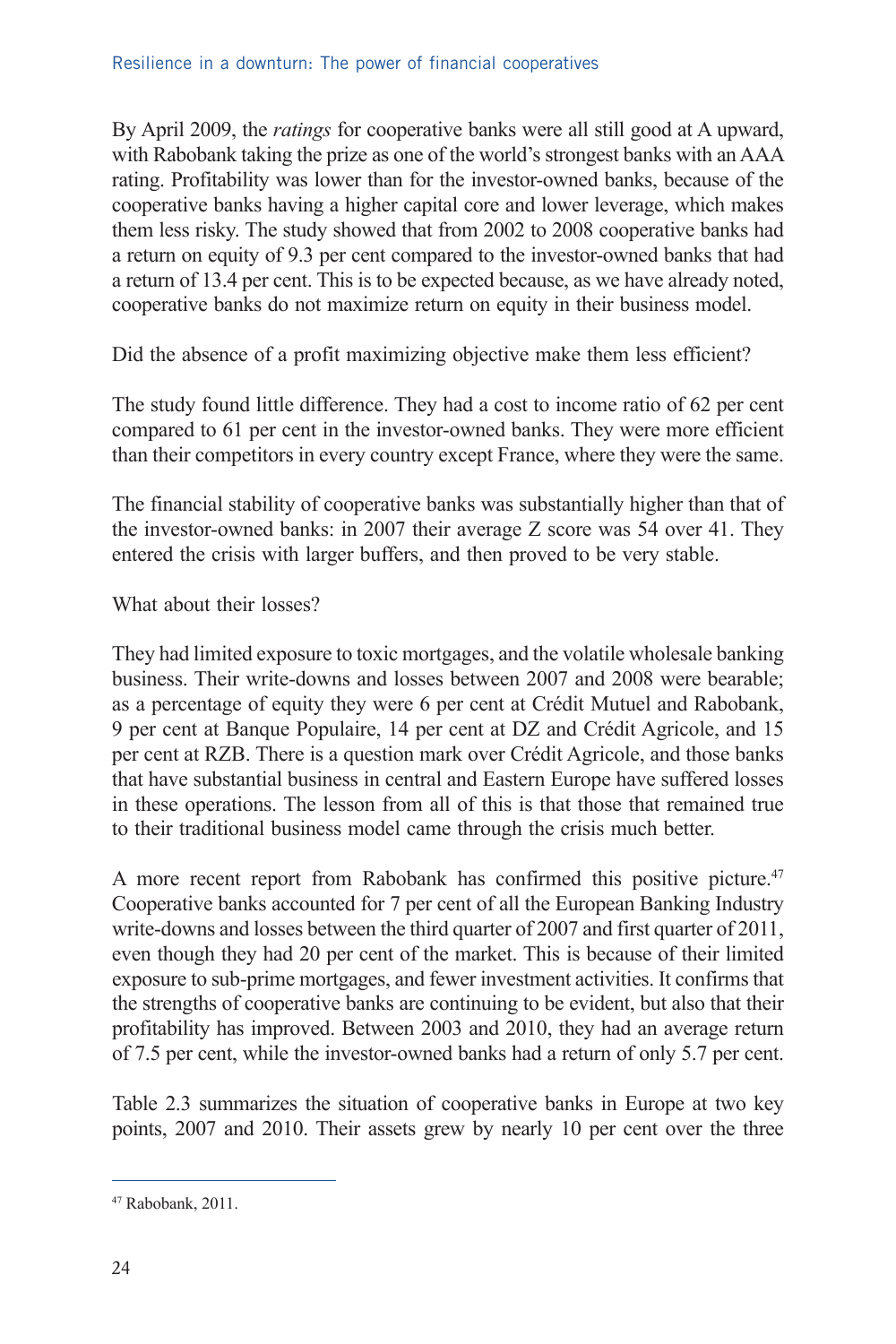| <b>Country</b> | <b>Years</b> | <b>Assets</b><br>(Euros in<br>billions) | <b>Market share</b><br>of deposits<br>$(\%)$ | <b>Market share</b><br>of loans<br>$(\%)$ | <b>Number of</b><br><b>customers</b><br>(millions) |
|----------------|--------------|-----------------------------------------|----------------------------------------------|-------------------------------------------|----------------------------------------------------|
| France         | 2007         | 2 4 4 3                                 | 53                                           | 45                                        | 67                                                 |
|                | 2010         | 2671                                    | 4548                                         | 46                                        | 9149                                               |
| Netherlands    | 2007         | 571                                     | 41                                           | 28                                        | 9                                                  |
|                | 2010         | 653                                     | 40                                           | 29                                        | 10                                                 |
| Austria        | 2007         | 331                                     | 36                                           | 31                                        | 5.1                                                |
|                | 2010         | 320                                     | 37                                           | 33                                        | 5.1                                                |
| Italy          | 2007         | 560                                     | 34                                           | 30                                        | 14.3                                               |
|                | 2010         | 662                                     | 34                                           | 32                                        | 15.3                                               |
| Finland        | 2007         | 66                                      | 32                                           | 31                                        | 4.1                                                |
|                | 2010         | 84                                      | 33                                           | 33                                        | 4.1                                                |
| Germany        | 2007         | 995                                     | 18                                           | 16                                        | 30                                                 |
|                | 2010         | 1 0 2 0                                 | 19                                           | 17                                        | 30                                                 |
| Cyprus         | 2007         | 9.750                                   | 20                                           | 22                                        | 600k                                               |
|                | 2010         | 20                                      | 19                                           | 20                                        | 747k                                               |
| Luxemburg      | 2007         | 4.1                                     | 10                                           | 10                                        | 100k                                               |
|                | 2010         | 5.9                                     | 11                                           | 11                                        | 125k                                               |
| Poland         | 2007         | 13.3                                    | 9                                            | $\overline{7}$                            | 10.5                                               |
|                | 2010         | 17.6                                    | 9                                            | 6                                         | 7.5                                                |
| Hungary        | 2007         | 5.0                                     | 9                                            | 3                                         | 1.1                                                |
|                | 2010         | 5.1                                     | 9                                            | $\mathsf 3$                               | 1.1                                                |
| Spain          | 2007         | 108                                     | 5                                            | 5                                         | 10.3                                               |
|                | 2010         | 119                                     | 7                                            | 5                                         | 10.8                                               |
| United         | 2007         | 17.3                                    | $\mathbf 1$                                  | $\mathsf 3$                               | 2.6                                                |
| Kingdom        | 2010         | 51.851                                  | 5                                            | 1.5                                       | 5.1                                                |
| EU totals      | 2007         | 5 1 5 0.2                               | 21                                           | 18                                        | 158.8                                              |
|                | 2010         | 5 647.3                                 | 21                                           | 19                                        | 181.1                                              |

#### Table 2.3 European cooperative banks during and after the crisis: Top 12 countries by 2010 market share and EU totals

Source: EACB 2012 reordered and simplified.

<sup>48</sup> Market share for Crédit Agricole is no longer reported, so the 2008 figure is used.

<sup>49</sup> This massive increase may be because Crédit Agricole began to report its number of customers worldwide rather than in France.

<sup>&</sup>lt;sup>50</sup> This figure is domestic only, i.e. the local banks' assets.

<sup>&</sup>lt;sup>51</sup> This big increase in assets, market share and customers reflects the Bank's takeover of Britannia Building Society.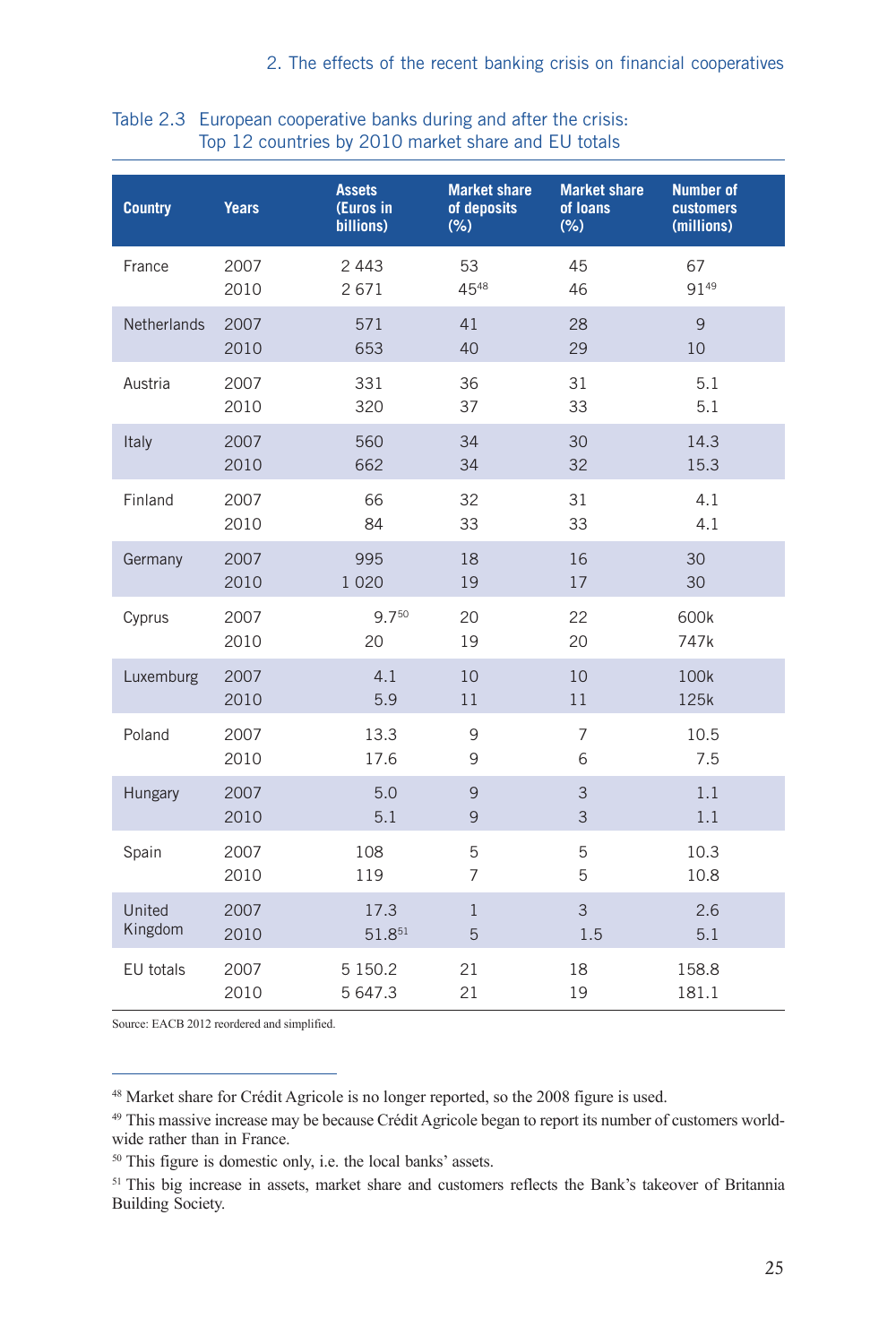years, going down only on one country, Austria. Their market share of deposits and loans remained roughly the same, but the number of customers grew by 14 per cent. Table 2.4 goes into more detail over four years during and after the crisis. Assets dropped, presumably because of losses and write-downs during 2009, but then they recovered so that the 2010 total is nearly 10 per cent higher than in 2007.

In *Germany*, the local banks in the Group have not suffered much, because their business model is fairly conservative and they have not been left holding toxic assets. The Central, DZ Bank, was caught out; it lost around  $\epsilon$ 1 billion in 2008 (though it returned to profit in 2009) and had to reorient its activities more around its core business of supporting cooperatives.

In *Austria,* again the conservative business model has helped the local cooperative banks. However, the central banks have suffered from exposure to deteriorating conditions in Central and Eastern Europe, where lending tends to be more risky. The wider recession provoked by the banking crisis hit these countries in 2009, and default rates have soared. Many foreign banks operating here have also incurred heavy losses. The Volksbank central, ÖVAG, had to ask for government support with an equity injection of  $\epsilon$ 1 billion, and guarantees for its bonds issues. Table 2.3 shows a decline in assets in Austria. Has the policy of seeking profitable banking business in other countries been a mistake? Should the Volksbanks have stuck to the conservative business model of just serving their members?

In *Italy*, the crisis has had very little effect on the cooperative banks, but the impact of the wider recession is expected to be greater, as borrowers begin to default, but the figures for 2010 show continuing increases in assets, deposits and loans in both cooperative groups.

In *France*, losses have been incurred, but they are relatively modest. In October 2008, at the height of the crisis all three banking groups accepted help from the government. Crédit Agricole received €3 billion, Crédit Mutuel €1.2 billion and Banques Populaires €950 million in the form of subordinated debt, calculated in line with the size of the banks' balance sheets and market shares in customer loans and deposits.<sup>52</sup> All these banks have large investment arms that lost money. A comparison of the 2007 and 2010 statistics from Table 2.3 shows that the three groups taken together lost 8 per cent of market share in deposits, but kept up their share of loans and managed modestly to increase their assets. By early 2010 Crédit Mutuel and Crédit Agricole had repaid their loans, and all three groups are now growing again.

In the *Netherlands*, Rabobank was the only large bank that did not need government support. It did have some exposure to toxic instruments but the results from

<sup>52</sup> Ayadi et al., 2010.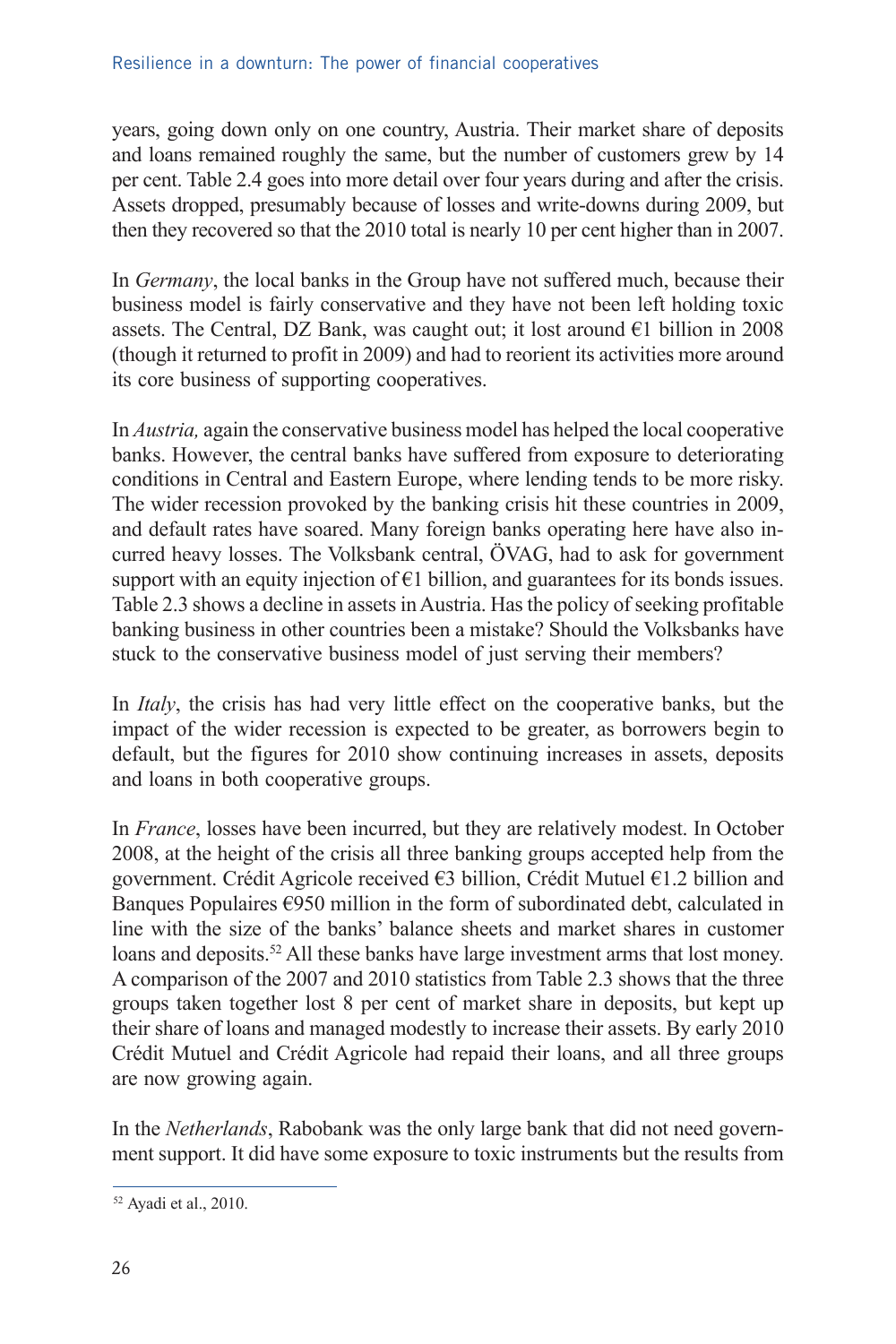the member banks were enough to deal with the losses. Table 2.3 showsit holding its market share at the end of 2010 while increasing its assets. Its Tier 1 ratio had increased from 10.7 per cent to 15.7 per cent, which makes it very strong.

In *Spain*, cooperative banks have been damaged more by the wider economic crisis that was triggered by the banking crisis. Going into the crisis they limited their exposure to the real estate and construction sectors, and during it were better at getting loans repaid than the other banks. At the end of 2009 their non-performing loan rates were much lower those of their competitors. This may have to do with the kind of relationship the cooperatives have with their borrowers. Their ability to screen potential borrowers and monitor their progress in paying off a loan are distinct informational advantages that are more apparent in an economic downturn.

In *Finland*, the impact on the central bank, OP-Pohjola, has been felt through its subsidiaries in investment and life insurance rather than in its banking business. In 2007 its return on equity was 13.7 per cent, but in 2008 this reduced to 4.1 per cent, recovering in 2009 and 2010 to 6.8 per cent. The losses were due mainly to poor investment performance on the insurance side.

| <b>Years</b> | <b>Assets (Euros)</b><br>in billions) | <b>Market share</b><br>of deposits $(\%)$ | <b>Market share</b><br>of loans $(\%)$ | <b>Number of customers</b><br>(millions) |
|--------------|---------------------------------------|-------------------------------------------|----------------------------------------|------------------------------------------|
| 2007         | 5 1 5 0 . 2                           | 21.0                                      | 18.0                                   | 158.8                                    |
| 2008         | 5 5 8 1 .5                            | 21.0                                      | 19.0                                   | 176.5                                    |
| 2009         | 5523.7                                | 18.8                                      | 20.1                                   | 176.0                                    |
| 2010         | 5 647.3                               | 21.O                                      | 19.0                                   | 181.1                                    |

#### Table 2.4 Effects of the banking crisis on European cooperative banks over four years

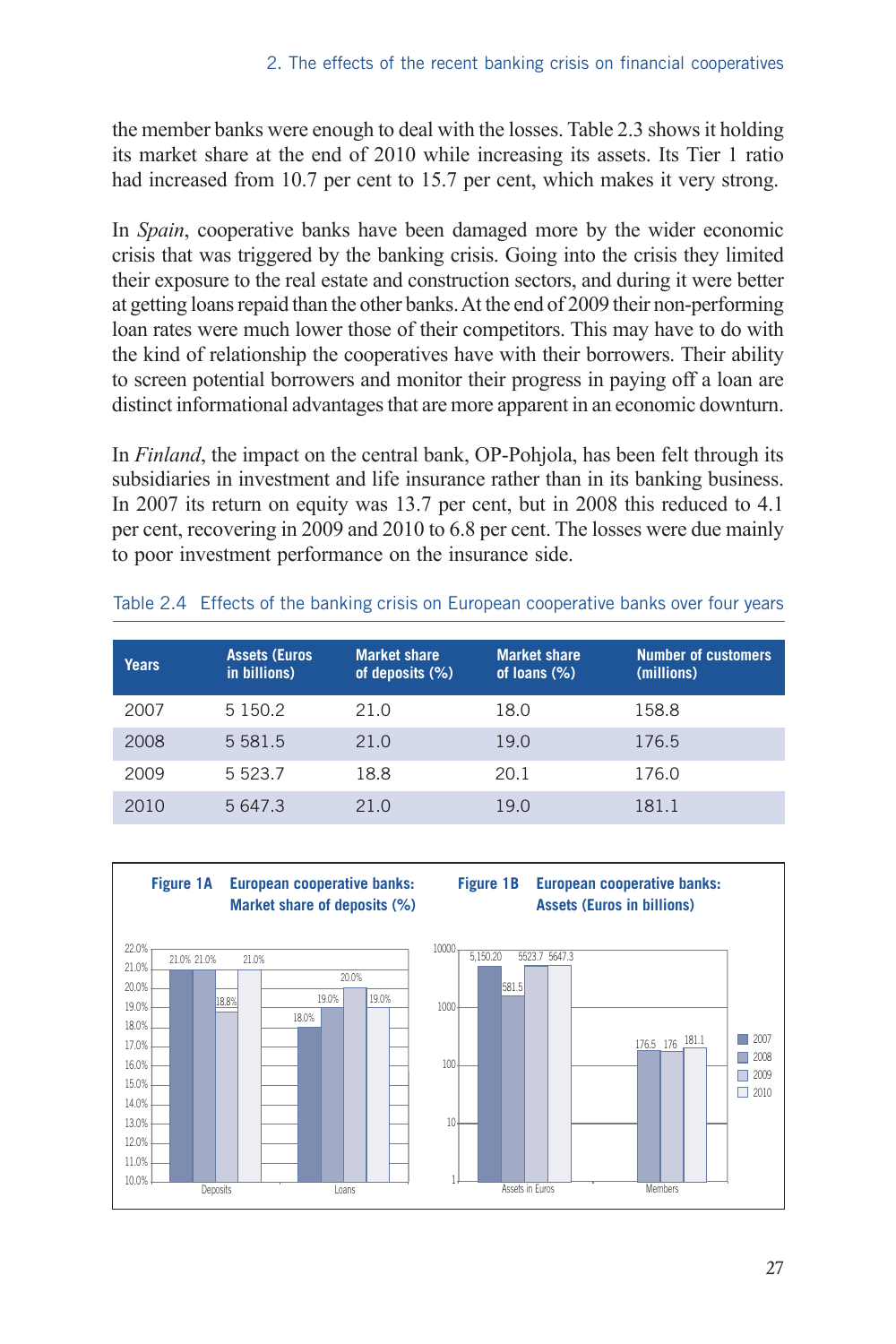In general, the European cooperative banks have come out of the crisis very well. Seven of them are in the top 50 safest banks in the world, and across Europe, they exceed the minimum legal capital ratio requirement of eight per cent, with an average ratio of about 9 per cent. This is reflected in very good credit ratings, which range between AA- and AAA for the largest cooperative banking groups.

#### **CREDIT UNIONS DURING AND AFTER THE CRISIS**

For credit unions, the worldwide picture is one of strong growth during the period from 2007 to 2010 (Figure 2).



There has been a slight decline in the number of credit unions(reflecting increasing mergers between unions) and a slight increase in number of members, but the real change has been in terms of performance (Table 2.5).

| Region/<br>year | <b>Savings</b><br>(billions of<br><b>US\$)</b> | Loans<br>(billions)<br>of US\$) | <b>Reserves</b><br>(billions)<br>of US\$) | <b>Assets</b><br>(billions)<br>of US\$) | <b>Members</b><br>(millions) | <b>Market</b><br>penetration<br>(% ) |
|-----------------|------------------------------------------------|---------------------------------|-------------------------------------------|-----------------------------------------|------------------------------|--------------------------------------|
| World           |                                                |                                 |                                           |                                         |                              |                                      |
| 2007            | 987.9                                          | 847.9                           | 115.4                                     | 1 1 8 1 .5                              | 177.4                        | 7.5                                  |
| 2010            | 1 2 2 9.4                                      | 960.0                           | 131.7                                     | 1460.6                                  | 188.0                        | 7.5                                  |
| 2011            | 1 222.6                                        | 1 0 1 6 . 2                     | 141.3                                     | 1 563.5                                 | 196.0                        | 7.8                                  |
| <b>Africa</b>   |                                                |                                 |                                           |                                         |                              |                                      |
| 2007            | 3.5                                            | 3.5                             | 0.2                                       | 3.4                                     | 15.1                         | 8.4                                  |
| 2010            | 4.7                                            | 4.8                             | 0.3                                       | 5.8                                     | 17.0                         | 7.6                                  |
| 2011            | 4.3                                            | 4.2                             | 0.3                                       | 4.9                                     | 18.0                         | 7.2                                  |

#### Table 2.5 Credit unions during and after the crisis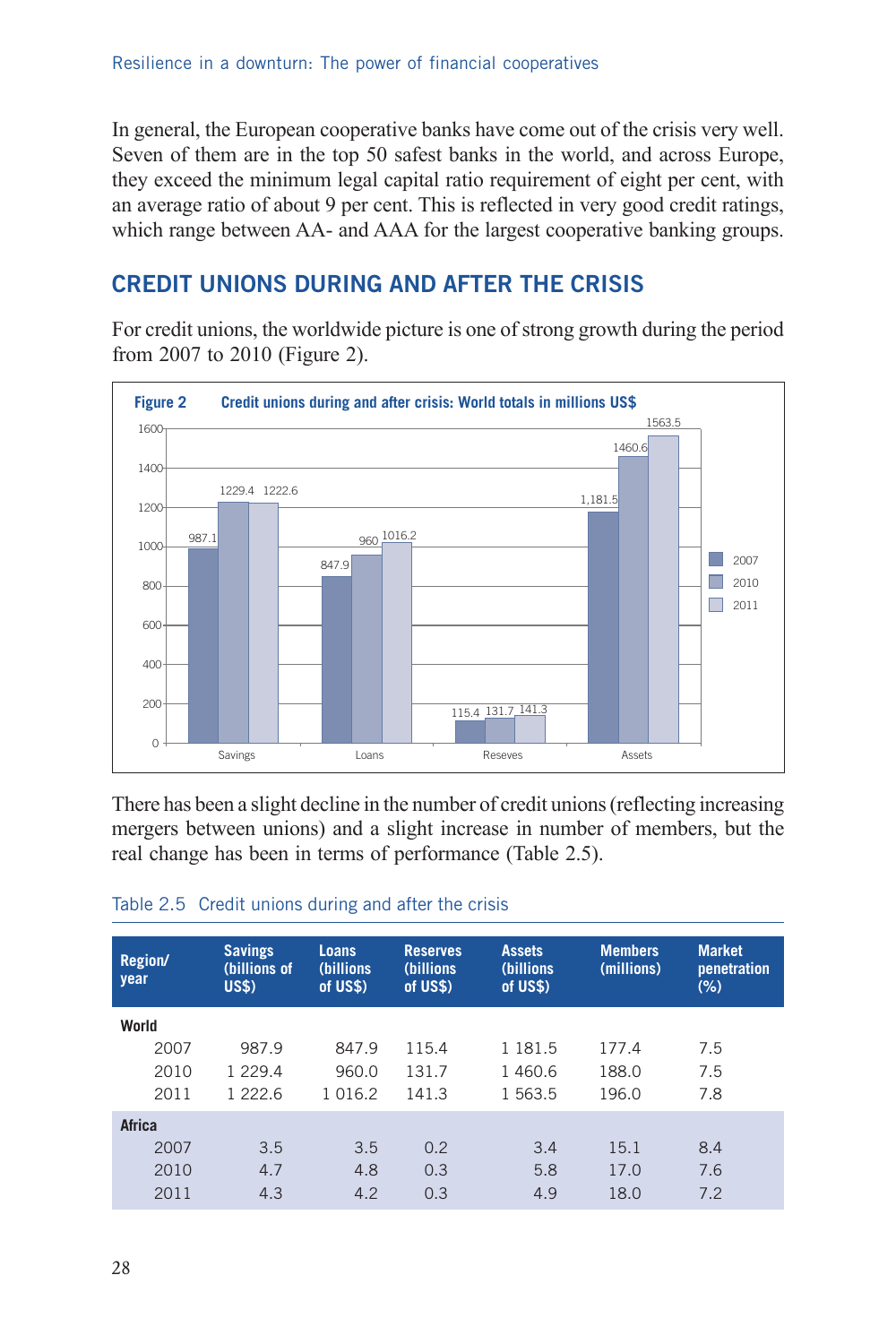| Region/<br>year                       | <b>Savings</b><br>(billions of<br><b>US\$)</b> | <b>Loans</b><br>(billions)<br>of US\$) | <b>Reserves</b><br>(billions)<br>of US\$) | <b>Assets</b><br>(billions)<br>of US\$) | <b>Members</b><br>(millions) | <b>Market</b><br>penetration<br>(%) |
|---------------------------------------|------------------------------------------------|----------------------------------------|-------------------------------------------|-----------------------------------------|------------------------------|-------------------------------------|
| Asia<br>2007                          | 78.0                                           | 60.1                                   | 4.6                                       | 96.953                                  | 33.1                         | 2.6                                 |
| 2010<br>2011                          | 107.7<br>121.8                                 | 80.7<br>88.1                           | 7.8<br>8.6                                | 139.4<br>140.2                          | 37.8<br>39.7                 | 2.6<br>2.7                          |
| Caribbean<br>2007<br>2010<br>2011     | 2.6<br>3.9<br>4.3                              | 2.1<br>3.3<br>3.5                      | 0.35<br>0.42<br>0.54                      | 3.2<br>4.8<br>5.2                       | 1.9<br>2.8<br>2.9            | 41.454<br>16.6<br>17.5              |
| <b>Europe</b><br>2007<br>2010<br>2011 | 24.8<br>22.1<br>22.3                           | 15.4<br>13.0<br>11.9                   | 2.8<br>3.1<br>3.1                         | 28<br>25.4<br>24.6                      | 8.2<br>8.3<br>8.1            | 3.6<br>3.5<br>3.5                   |
| <b>Latin America</b>                  |                                                |                                        |                                           |                                         |                              |                                     |
| 2007<br>2010<br>2011                  | 19.7<br>29.2<br>33.5                           | 19.8<br>30.6<br>30.5                   | 4.0<br>6.9<br>7.3                         | 30.4<br>48.1<br>50.3                    | 15.1<br>15.7<br>18.0         | 4.8<br>5.0<br>5.7                   |
| <b>North America</b>                  |                                                |                                        |                                           |                                         |                              |                                     |
| 2007<br>2010<br>2011                  | 827.5<br>1 0 1 5 . 7<br>968                    | 716.5<br>784.5<br>808.8                | 100.2<br>108.4<br>114.8                   | 983.0<br>1182.8<br>1253                 | 99.4<br>102.5<br>104.5       | 43.8<br>44.1<br>45.0                |
| <b>Oceania</b>                        |                                                |                                        |                                           |                                         |                              |                                     |
| 2007<br>2010<br>2011                  | 31.0<br>46.1<br>68.4                           | 28.9<br>43.2<br>69.1                   | 3.3<br>4.7<br>6.6                         | 36.5<br>54.2<br>85.2                    | 3.9<br>3.8<br>5.1            | 18.5<br>17.3<br>23.6                |

#### Table 2.5 Credit unions during and after the crisis *(continued)*

Source: WOCCU 2012a, reordered.

Savings increased by only 1 per cent in 2008 but then by 15 per cent in 2009, and another 7.3 per cent in 2010. This is an increase of almost a quarter on 2007. Loans decreased very slightly in 2008 then grew by 7.6 per cent and 5.3 per cent over the next two years, making a total increase over the three years of more than 13 per cent. Crucially, reserves increased by over 14 per cent, indicating that the system is in good health and that risks are being kept low. The postcrisis downturn has begun to affect savings, but all the other indicators show continued good health.

<sup>&</sup>lt;sup>53</sup> Figures for Central Asia were presented separately in 2007, so these have been added to the Asia figures.

<sup>&</sup>lt;sup>54</sup> This figure is too high, because some countries counted multiple memberships and youth memberships. It declines to 23.4 per cent in 2008 and 18.9 per cent in 2009. From 2010 it looks to be more accurate.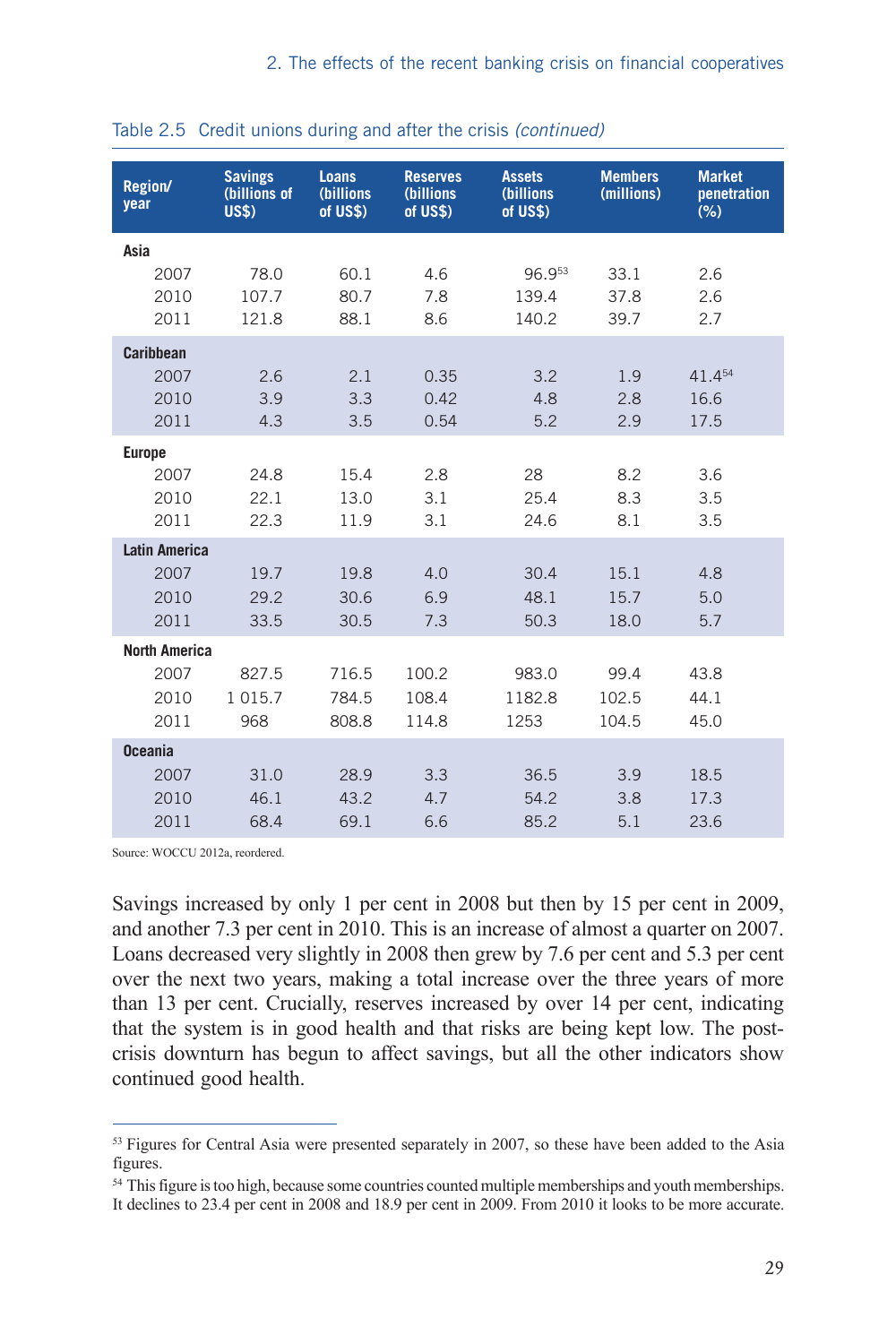InAfrica, the banking crisis had a dramatic effect on local economies, not directly through bank losses but indirectly, through reduction in global demand, volatility in commodity prices, reduction in foreign direct investment, reduced remittances, and so on. <sup>55</sup> In Sub-SaharanAfrica the savings and credit cooperatives or SACCOs had been growing fast, and by 2008 were providing services to nearly 9 per cent of the population. <sup>56</sup> In the immediate aftermath of the financial crisis, there was a reduction in the growth of savings, a scaling down of loans and decline in reserves. Their representative bodies urged caution in admission of new members and stressed adherence to the 'savings first' principle. <sup>57</sup> Taking a longer view, in Africa as a whole during the period 2007 to 2010 savings grew by 34 per cent, and loans by 37 per cent. However, the continued downturn in the world economy has affected the sector, with a slight decline in the indicators for 2011.

In the Asia region, savings dipped by over 8 per cent in 2008, but then increased dramatically in 2009 by nearly 28 per cent. Over the three years to 2010 they increased by 38 per cent. Lending also fell at first, but surged ahead in 2009. Again, 2010 saw a large increase on 2007 of more than 34 per cent. The figures for 2011 show continued modest growth in all areas.

The level of savings in the Caribbean grew steadily to 2010 by an astonishing 50 per cent and loans by 57 per cent. Here, as in Africa the amount of business done is very low by the standards of richer countries, but because the penetration rate is much higher the unions are having a much greater effect on the local economy. However, again the 2011 statistics show a levelling off in the rate of growth.

In Europe, during the four years to 2010, savings and loans both declined slowly year by year, and savings are now 11 per cent lower and loans 16 per cent lower than in 2007. The explanation is simple and can be summed up in one word – Ireland. Here, in 2007 the penetration rate was an incredible 104 per cent, indicating that virtually every adult citizen was a member. By 2010 savings had dropped by 19 per cent and loans by 27 per cent. Loan arrears increased from 6.5 per cent of total lending to 17.6 per cent. <sup>58</sup> Clearly, if a country has a big credit union sector and then goes into deep recession the sector will take its share of the pain (though the commercial banks are doing much worse). In Poland, savings have increased by 63 per cent and loans by 57 per cent over the same period, and from a low start, other unions in Central and Eastern Europe are also doing well.

<sup>55</sup> Allen and Maghimbi, 2009, section 2.3.

<sup>56</sup> WOCCU statistics for 2009.

<sup>57</sup> Allen and Maghimbi, 2009, section 3.1.

<sup>58</sup> Carroll, McCarthy, O'Shaughnessy, 2012.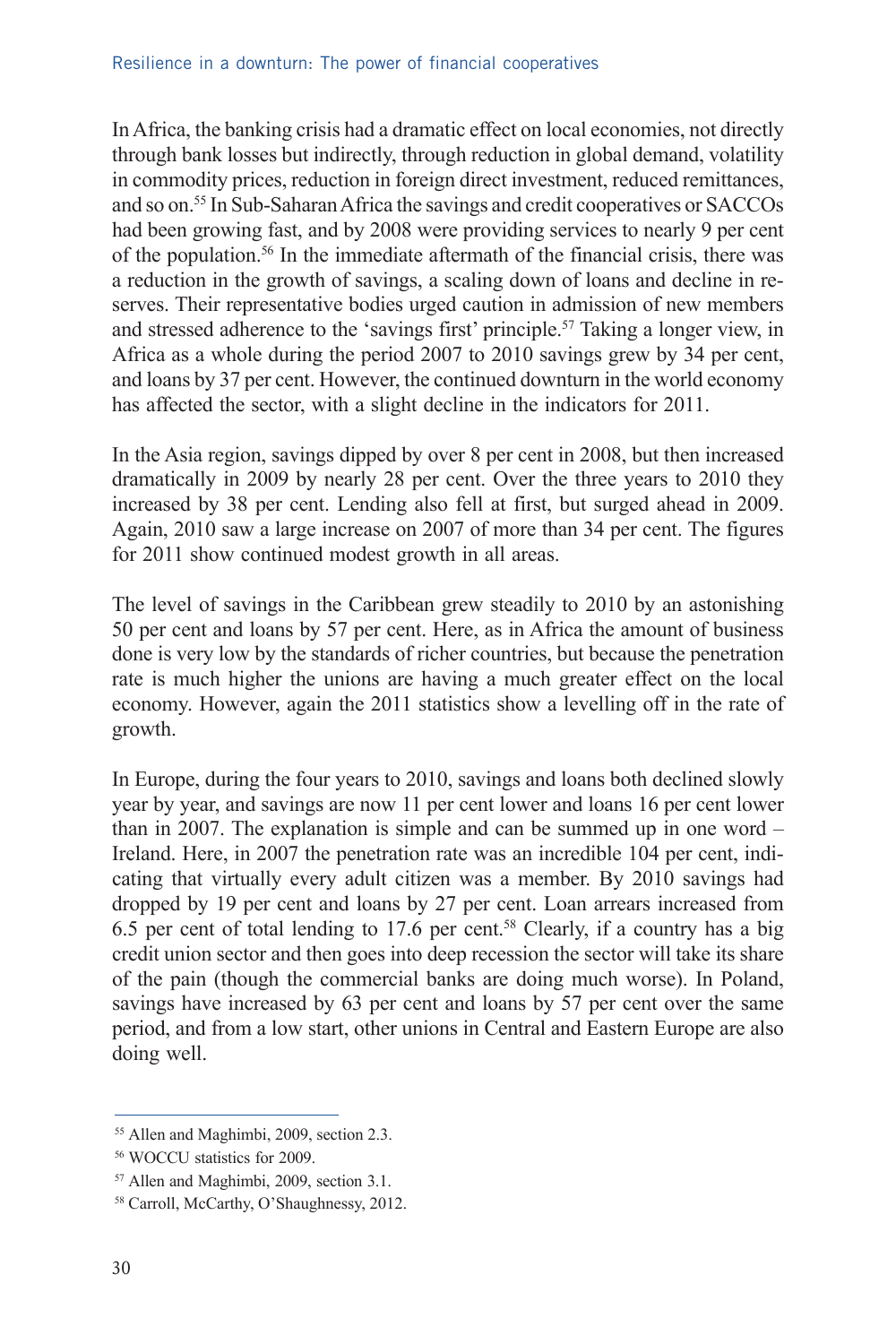In Latin America we see a loss of savings in 2008 (11 per cent) followed by a dramatic surge in 2009 (45 per cent) and continued growth (over 16 per cent) in 2010, which means overall a growth of 48 per cent over the period. There has been a very slight decrease in loans from 2010, but all other indicators are strengthening.

In North America, during the first year of the banking crisis, the credit unions recorded modest increases of 2.8 per cent in savings. Then in 2009 these leapt up by 13 per cent, and then again in 2010 by 5.6 per cent making a 23 per cent increase over the three years. Clearly, customers were choosing to put their savings in a safer place than the big investor-owned banks. They also continued to keep up their level of lending; in 2009 when the banks were ceasing to lend to anyone they increased theirs by nearly 6 per cent. The 2011 figures show a slight downturn in savings due to the recession, but all the other indicators are healthy.

It is the job of the central cooperative banks and credit union centrals to reinvest surplus cash from the local banks and unions. In Canada, SaskCentral and Desjardins both had significant losses on their investments. However, for the US centrals the situation was much worse. They had been investing heavily in the kinds of toxic assets that the American banking system had been so good at producing until the crisis broke. At the time the investments were rated as low risk products, but the consequences were dire. Five corporate unions were put into conservatorship by their regulator. These held 70 per cent of the entire corporate system's assets and 98 per cent of the investment losses. <sup>59</sup> As a result, member unions are now having to pay an increased insurance premium to a National Share Insurance Fund to help pay for the losses. We can see the damage done by looking at 2009 statistics for the federally insured corporates. Their total assets declined from US\$96 billion in 2007 to US\$60 billion in 2008, recovering to US\$71 billion in 2009. Total capital declined from US\$6 billion in 2007 to minus US\$2.6 billion in 2008, recovering slightly to minus US\$2.3 billion in 2009. These statistics do not include Federal Central that was in liquidation at the time.

Like the Asian region, Oceania's savings rate dipped in 2008 (by 12 per cent), increased dramatically in 2009 (by 36 per cent) and then kept on increasing, so that over the period they increased by nearly half (49 per cent). A similar story can be told of loans. First they dropped by 14 per cent, surged ahead by 40 per cent and then again in 2010 by 24 per cent. The increase over the whole period was by nearly half (49 per cent). The figures for 2011 show a huge leap forward in all aspects of the credit union movement, from financials to membership and

<sup>59</sup> National Credit Union Authority, 2010.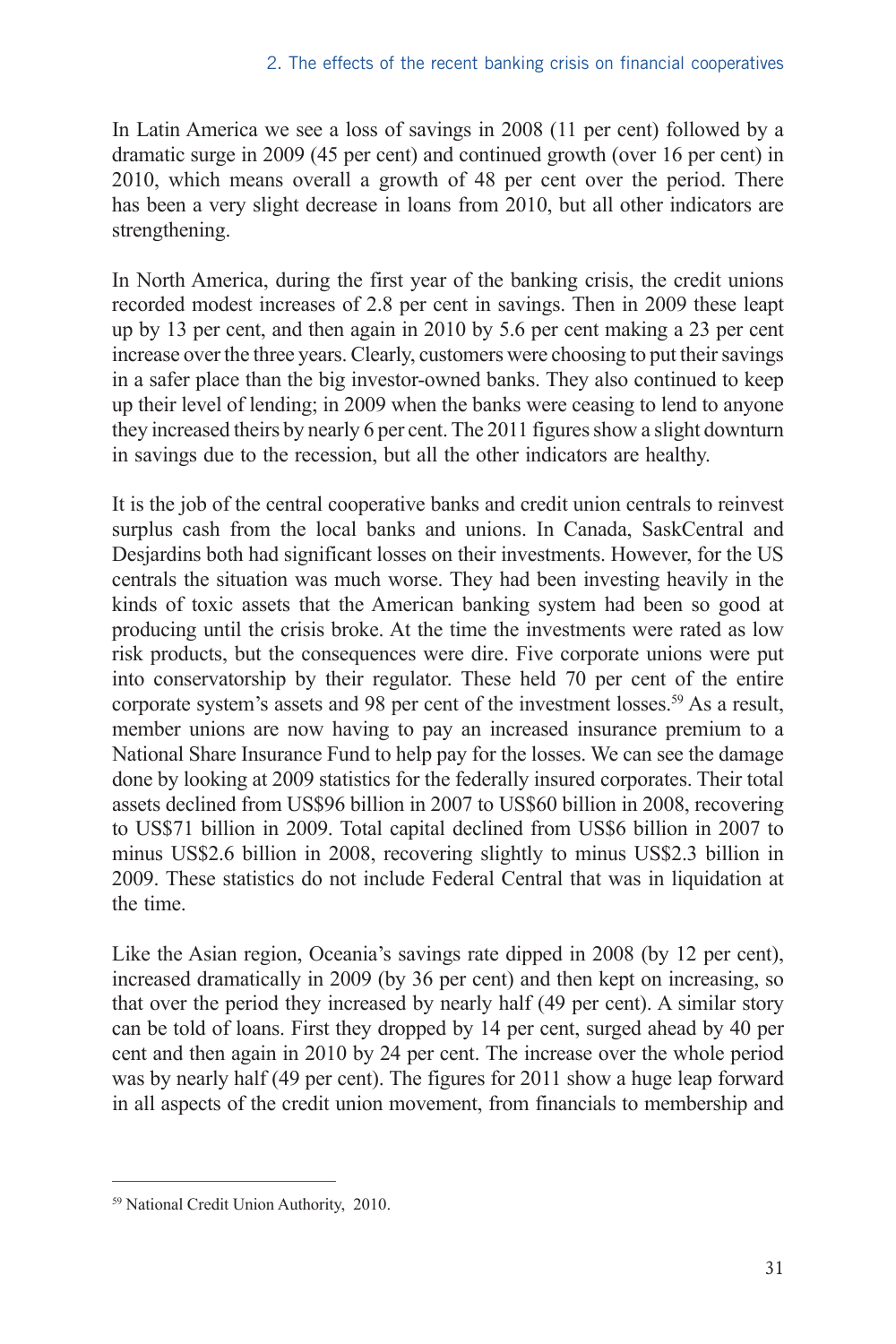market penetration. Clearly, here the unions are not just weathering the financial downturn but taking a lot of business from the investor-owned banks.

#### **CONCLUSION**

Before the crisis, financial cooperatives were competing successfully against investor-owned banks. During the crisis, in general they were not badly affected, though losses were made by central banks in several countries. These were mainly due to investment in derivatives that, before the crisis, had been passed by the rating agencies as safe. Only in a few places did these central banks have to accept government assistance, and, rather than being allowed to fail, weaker cooperatives were mainly taken over by stronger ones. Most of the losses incurred were made up quite quickly, within a year or two, though in some countries primary cooperatives had to bail out their centrals. Now, after the crisis nearly all the indicators show that they have bounced back and are growing again, though not at the same pace as before the crisis; the worldwide economic slowdown and the Euro crisis are to blame for that. There must be something about the customer-owned business model that makes it so resilient in a downturn. The next chapter will make more systematic the advantages and disadvantages of these banks to their members and to the wider society.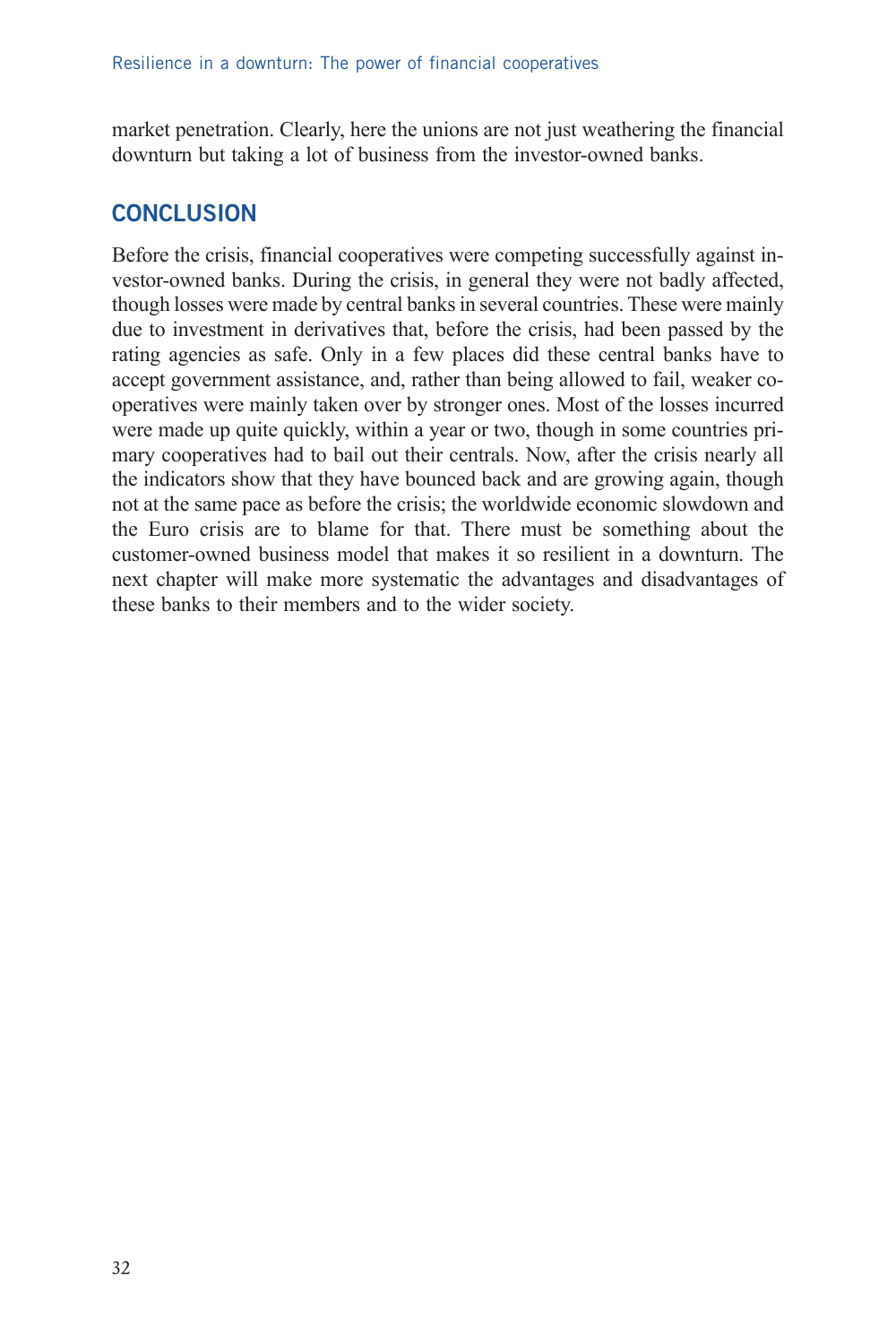# **3. The advantages and disadvantages of financial cooperatives**

So far we have recounted the history of financial cooperatives and reviewed the evidence concerning their performance before, during and after the banking crisis. At various points it has been claimed that they have comparative advantages when compared to other kinds of bank. This chapter provides a more systematic understanding of the advantages and disadvantages.<sup>60</sup>

What does it mean to be a member of a financial cooperative?

There are three aspects: *ownership, control and benefit*. Ownership rights mean that one has power to decide if a business continues to exist, is sold off or wound up. This is why, even when members do not have any control over a business it cannot be sold without their permission. Ownership usually gives control rights, even if these are attenuated by rules and practices that allow boards to operate with very little input from members. At the minimum, members have the right to vote on new appointments to the board and to approve annual accounts. Ownership also confers a right to share in the benefits accruing from the business and also to have a say in how these benefits are allocated. Because cooperative banks and credit unions tend to federate and to create jointly owned central banks and subsidiaries, we have to add in the advantages of scale and scope that come from being part of a larger system. Finally, there are significant benefits to the wider society from having a customer-owned financial sector.

It is not enough to say that there are advantages from being a cooperative; they need to be compared to other types of financial institution that may have similar advantages. The comparison with investor-owned businesses is implicit in the argument set out below. However, there are two other types of financial institution that should be considered: savings banks and micro-finance institutions. A detailed study of the advantages of cooperative banks would have to take into account the relative advantages of these competitors.<sup>61</sup>

<sup>60</sup> Birchall, 2010.

<sup>61</sup> For such a study, see Birchall, Forthcoming, ch. 8.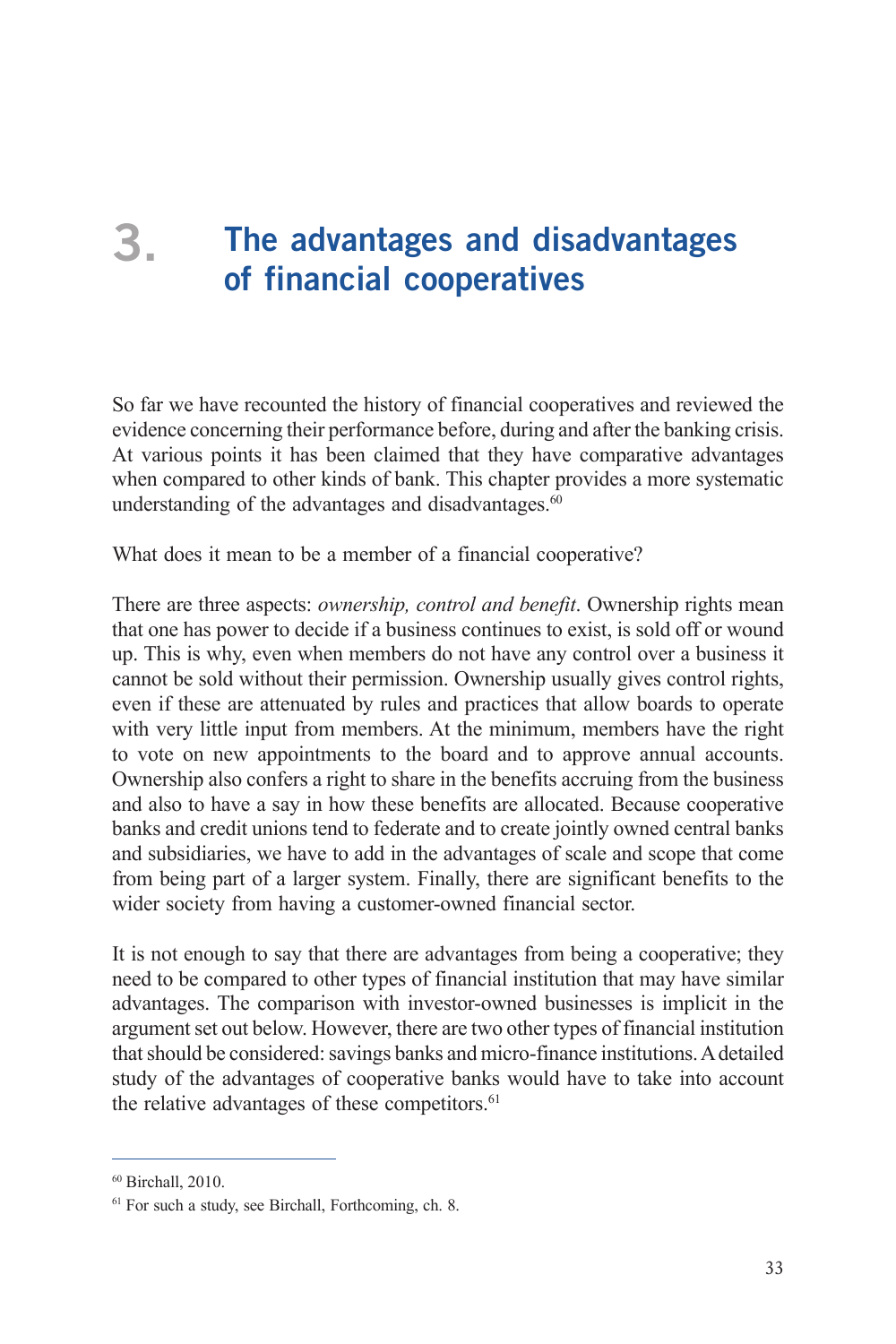Some recent reports have distinguished between shareholder-owned and stakeholder-owned banks, aligning European cooperative banks with savings banks.<sup>62</sup> The savings bank sector is very large, especially in Western Europe where it has 19 per cent of banking assets. It is particularly strong in Spain (39 per cent of assets) and Germany (35.5 per cent), where it competes head to head with the cooperative banking sector. <sup>63</sup> In less economically developed countries, the main competitors to financial cooperatives are other types of micro-finance institution. They consist of a range of ownership types, the differences between which are often ignored in the literature. <sup>64</sup> A systematic comparison is beyond the scope of this report, but is worth noting that the Grameen Bank's system has several features in common with financial cooperatives, especially in its revised version, Grameen II.

#### **OWNERSHIP**

The advantages derived directly from ownership should apply even if there is minimal member involvement in decision-making. 65

#### *Advantage 1: It corrects market failure*

Ownership of the means by which a good or service is produced prevents ownership by a different interest group that might exploit the economic weakness of individual members. Another way of putting this is that without the financial cooperative existing there would be 'market failure'. At the founding stage this is important. There is the danger of monopolistic supply by moneylenders. Even when there is more competition among suppliers of capital, there is the danger of 'lock in'; here suppliers can exercise control over producers through supplying credit. This is particularly serious for small farmers who rely on short-term credit to tide them over the season.

In the nineteenth century, cooperative banks in Europe, followed in the twentieth century by credit unions worldwide, provided small businesses with the credit they need when commercial banks were unwilling to lend. In the less economically developed countries, these ownership advantages are as relevant now as they were then. Financial deepening depends heavily on credit unions becoming established, since the costs to conventional banks of serving the poor make this sector unprofitable and the only alternative is monopolistic supply by moneylenders.

<sup>62</sup> Groeneveld and Llewellyn, 2012.

<sup>&</sup>lt;sup>63</sup> The latest figures are for 2006 from the World Savings Bank Institute, found at www.wsbi.org.

<sup>64</sup> E.g. ILO, 2002, but see Balkenhol, 1999, for recognition by the ILO of the value of credit unions.

<sup>65</sup> See Hansmann, 1996.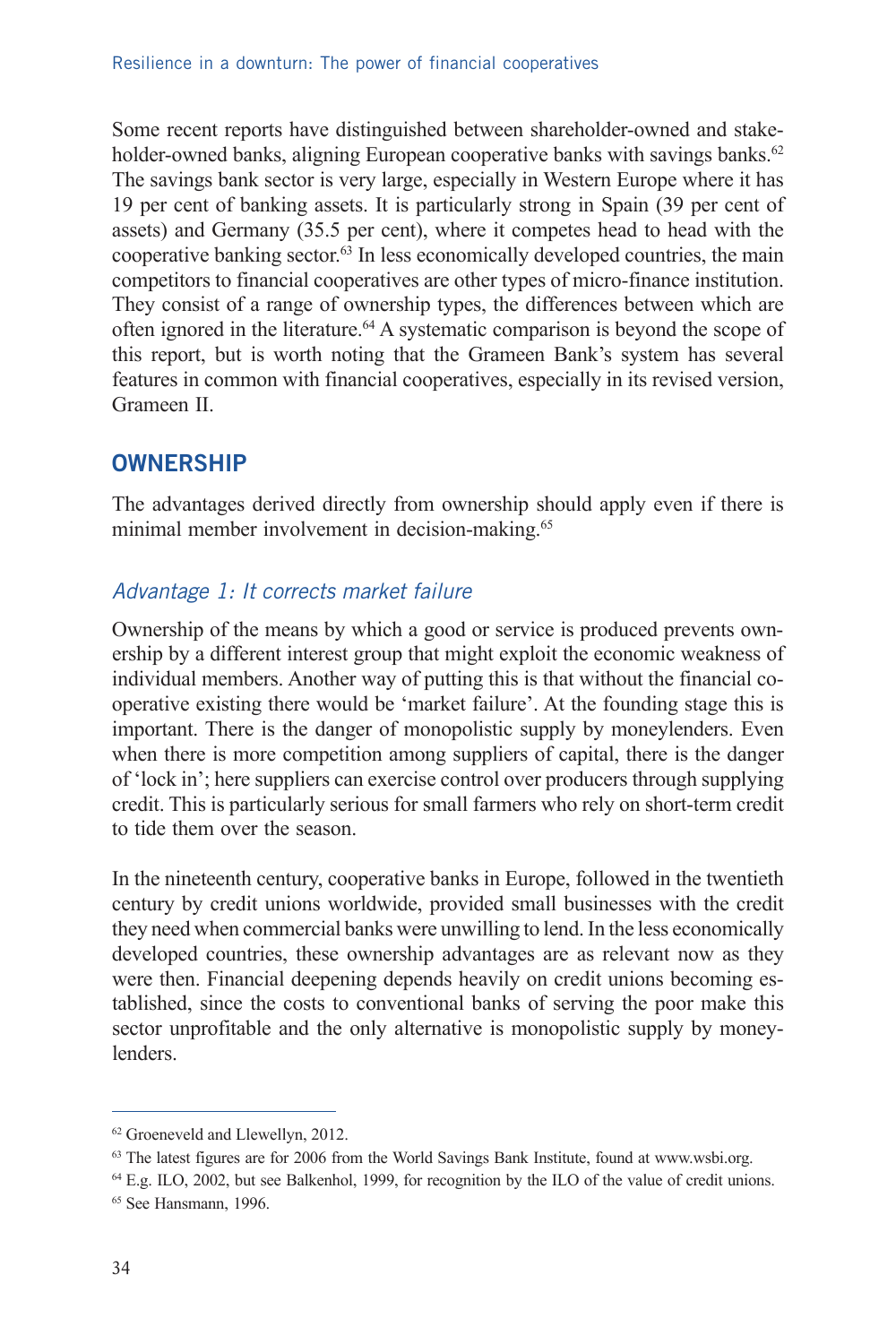Of course, this built-in advantage of financial cooperatives only applies if they are well managed and are not subverted by their managers, or by interest groups such as politicians or local elites. The danger of this is worse in other types of financial institution. Savings banks are 'non-owned', in that neither the customers nor a separate group of shareholders are owners, and a variety of interests are represented on their boards. During the banking crisis, savings banks in Spain and regional public banks in Germany (that are part-owned by savings banks) were found to be unsound because politicians had influenced lending decisions. In the less economically developed countries, non-governmental organizations (NGOs) that provide micro-finance have been criticized for being unaccountable to their clients. 66

#### *Advantage 2: It prevents a conflict of interest between owners and customers*

Economists have long ago identified the relationship between a bank's shareholders and its customers as an 'agency problem'. Equity shareholders may prefer a higher risk profile for the institution than would depositors due to the fact that they have limited liability; their potential for profit is unlimited, while the potential for losses is limited. Depositors do not share in the profits, but they do share disproportionately in the risks. In customer-owned banks this particular agency problem is avoided, since the owners and customers are the same people. There is no separate shareholder interest and the banks can be expected to work in the interests of their customers.

In fact, in a retail bank there is no need for outside shareholders.All that is needed is a mechanism for bringing together those who wish to save money with those who need to borrow it; the bank merely recycles the money. In this view, investors are merely 'middlepersons' who take the profits while adding little value to the business.Arecent report for Rabobank spells out what it means when cooperative banks successfully put customers at the core of the business. There is a longterm focus on customer value. Healthy profitability is necessary but it is not a goal in itself. The banks operate in local retail markets, so have access to stable sources of funding in customer deposits. Centred on relationship banking, they produce strong local ties and networks. They have an informational advantage that makes them better equipped to assess creditworthiness, so they tend to have higher lending levels than their competitors.<sup>67</sup>

<sup>66</sup> For the evidence see Birchall, Forthcoming, ch.8.

<sup>67</sup> Groeneveld and de Vries**,** 2009.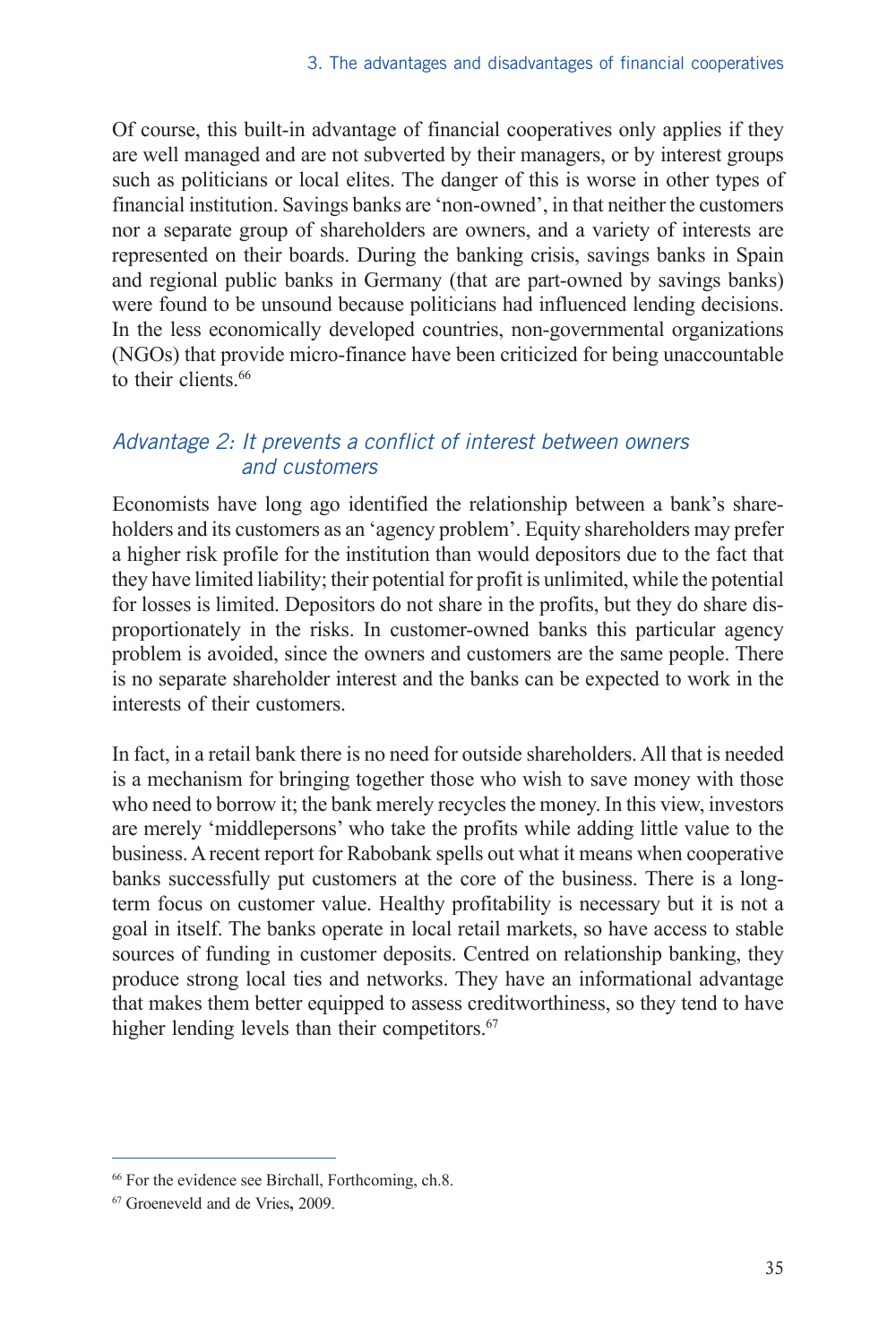However, this advantage is weakened by the availability of government-backed deposit insurance, which protects customers against risk. Ironically, investorowned banks are now being forced to take out such insurance, and so the interests of shareholders and customers may not be so much at odds. Also, in financial cooperatives there is a difference of interest between depositors and borrowers, though this is a much less severe agency problem than that between shareholders and customers; a good governance system can easily bring the interests into line.

#### *Advantage 3: It provides an efficient, low cost model of banking*

Financial cooperatives have a 'dual bottom line', focusing on customer value as well as equity. They can use their comparatively low costs, abundant capital and lack of a profit maximization constraint to pursue expansion. <sup>68</sup> They only need to remunerate the part of capital that is in member shares, and then not generously. Because they do not have to pay external shareholders, they can reduce the margin between the interest rates they charge to borrowers and pay to savers. They can even decide to sell products at below market price, incorporating the anticipated profits into the products. Consequently, they are able to attract a large share of retail deposits, so experience comfortable liquidity, with high deposit to loan ratios.

In good times they become net lenders in interbank markets. In bad times, the reserves can be built up to cushion them against poor performance; the cooperatives simply do not distribute as much dividend to members, or they adjust their prices upwards so as to extract more surplus. <sup>69</sup> It is true that they cannot issue shares in order to raise capital easily and quickly, nor can they rely on the limited amount of capital raised through member shares. However, they allocate virtually all their earnings to reserves that are then used to finance further growth. Their central banks are usually able to issue various forms of hybrid capital, and some of these banks can attract capital via listed subsidiaries.<sup>70</sup>

All of these advantages are shared with savings banks, which helps explain why in Europe the cooperatives and savings banks both have large market shares and have competed successfully with the investor-owned banks. Before the banking crisis, they were criticized by some analysts for unfair competition, because they put investor-owned banks at a disadvantage. However, in countries where they are strong, they have combined to suppress profit marginsthroughout the banking sector. 71

<sup>68</sup> Fonteyne, 2007.

<sup>69</sup> Hesse and Cihak, 2007.

<sup>70</sup> Rabobank, 2011.

<sup>71</sup> Ayadi et al., 2009, 2010.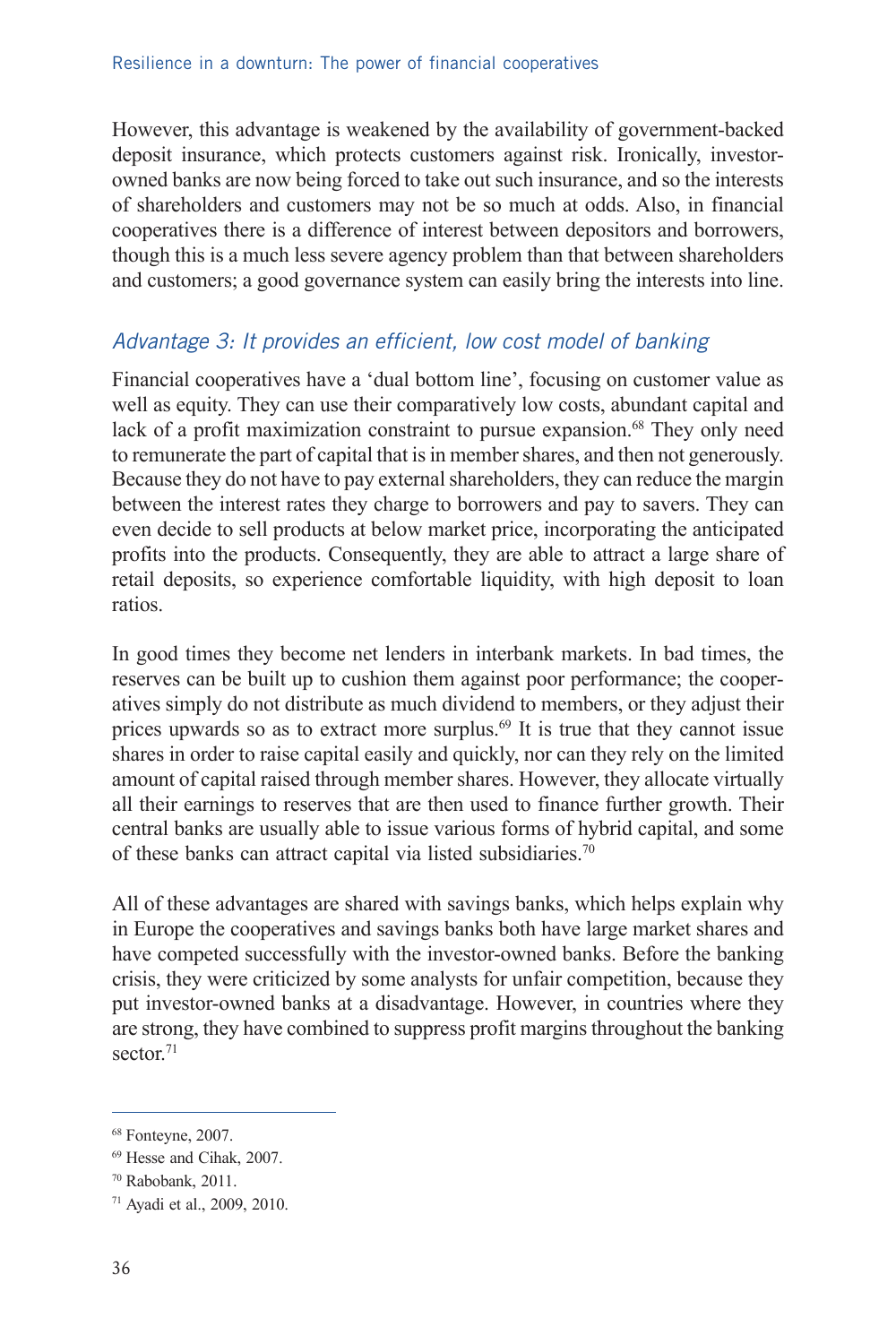#### *Advantage 4: It provides no incentives to risk taking*

Why are financial cooperatives so much less risky?

They are not under pressure to maximize profits, a pressure that in investorowned banks often leads to insecure lending and the sale of complex products that pass the risk on. They are more highly capitalized than their competitors. They are under less short-term pressure and are more inclined to adopt a longerterm horizon in their business decisions and lending policies. It is less easy for them to raise external capital independent of their members, and so they avoid reliance on wholesale markets. They are not subject to the pressure from investors for immediate returns, and so a longer-term focus results. Their business strategy is all about relationship building; a number of studies find that cooperative banks are more willing to establish a long-term relationship with their clients, especially with SMEs.<sup>72</sup> They have been found to have a more stable stream of earnings than other types because they are able to use their reserves as a buffer.<sup>73</sup>

It is when customer-owned banks stray from their natural business model that excessive risk-taking begins. Even then, they are better able to cope with losses through the mutual support network provided by their national federations. Unlike the 'too big to fail' investor-owned banks, the biggest cooperative banks have been found to be better able to smooth out their gains and losses during the peaks and troughs of the business cycle. <sup>74</sup> Again, this advantage is shared with savings banks and other non-profits, provided they are well governed.

#### *Disadvantage 1: It is not easy to raise capital in a crisis*

One consequence of ownership by customers is that it is not easy for cooperatives to raise capital outside the virtuous circle of savings and credit. If they have to open up membership to a separate group of investors – through listing on a stock exchange - then they cease to be cooperatives. If they set up subsidiaries and joint ventures that raise hybrid forms of capital, they run the risk of losing money that their members will ultimately have to pay back. They can raise money from their customer-members through issuing various types of subordinated shares that pay interest but do not carry voting rights, and this helps recapitalize the business in times of trouble. However, they may have to accept that there are limits to their growth. Experts agree that the knowledge that capital cannot easily be replaced acts as a check on risky behaviour. After the banking crisis, this lack of access to outside capital can be seen as a strength not a weakness.

<sup>72</sup> Ayadi et al., 2010.

<sup>73</sup> Hesse and Cihak, 2007.

<sup>74</sup> Groeneveld and deVries, 2009.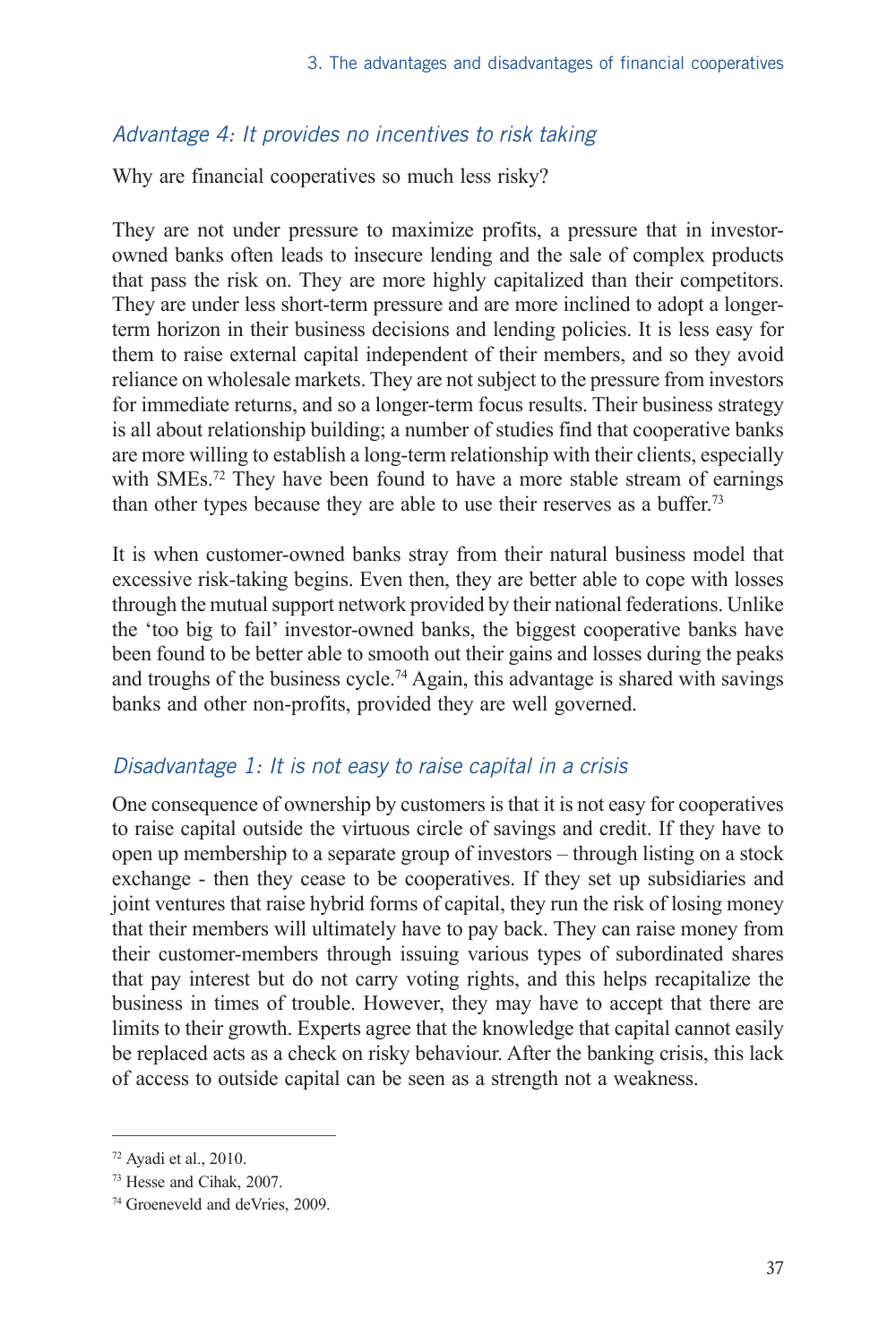#### *Disadvantage 2: It has difficulty incentivizing managers*

A related disadvantage is that, because of member-ownership, financial cooperatives cannot align the interests of their managers with those of the shareholders by issuing performance-related share options. There is a potential conflict of interest between managers and members. However, empirical evidence shows that their employees are more likely to be involved in decision-making; they have higher job security, and the chance to work in their own region or community. They are close to the customers culturally, share in the profits, and receive valuable training. <sup>75</sup> In general, they do have flatter pay scales than the investor-owned banks, so it is more difficult to attract talent. However, after the banking crisis the lack of incentives for managers to take risks, and the lack of expertise in sophisticated markets can now be seen as advantages.

#### **CONTROL**

By member control we mean enough of a curb on directorial and managerial authority to ensure that the business is run mainly in the interests of members and under their ultimate direction. There are several advantages that members gain from keeping this kind of control over their cooperative.

#### *Advantage 1: It guarantees the advantages that are derived from member-ownership.*

The intrinsic advantages of ownership are not guaranteed for long if boards take decisions that are not in the interests of members. The first advantage of member control is, therefore, that it guarantees the advantages that are derived from member-ownership.

#### *Advantage 2: It aligns the interests of members with those of boards and managers, and so is linked to business success.*

There is strong evidence that effective member control is linked to business success. In a study of several hundred agricultural cooperatives in India, Shah found that success could be explained in relation to governance. His theory is that there are three conditions for success: the purposes of the organization are central to the members; the governance structure ensures patronage cohesiveness; and the operating system finds competitive advantage in the relationship with members. To achieve these conditions the members have to be in control of

<sup>75</sup> Fonteyne, 2007.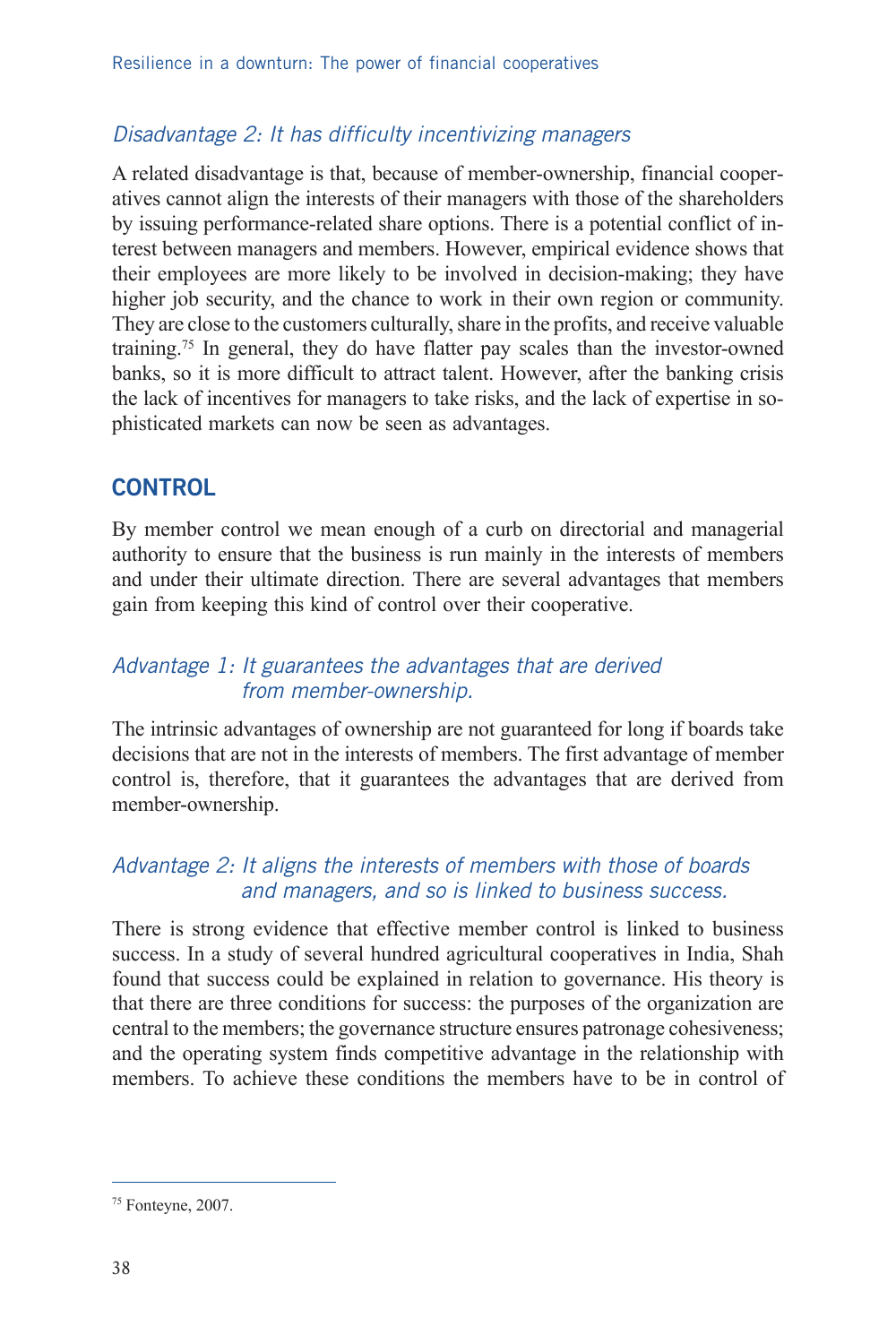governance. <sup>76</sup> Far from being a check on the success of the customer-owned banking model, member involvement has been one of the drivers of its success worldwide.

#### *Advantage 3: Member control lowers risk-taking and so makes the business more durable*

The more members are involved in governance the more likely it is that the organization will avoid excessive risk-taking.The problem in the customer-owned banks that lost money during the crisis was partly one of inadequate member control; they did not understand the riskiness of the investments that were being made on their behalf (but then, nor did the ratings agencies!).

#### *Advantage 4: It provides informational advantages to the bank, enabling it to lend to lower income groups*

The fact that the customers are also members, and are involved in decisionmaking should provide the financial cooperative with an informational advantage. The strong local presence and the proximity of the banks enable them to have a better understanding of the needs and the risk profiles of their customers, and ultimately to overcome the information problem. This enables them to provide credit to lower-income earning individuals and businesses with no or little collateral, because they are able to reduce the transaction costs associated with screening borrowers as well as monitoring and enforcing repayments. In other words, these institutions effectively prevent opportunistic behaviour on the part of borrowers.

#### *Advantage 5: It increases opportunities to pursue ethical aims as well as shareholder value.*

The involvement of members creates opportunities for them to pursue other aims than just business success. They can express ethical aims in the way the business is run. For instance, the Cooperative Bank of the United Kingdom has been a market leader in ethical banking, being the first bank to offer free current accounts, pledging that it will not lend to companies that its customers regard as unethical, and so on. Contrast the cases of unethical behaviour of bankers in the investorowned sector in recent years, and their disastrous effects on the world economy.

<sup>76</sup> Shah, 1996.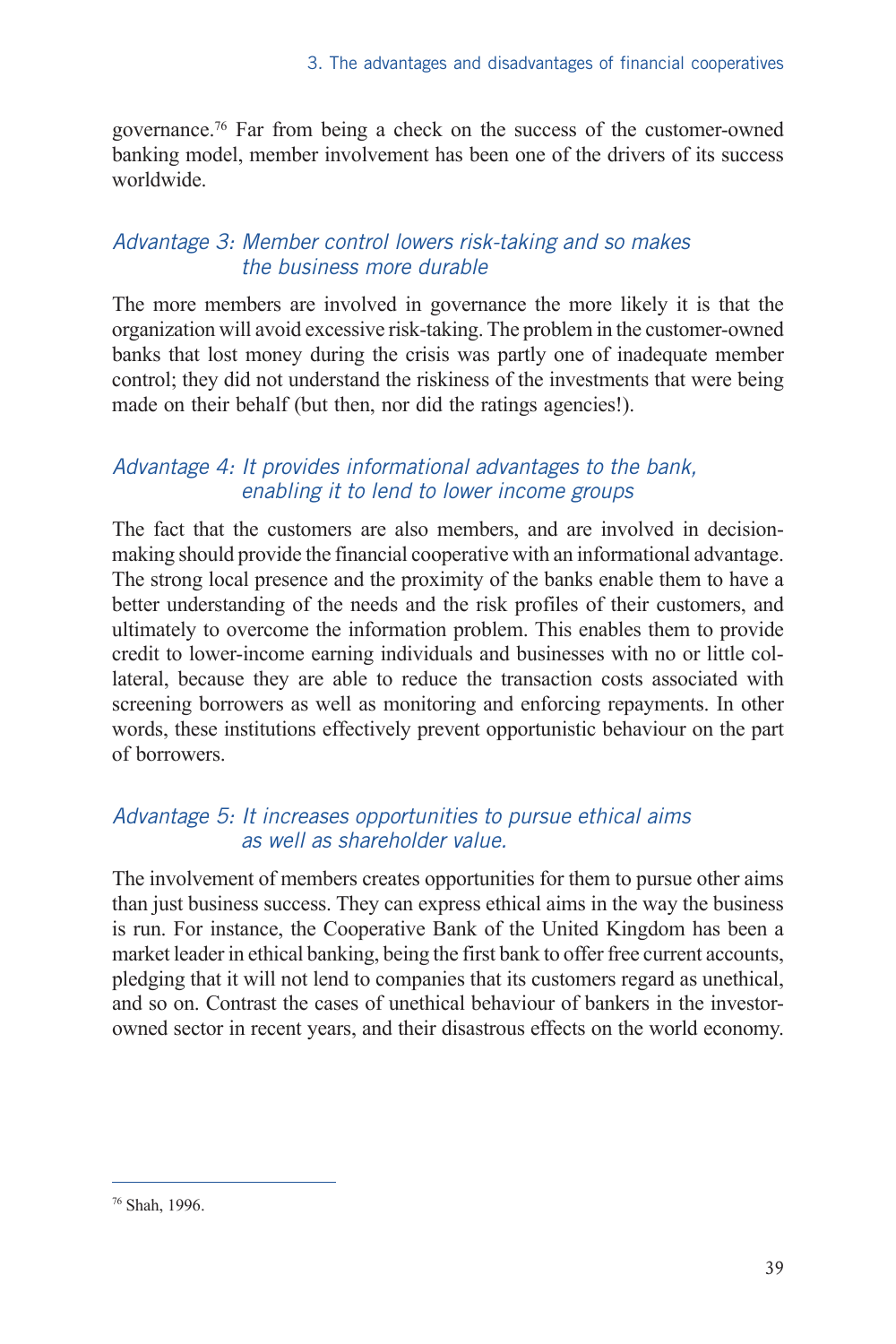#### *Disadvantage 1: Members may not be motivated to participate in governance*

Member control is not easy to achieve, but it is not as difficult as economic theorists used to believe. Their argument went like this: in a cooperative, ownership is dispersed among many members, each of which has an incentive to free ride on the efforts of others. Also, the acquiring of the information and skills needed for effective oversight is costly. Therefore, members will not have control and managers will subvert the business for their own benefit. There are two weaknesses in this argument. First, it rests on an inadequate theory of human motivation that has become completely untenable; people will often take part in governance even if it is personally costly, because they are motivated by 'collectivistic' incentives as well as by individualistic ones. <sup>77</sup> Second, the complex governance structure of cooperative federal systems tends towards stability; the influence of members is ensured through their being represented at all levels. Researchers who have studied them find that they work much better in practice than the theorists would expect. 78

#### **BENEFIT**

The advantages to be gained by members sharing in the benefits of customerowned banks are not difficult to understand; together they can channel the value added from the business to themselves rather than to investor-owners. Memberowned businesses more generally operate a kind of cost-price mechanism, first charging members a market price for their goods and then, after each trading period, calculating a patronage refund that returns to them any surplus that has been made. In banking this is less obvious, as many financial cooperatives have rules that allocate surpluses to reserves first, before any can be distributed to members as a refund. The 'inter-generational endowment' limits the benefits to existing members.

However, dividends are only one of the benefits that financial cooperatives may provide. Customers benefit from the convenience of having a more extensive branch network, and less drastic rationalization than if they were tied to an investor-owned bank. Those living in rural areas benefit from access to banking facilities they would not otherwise have. Small firms benefit from the relationship with the bank as borrowers. A number of researchers have argued that larger banks are less capable of processing and transmitting the softer forms of relational

<sup>77</sup> See Birchall, 2012.

<sup>78</sup> Groeneveld and Llewellyn, 2012.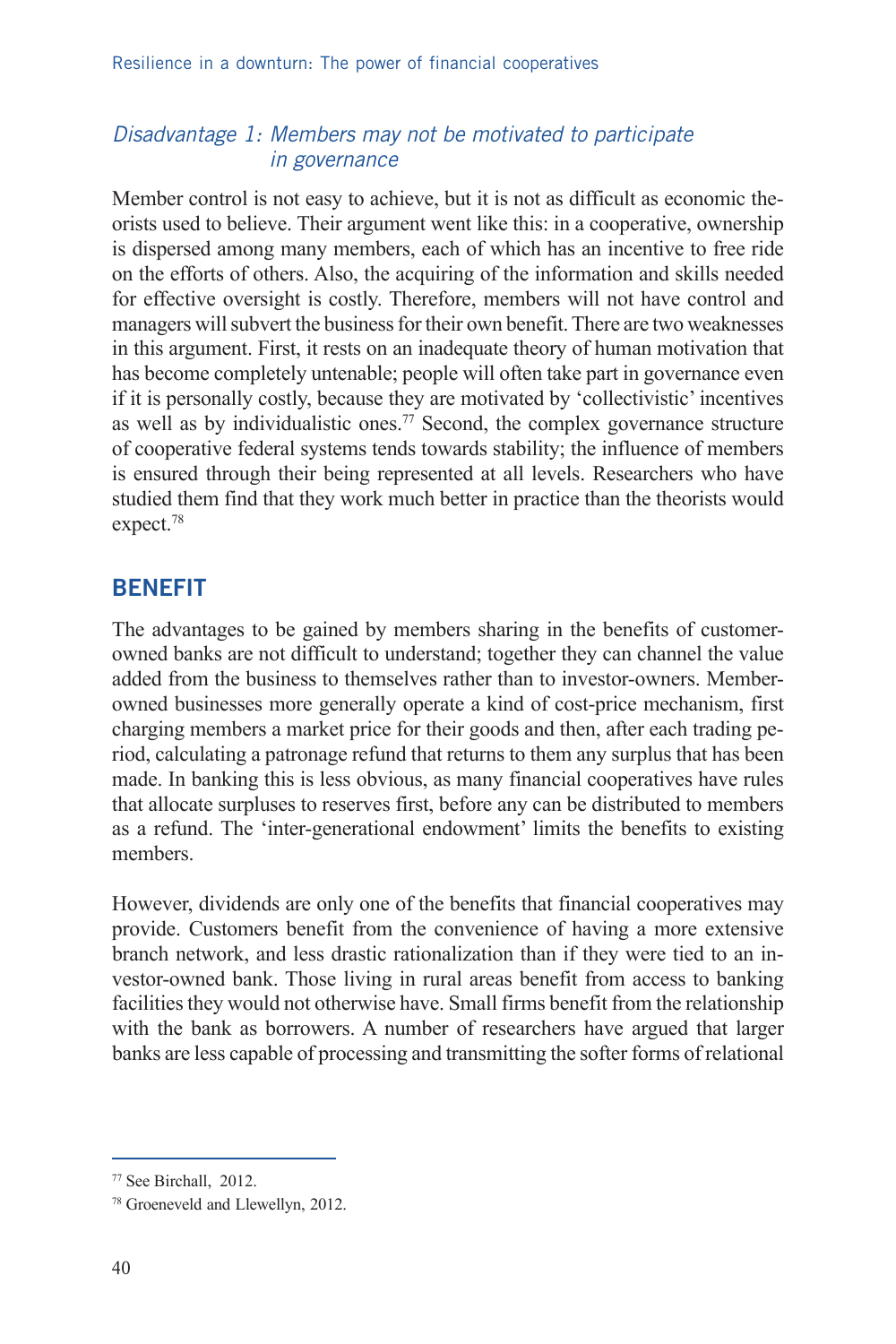information through their hierarchical structures. Locally based banks are in a position to better respond to the needs of small, local enterprises than are larger, less regionally focused banks. 79

#### **FEDERATION**

Financial cooperatives are not alone. They nearly always form federations, which means that for a full understanding of their advantages we have to consider them as a system. Integration as an *interest group* brings benefits such as political influence (that ensures a more appropriate legal and fiscal environment), economies of scale in education and training, a wider sense of community with similar banks, and a common business strategy. Integration as a *business group* enables cost-effective provision of common services such as IT support, data processing, training, accounting, marketing, product development, and representation. It also provides the opportunity to develop a common brand. If the integration reaches the stage of having a central bank, this enables the group to centralize excess liquidity, redistribute it, place surpluses in financial markets, and run a consolidated asset-liability management policy.<sup>80</sup> It also enables the setting up or purchase of subsidiaries to offer insurance, asset management, investment banking, and information technology expertise that local banks could not afford.

The central also cuts down on risk. Local banks and unions have the disadvantage of serving a homogeneous, locally based clientele, but the centrals can expand the range of business thus making the group's collective income more stable. In highly integrated groups they share risks through various mechanisms such as common deposit insurance or a central fund for liquidity support. Frequently, the federal body is granted supervisory powers that provide a common set of standards for local cooperatives to aspire to. It also provides management consultancy and training that keeps up the quality of local banking. However, the centrals may also represent a risk if they diverge from the customer-ownership business model and pursue other objectives. 81

In some countries, savings banks have also gained this advantage from federation. Microfinance banks such as Grameen tend to opt for the simpler system of one central bank with branches. Where NGOs are competing with financial cooperatives the difference can be seen clearly. In Sri Lanka, for instance the Sarvodaya movement and the Sanasa movement both consist of primary savings and credit societies at village level. However, the central organs of Sarvodaya are controlled

<sup>79</sup> Ayadi et al., 2010.

<sup>80</sup> Di Salvo, 2003.

<sup>81</sup> Ayadi et al., 2010.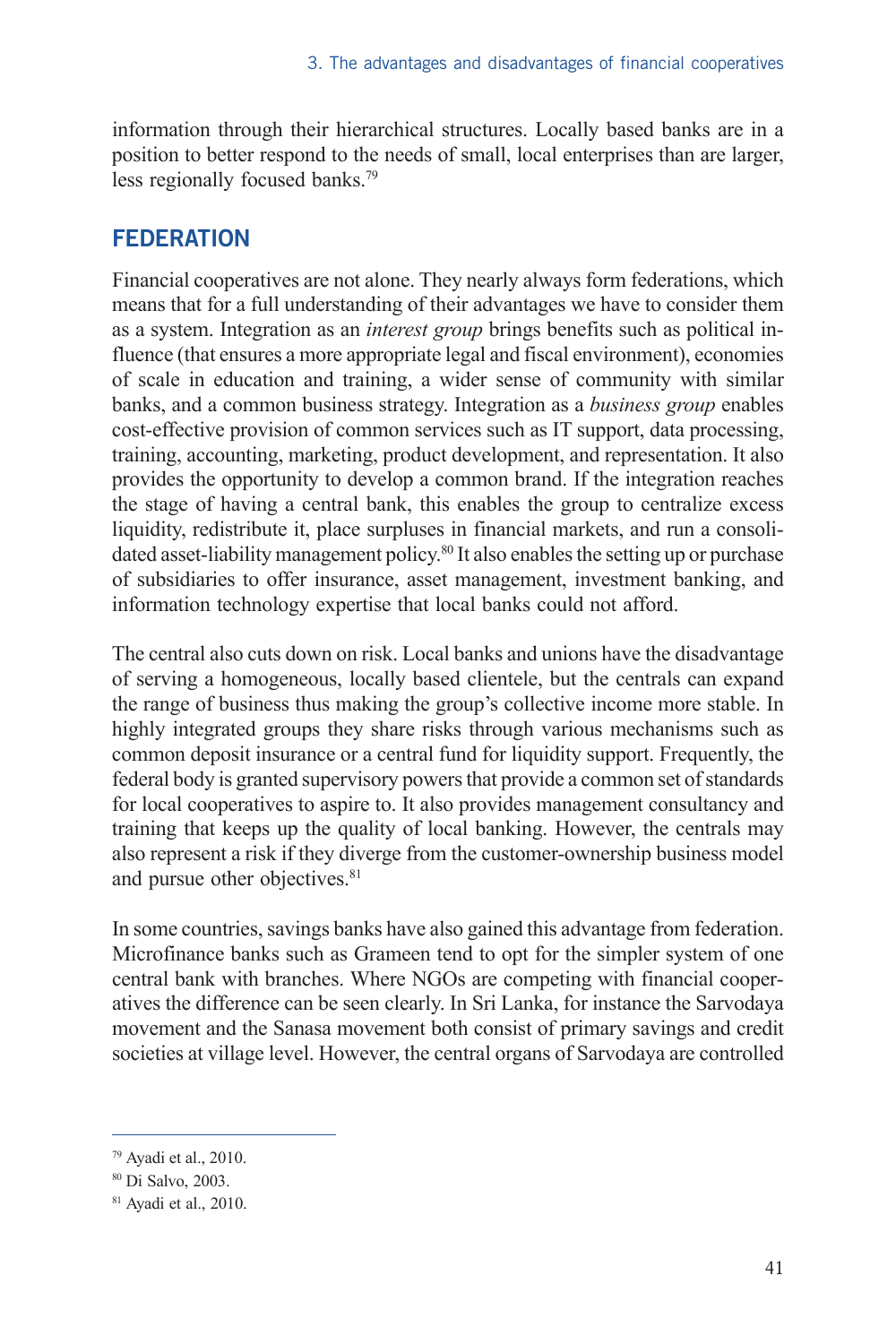by the NGO, while the Sanasa Bank and its subsidiaries are owned and controlled by the primary societies.<sup>82</sup>

#### **THE WIDER BENEFITS OF FINANCIAL COOPERATIVES**

So far we have been identifying the advantages to members, but there are wider benefits from having a customer-owned banking sector. Mostly the evidence for the wider benefits is good, but with two important limitations. First, the evidence for job creation and retention is indirect. We cannot assume that just because financial cooperatives are lending to SMEs and micro-enterprises they are generating employment opportunities. More direct evidence is needed for their impact. Second, most of the evidence that is available is gender-blind. We know that cooperatives can be good at involving women; in Tanzania, for instance, they make up 36 per cent of SACCO membership. <sup>83</sup> On the other hand, women remain under-represented in African cooperatives, and in some countries 'patriarchal norms and rigid gender stereotypes' have led to development workers favouring new women's cooperatives to redress the balance. <sup>84</sup> For instance, in Sri Lanka a women's cooperative bank provides services to 57,000 members through 120 branches, a model that is also being developed in Tanzania. 85 However, before we can say that financial cooperatives benefit women more than other types of financial institutions, we need to collect the evidence.

Here we identify five benefits for which there is good evidence: investment in local economies; lending to SMEs; contribution to financial deepening; benefits to the wider financial system; and ability to link with broader economic development programmes.

#### *Investment in local economies*

Sometimes savings banks gather up savings from within a local economy but invest them outside in government bonds, or in faster-growing urban areas. In contrast, financial cooperatives foster local economic development by mobilizing savings, and lending these out to individuals, families, farmers and small businesses in the same area. The provision of banking services in less well-populated areas also helps to stabilize the local economy by persuading people not to emigrate.

<sup>82</sup> Birchall and Simmons, 2010.

<sup>83</sup> CoopAFRICA, 2010.

<sup>84</sup> MDG Achievement Fund, 2010, p. 3.

<sup>85</sup> Birchall, 2010, ch. 4.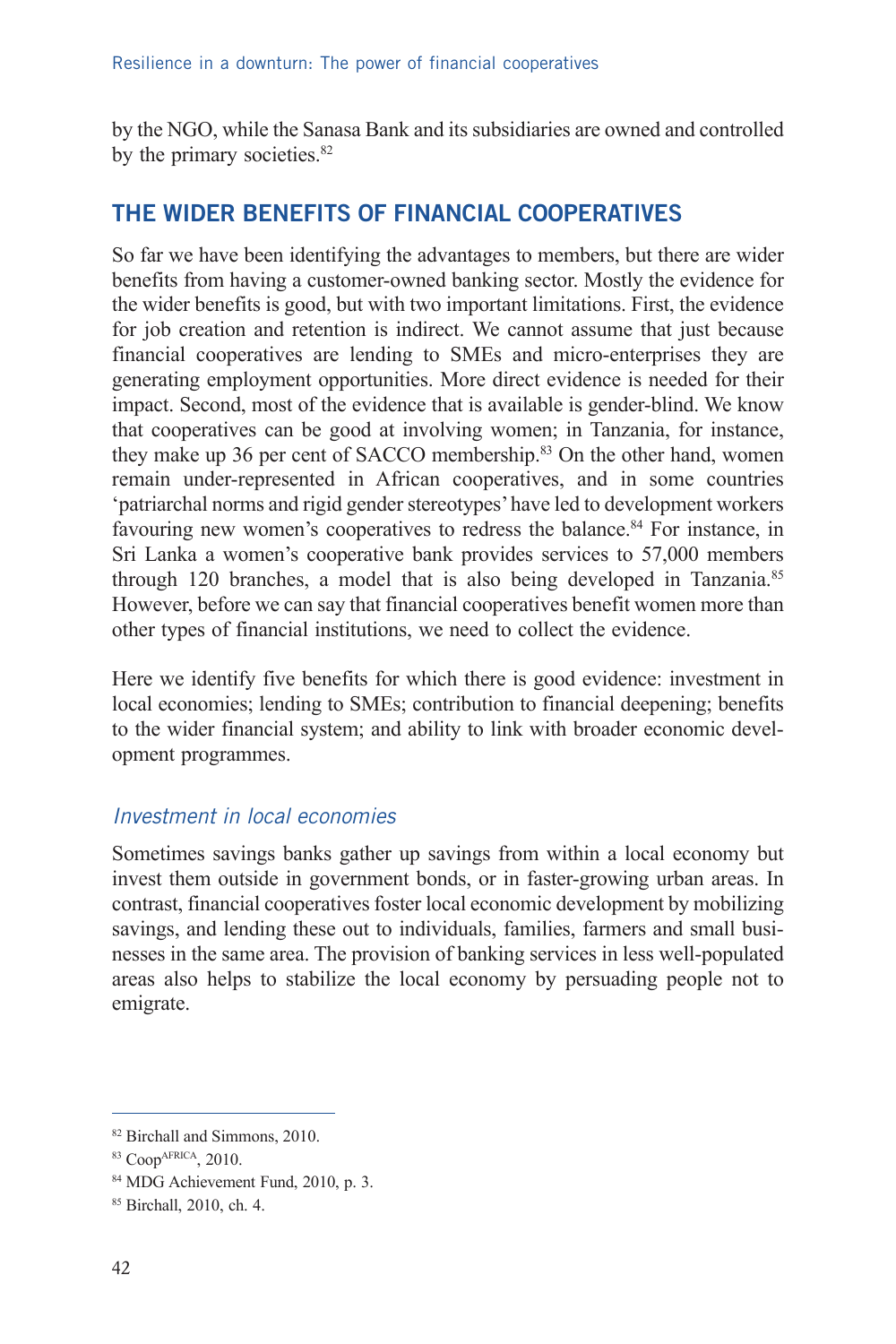The banks' ability to develop real relationships in the long term with local businesses is absolutely crucial, as it enables them to lend at low risk to people that other banks would not touch. They also provide a tax base for local government. Because they belong to their local communities, they are not going to leave and reinvest in more profitable areas.

Ayadi et al. have reviewed evidence from several studies that show cooperative banks in Europe have had such a positive effect on local economies. Their own research shows that they have a significant pro-growth impact in Austria, Finland, Germany and the Netherlands. In Germany they have a self-reinforcing effect; more growth enhances activity, which in turn increases growth further. In Austria and the Netherlands, however, a different pro-growth dynamic is at play: cooperatives continue to operate in areas experiencing low growth and so help to limit the damage.

Another important advantage to local communities is the way financial cooperatives enable the sending home of remittances from migrant workers. They are very important in Latin America, where in six countries they amount to more than 10 per cent of GDP. They contribute to the standard of living of some of the poorest people in the most remote areas. Without the remittance system organized by WOCCU, they would have to rely on sending money by human couriers, by post, or by commercial money senders that charge high fees. It began in 1995, when WOCCU helped a credit union in California to send money transfers to unions in El Salvador. <sup>86</sup> Now the international remittance system transfers vast amounts; in 2006, US\$267 billion were sent worldwide, of which US\$61 billion went to Latin America. 87

When a financial cooperative sector becomes predominant in a region, we can see the benefits to the local economy even more clearly. The Desjardins Group is the jewel in the crown of the worldwide credit union movement. There are three features that make it special; its sheer size in relation to the banking sector in its region, the complexity of its organization structure, and its strong cooperative ethos. Then there is a fourth feature that comes from these, its socio-economic impact. The only movement that rivals it in these ways is the Mondragon cooperative system in the Basque region of Spain, which has a savings bank at its centre but is organized around a different principle, of worker cooperation. The success of both movements has been explained by their situation; an ethnic group who are in the majority in their region but form a minority within a larger nation

<sup>86</sup> Birchall, 2004.

<sup>87</sup> World Council of Credit Unions, 2012b.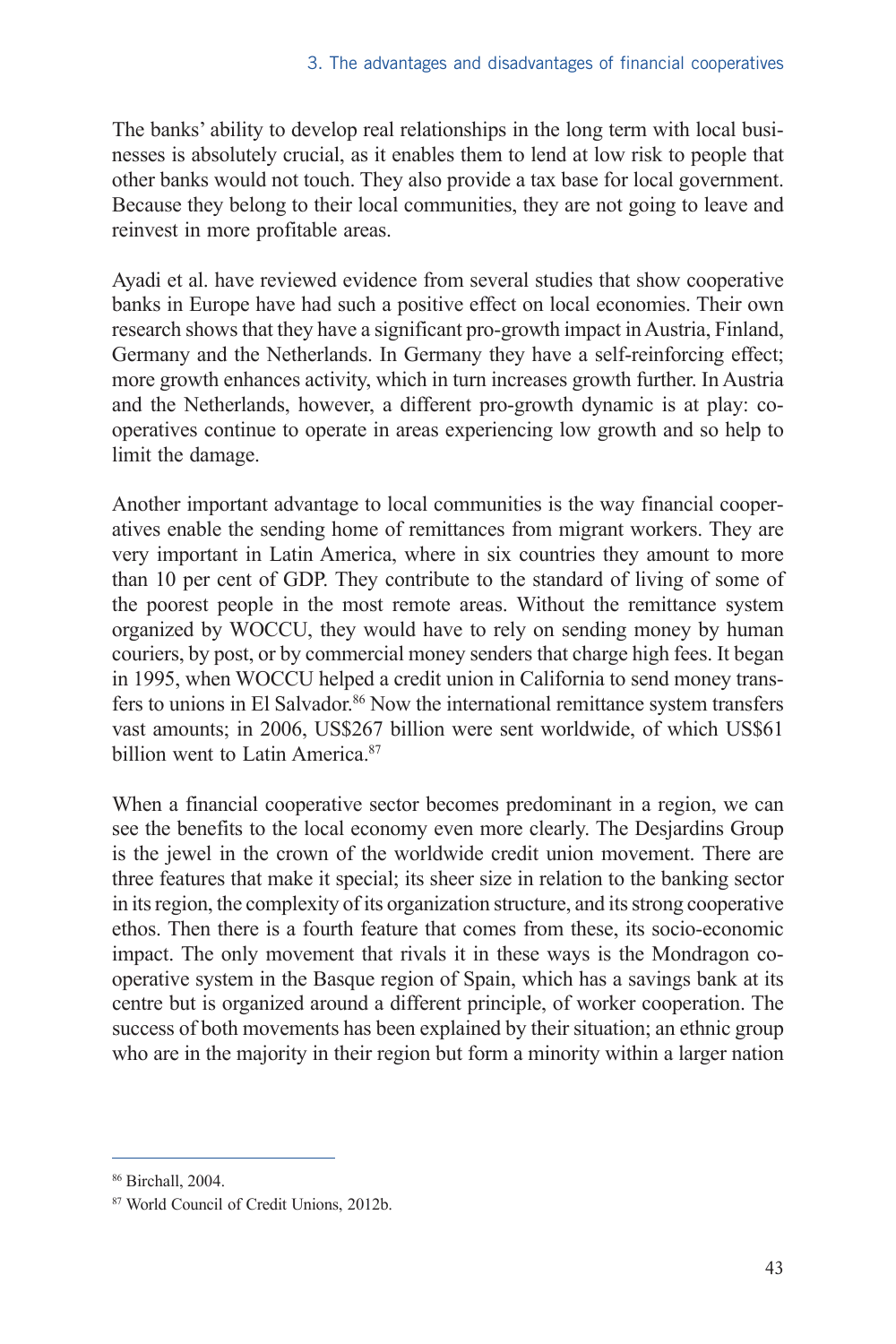state where the majority speak a different language. The result is a strong sense of social solidarity.

Desjardins is the market leader in the province of Quebec in Canada for nearly all financial services. A major factor in this success story is the tightly integrated and efficient group structure. The 'caisses' or credit union network is served by just one central, Desjardins Group that has a democratic structure of regional general meetings, councils and an assembly of representatives. It hasfour business sectors, for personal services, business and institutional services, wealth management and life and health insurance, and property and casualty insurance. This structure works well, both as a business and as an association of people. The word 'movement' is a loaded one, and suggests more than just a group of businesses that collaborate together. It suggests a sense of common purpose, of community and of shared values. In this case we do not just talk of a sector but of a genuine social movement that has transformed its regional economy.

#### *Lending to SMEs*

An important advantage to local communities is the loans that financial cooperatives give to support local businesses. Take the situation in North America. In

| <b>Country</b>     | <b>Central bank</b>  | <b>Market share</b><br>of loans,<br>% | <b>Market share</b><br>loans to<br>SMEs, % | <b>SME loans</b><br>as % of total<br><b>loans</b> |
|--------------------|----------------------|---------------------------------------|--------------------------------------------|---------------------------------------------------|
| <b>Netherlands</b> | Rabobank             | 29.0                                  | 43.0                                       | 14.0                                              |
| Austria            | Raiffeisenbank       | 25.5                                  | 39.0                                       |                                                   |
| Italy              | Banche Popolari      | 24.7                                  | 27.4                                       | 48.0                                              |
| Germany            | BVR/DZ Bk            | 16.9                                  | 27.9                                       | 26.1                                              |
| France             | Crédit Agricole      | 21.4                                  | 25.0                                       |                                                   |
|                    | Crédit Mutuel        | 17.0                                  | 15.8                                       | 2.0                                               |
| Poland             | <b>KZBS</b>          | 5.7                                   | 14.0                                       | 20.0                                              |
| Luxemburg          | <b>Bk Raiffeisen</b> | 11.0                                  | 8.0                                        | 18.8                                              |
| Austria            | GSVerband            | 7.3                                   | 7.4                                        | 32.0                                              |
| Hungary            | <b>NFS Coops</b>     | 2.8                                   | 7.8                                        | 50.3                                              |
| Portugal           | Crédito Agricola     | 3.1                                   | 5.0                                        | 36.9                                              |

Table 3.1 Some European cooperative banks' market share of loans, ordered by market share of loans to SMEs<sup>88</sup>

<sup>88</sup> For 2010, from EACB 2011, reordered – note that some banks do not provide the data.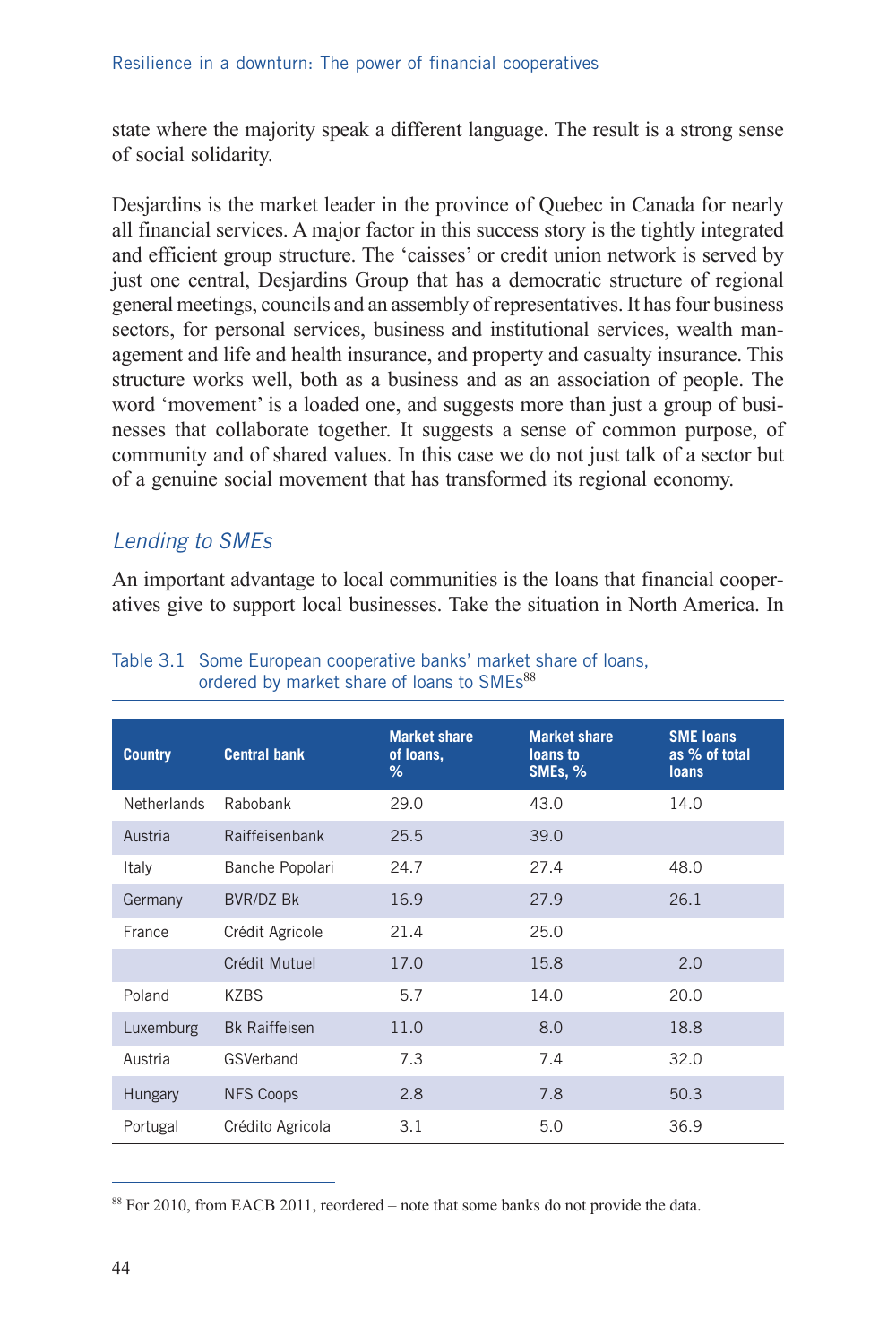the United States, business lending is limited to 12.3 per cent of total lending for most credit unions (though loans of less than US\$50,000 are not counted against this limit). This does not apply to the community development credit unions that serve low-income and minority communities, and they can access funds for on-lending from the Federal Government. In Canada, the Englishspeaking credit union sector is the second largest lender to small businesses, with a market share of 18.3 per cent. In the province of Quebec, Desjardins has a 27.9 per cent share of business credit, including 26.5 per cent of lending to SMEs and 42.7 per cent of agricultural financing. Desjardins has its own venture capital subsidiary, which partners with 300 businesses, helping maintain nearly 35,000 jobs.

Table 3.1 shows just how important the European cooperative banks are for lending to SMEs, and what a high percentage it is of their total lending. Rabobank in the Netherlands leads, with a market share of loans to SMEs of 43 per cent. If we compare the share of loans in general with loans to SMEs it is apparent that the latter type is a big part of the cooperative banks' business. Even the banks with a very small percentage of the market make loans to SMEs a major part of their loan portfolio.

#### *Contribution to financial deepening*

Financial deepening is the ability to provide people on low incomes with banking services they would otherwise not be able to access. Without a safe place to put their savings and the chance to borrow, the poor are locked into that same cycle of poverty that challenged Raiffeisen and Schulze in Germany in the 1840s. This affects not just them but the whole local economy of which they are a part.

Worldwide, cooperatives are the second biggest banking network, serving 870 million people. 45 per cent of their branches are in rural areas, compared with an average of 26 per cent for all banks. <sup>89</sup> The European cooperative banks are particularly effective; they have nearly 70,000 branches, reaching into all parts of both the urban and rural economies. They have maintained a huge automatic teller machine (ATM) network, while other banks have cut theirs back. The successors to the Raiffeisen movement are particularly good at serving rural communities. For instance, 32 per cent of the branches of the 'banche di credito' (credit banks) in Italy are in areas with fewer than 5000 inhabitants. <sup>90</sup> Competition with other types of bank has meant that in many countries the number of branches

<sup>89</sup> CGAP, 2010.

<sup>90</sup> Op. cit., p. 60.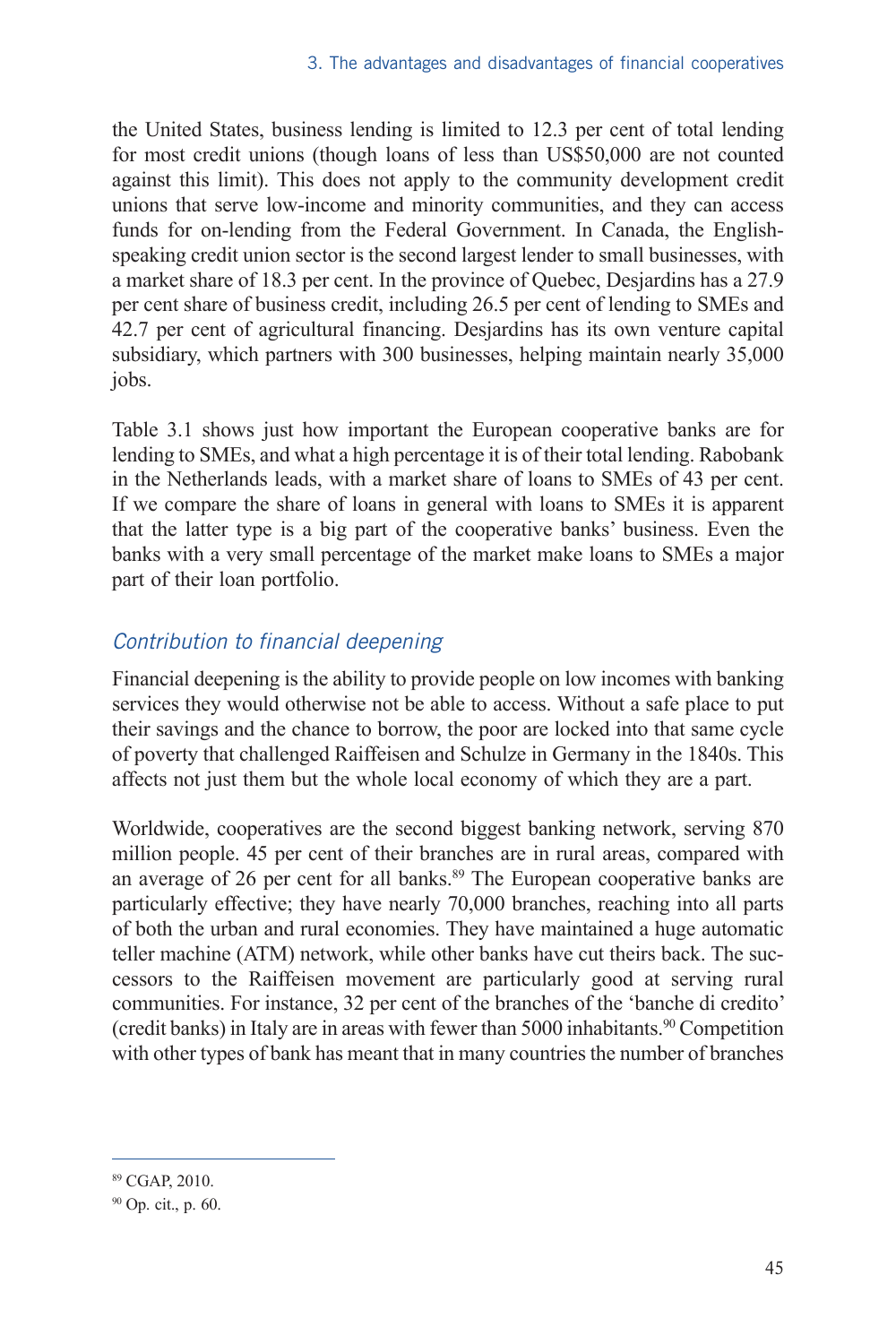has been decreasing; in Finland, for instance, it has gone down from 745 in 1997 to 554 in 2010, but the OP-Pohjola Group is still by far the biggest branch network. In some countries, asfinancial cooperatives have got bigger and become more like commercial banks, supporters have begun to criticize them for losing their original purpose of providing banking for people on low incomes. In the United States, the majority of unions now serve 'solidly middle class' members, but there are 1128 'low-income' unions that deliberately aim to serve financially excluded communities. 91

#### *Benefits to the wider financial system*

Financial cooperatives bring diversity to the banking industry. Diversity is important because it affects the capacity of a society to respond to uncertain future changes. If we see the global economy as a kind of evolutionary, adaptive system then we can expect one type of business to thrive at the expense of another. However, if one type dies out completely then the stock of existing solutions will have declined.

Another advantage of customer-ownership is greater stability in the financial sector. The stability and low level of risk that we have already identified as advantages for members also have implications for the public interest. Countries where the cooperative model is strong are less badly affected during a crisis than countries where the model is absent. Another advantage to the wider economy is the smoothing of the economic cycle. If banks create reserves during the upturn in the economic cycle they can release these during a downturn and help avoid recession. Investor-owned banks have no incentive to do this, and they tend to reward their owners (and managers) excessively during the good times and then ask for bailouts when the going gets tough. As the current Spanish banking crisis illustrates, this is also true of savings banks that are owned by nobody but controlled by politicians. The bursting of a property bubble in Spain has been made worse by the banks continuing to lend on dubious surety so as to delay the downturn. If we have banks that are prepared to create reserves in good times and unlock them in bad times, this becomes a public good.

#### *Linkage with broader economic development programmes*

The evidence for the effects of financial cooperatives in development programmes is also impressive. Projects that are designed to strengthen the cooperatives can use the same network to provide agricultural extension, small business development, micro-insurance, and value chain work with farmers. The aim isto integrate

 $91$  Rosenthal, 2012.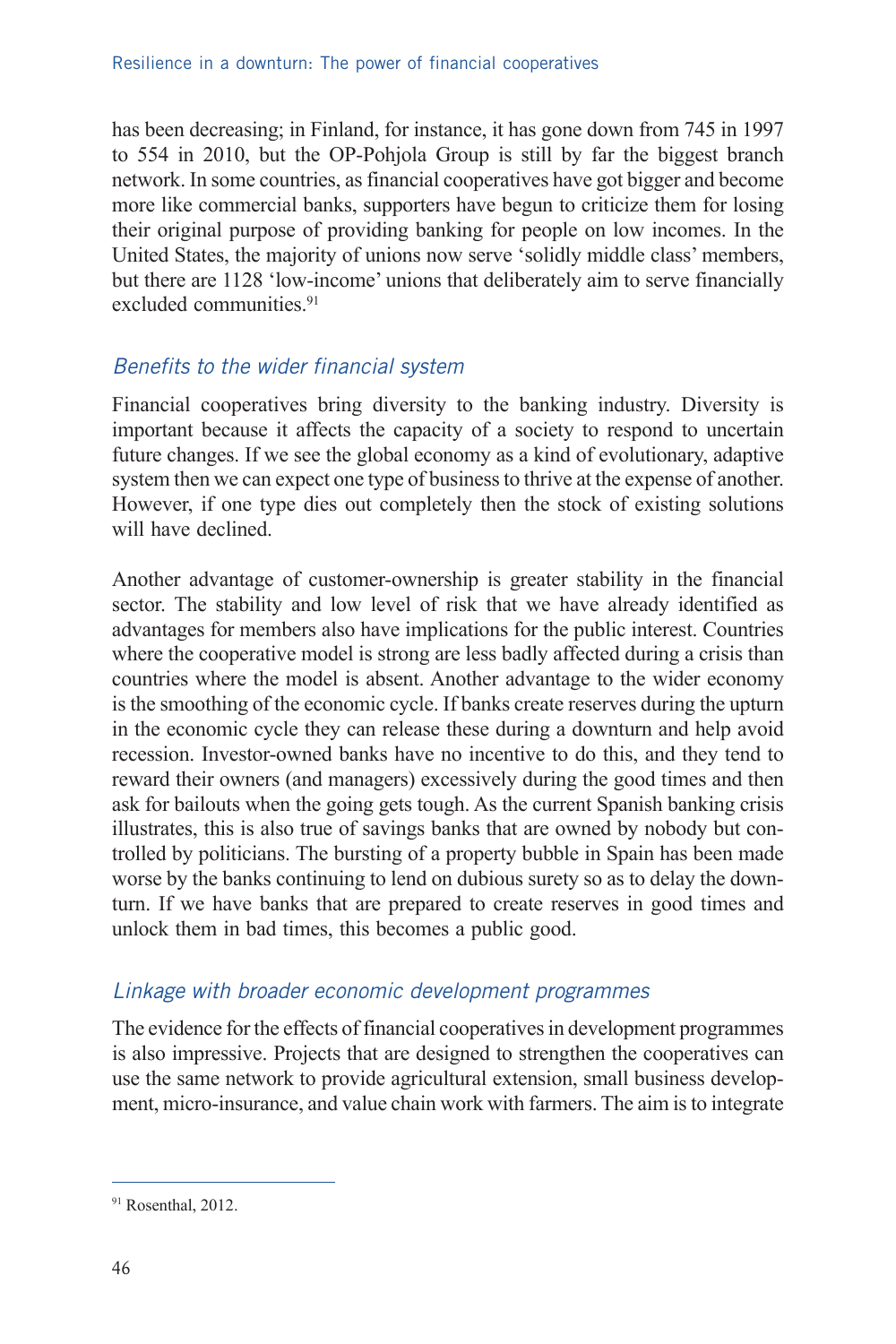the provision of credit with a wider goal of increasing people's incomes. They have to make sure that they do not undermine people's discipline in paying back loans, by resisting the temptation to pour donor funds into the cooperative. If they keep the core savings and loan function separate, then the wider approach works well. We have to recognize that credit alone does not solve the problems of small farmers and micro-entrepreneurs.

For instance, in Uganda the Canadian Cooperative Association and Uganda Cooperative Alliance are linking agricultural cooperatives and savings and loan cooperatives. In Haiti, WOCCU is working with the United States Agency for International Development (USAID) funding to strengthen value chains along with provision of financial products. There is scope for much more of this kind of development work, linking farmer cooperatives, small business development, and financial deepening. Micro-insurance can be provided through financial cooperatives, provided it does not interfere with the need to manage loan repayments. It makes it possible for people to take loans without fear of saddling their relatives with debts if they become sick or die.

#### **CONCLUSION**

The advantages of financial cooperatives are more than just a list; they all act together in a systemic way that amplifies each individual advantage. The disadvantages are sometimes serious, but on balance they are strongly outweighed by the advantages, particularly in a time of financial austerity when we are searching for alternatives to the failed banking system of the past. Now we explore some current issues that financial cooperatives are facing, and then make some policy recommendations.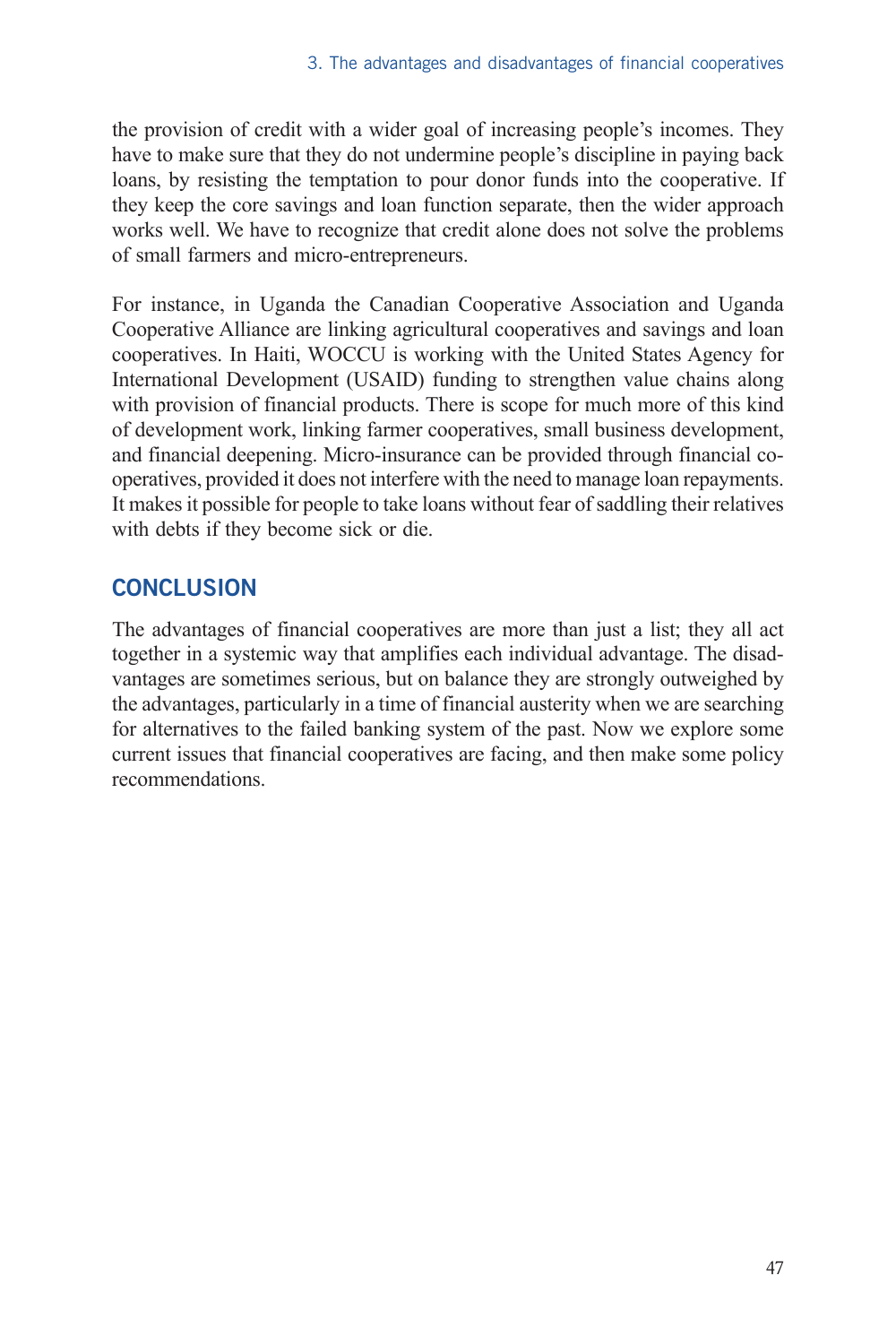# **4. Current issues and policy recommendations**

In the economically developed countries, the recent banking crisis is leading inevitably to increased regulation of the banking system by government under a tightened 'Basel III' regime. From the point of view of financial cooperatives that have already proved their soundness, there is the threat of *too much regulation*. In contrast, in developing countries there is often a lack of effective regulation from governments unable to supervise thousands of small societies. Here the threat is of *too little regulation*. In both scenarios, there is the threat of *inappropriate regulation* by governments that do not understand the 'cooperative difference'.

In the past the regulators have proved largely unaware of cooperatives. Writing in 2007, Fonteyne found that Basel II had no mention of cooperative banking, despite this type having such a large share of the European market. <sup>92</sup> Will Basel III be any more informed? As we have seen, financial cooperatives can be very large, and able to deal with new requirements without their costs increasing too much.They can also be very small, and here inappropriately detailed requirements will impose costs that will damage the competitiveness of smaller banks. In the United States, regulators have recognized this issue by exempting community banks from some of their requirements. In other countries, micro-finance laws regulate small cooperatives while large ones come under the banking system.

In addition to a well-crafted regulatory system, financial cooperatives need a sympathetic environment if they are to reach their potential. They need dedicated promoters to set up new societies, and experts to strengthen them; this is best done 'movement to movement', by cooperative apex bodies in countries where they are already well established. They need employer organizations and trade unions to see the potential benefits of employment-based credit unions. Where NGOs are active in promoting micro-finance they should be careful to nurture

<sup>92</sup> Fonteyne, 2007.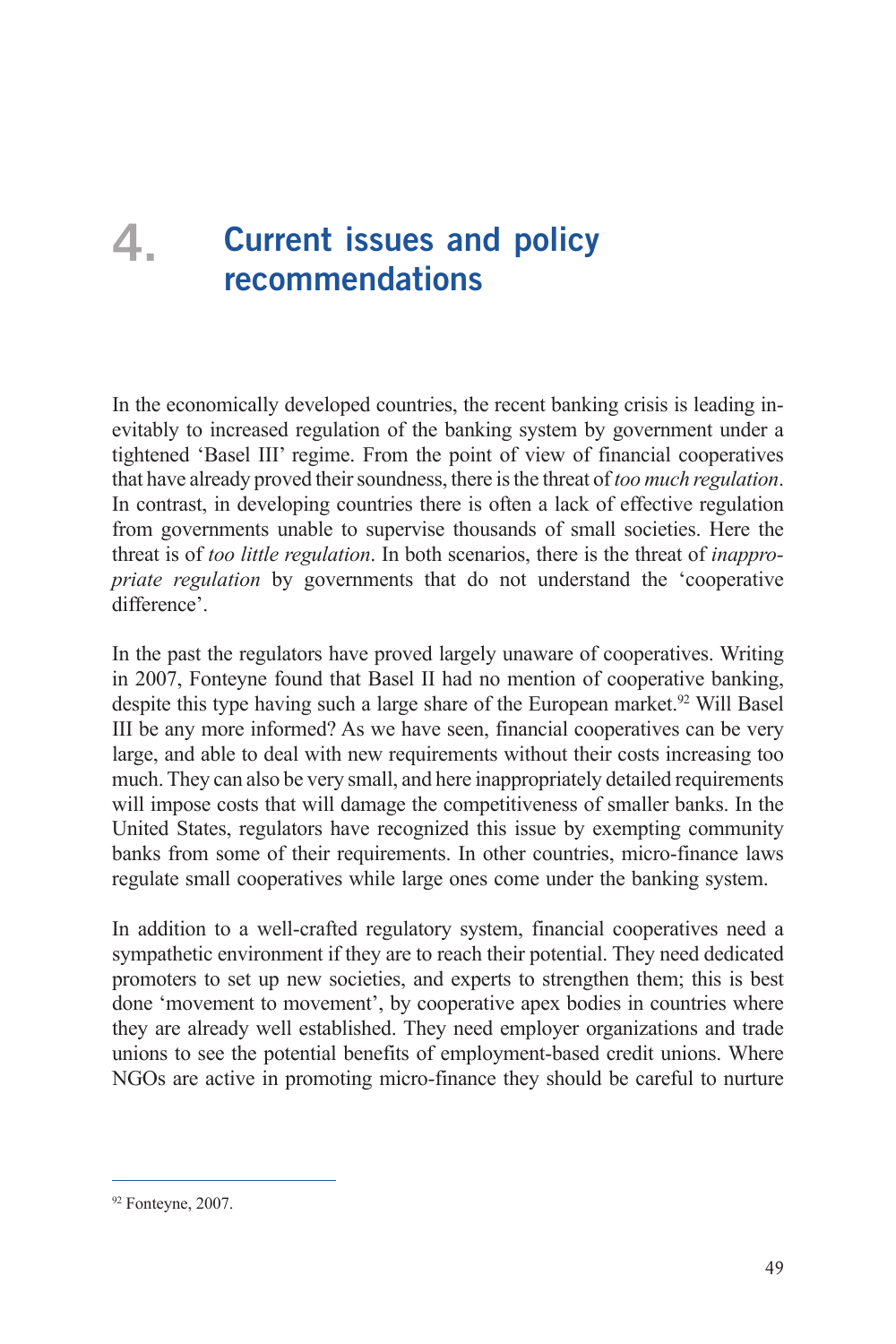sustainable savings-and-credit based cooperatives rather than simply dispensing loans, and they should pay attention to the need for apex bodies that strengthen financial cooperatives as a *system*. Micro-finance investment funds may find cooperatives an attractive conduit for lending, but there is a danger that they may swamp them with credit that undermines their autonomy.<sup>93</sup>

It is difficult to generalize about what financial cooperatives need. The situation varies from country to country and in the degree of maturity of the cooperative system. Here are some typical scenarios that lead to distinct policy recommendations:

#### *Scenario A: A country with a stable, developed financial cooperative system, that has the capacity to expand its support to SMEs*

In the aftermath of the banking crisis, governments in the most developed countries are both supporting their banks with massive amounts of cheap credit and beginning to regulate them more closely. When financial cooperatives are offered funding, either for strengthening their capital ratios or for on-lending to SMEs, they should be careful not to allow themselves to be swamped with government money; in the long run they must keep a healthy balance between savings and loans and have an incentive to keep up their own reserves.

Government regulators should recognize the differences between financial cooperatives and investor-owned banks both in their capital structure and their corporate governance. They should understand the network type of organization that the European cooperative banks in particular have achieved, and trust the way in which delegated supervision has worked over the last 150 years! They should not over-regulate, otherwise the cooperatives may find it too expensive to serve low-income members with small savings and loan accounts, and be forced to move upwards towards more affluent clients. It is important for the stability of the cooperative system that local banks are able to make decisions. Without local initiative, the cooperative banking system loses its power to underpin local economies and employment.

#### *Scenario B: A country where an existing financial cooperative sector exists but is not 'aspiring to descend'*

Here, promoters of microfinance should engage with the sector to find out why it is not serving the needs of those on low incomes. It may be that there is unfair

<sup>&</sup>lt;sup>93</sup> For a thorough exploration of this issue see Balkenhol, 1999, pp. 30-32.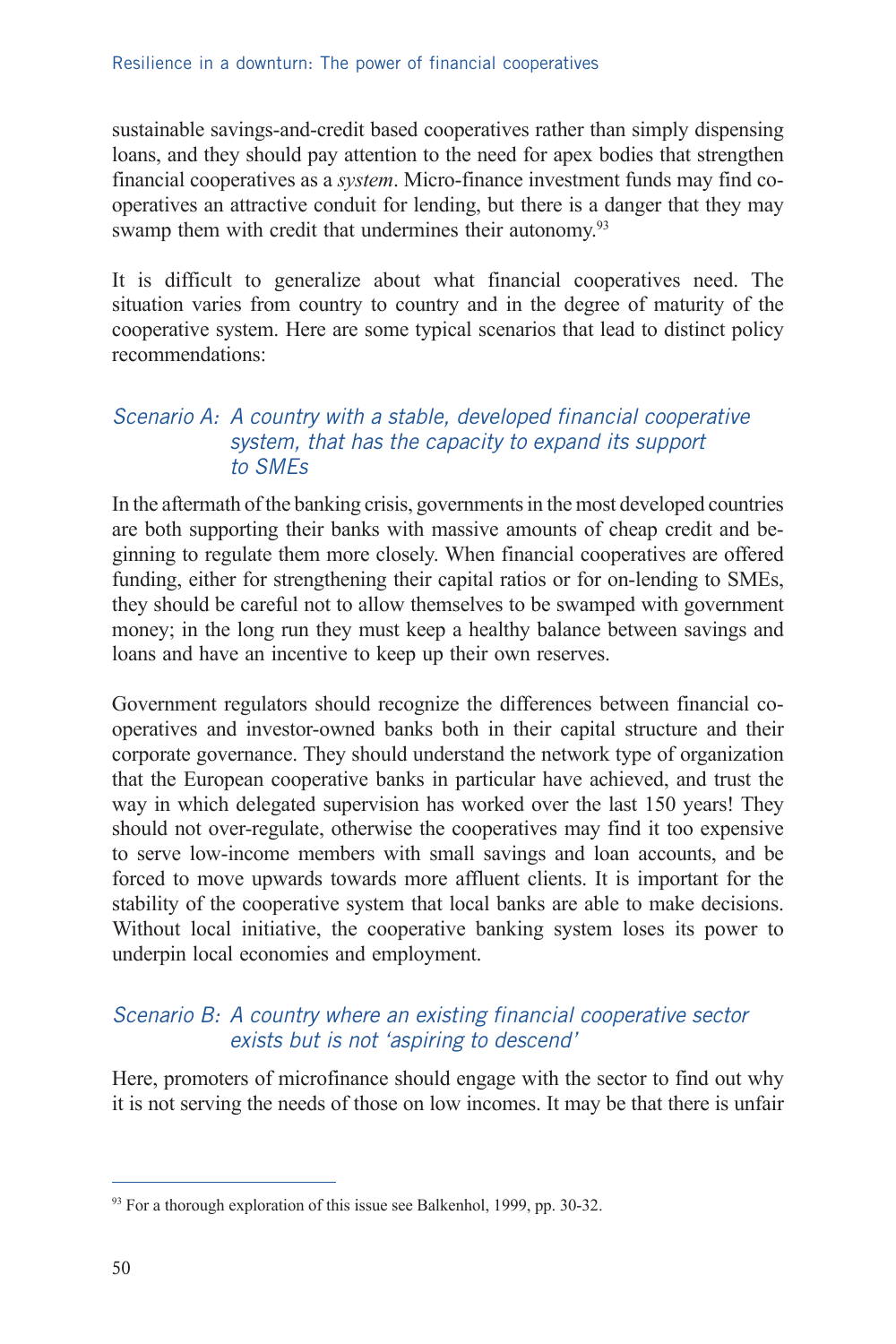competition from microfinance NGOs! They should encourage the sector to find ways of extending its reach, offering financial and technical support for effective loan appraisal and risk management. If the sector is strong enough, loan guarantees can be offered, and access provided to some wholesale funding. If funds are provided for lending on, these should not overbalance the loan portfolio (25 per cent is a good rule of thumb), and they should be seen as a commercial rather than a political initiative. Only those societies that meet prudential loan repayment criteria should receive funds for on-lending.

#### *Scenario C: A country with a rapidly growing sector that has inadequate supervision*

Here, promoters should focus on developing the capacity of government regulators and the national federation to supervise the sector. They can use a grading system that incentivizes societies to become stronger. Where there is a new federation, it is prudent to allow only strong societies to become members (as in Dunduliza in Tanzania). Where weak societies are already members they can be incentivized with the offer of economic benefits such as access to electronic networks or guarantee funds if they reach a required threshold. The ones that will not make it might eventually be closed down or merged with stronger societies. Only when they have loan assessment and risk management systems in place can their lending be expanded, and then mainly through use of their own member savings. If the existing law becomes an impediment, the legal framework will need to be updated in consultation with the sector, and using the WOCCU guidelines for credit union law, or the ILO guidelines on cooperative policy and legislation or other guidelines specific to particular types of financial cooperative.

A lot of effort should be put into strengthening the national federation to take the lead in promoting and representing the sector. This is what has happened in Poland and Vietnam and is beginning in Tanzania.

#### *Scenario D: A country where a large financial cooperative sector exists and is politically controlled, but there is an effective reform coalition*

Here, new laws will be needed guaranteeing the autonomy of financial cooperatives. The regulatory system will need to be reformed, non-viable societies will have to be closed down, corrupt boards removed from office and fresh elections held.<sup>94</sup> Governments can usefully fund the reform process, and in particular a member education programme and the handing over of societies to their members.

<sup>94</sup> Birchall and Simmons, 2010.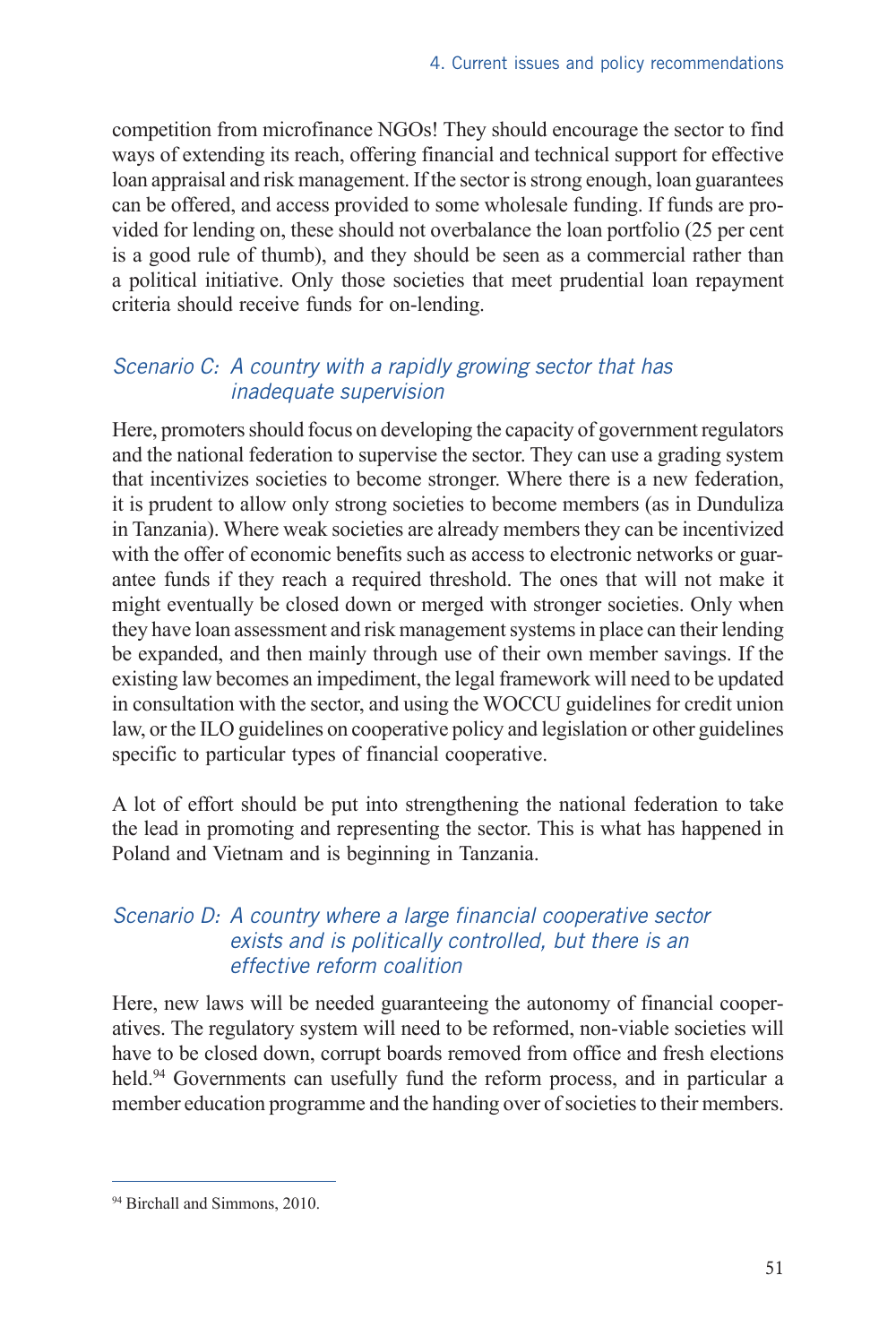After all of this has happened, all the usual strengthening measures will be needed to ensure the societies become good at banking! This is the kind of process that is going in China with rural credit cooperatives.

#### *Scenario E: A country where a large financial cooperative sector exists and is politically controlled, but there is NO effective reform coalition*

If there is no reform, then nothing can be done. Organizations wishing to promote financial cooperatives should focus on creating an alternative system that might emerge out of existing micro-finance projects. This is what happened in Sri Lanka in the 1970s with the Sanasa movement. It could be an alternative in India, if the current attempts to reform the massive credit cooperative sector are stalled.

#### *Scenario F: A country with no financial cooperatives, or a small number of primary societies*

Here, promoters should aim to develop a whole sector, with its own support structures of national federation and a central bank. Nothing less will do. Setting up primary societies on their own will just lead to problems that later on will be difficult to put right. National-level structures follow naturally from demands from primary societies for business services, but they should not have to wait too long! In Poland, for instance, the national federation was set up only a few years after work began to establish primary societies, and it was soon selfsufficient.

The aim should be to develop the capacity of the sector largely to supervise itself, and to pay for this out of its profits. That way it will not be vulnerable to cuts in government budgets or changes in policy. Of course, governments will want to regulate and supervise on behalf of savers, but often they do not have the capacity to do this and a lot of delegated supervision will be needed. A law will be needed that regulates the sector, recognizing its unique characteristics as well as what it has in common with other types of bank or micro-finance institution. It is important not to 'reinvent the wheel': there is plenty of guidance provided by WOCCU, DGRV–Deutscher Genossenschafts– und Raiffeisenverband (German Cooperative and Raiffeisen Confederation) and the ILO.

#### **THE RELATIONSHIP BETWEEN FINANCIAL COOPERATIVES AND OTHER KINDS OF DEVELOPMENT**

Financial cooperatives can be a base for other kinds of development programmes. Often, they are the only formal organizations available, particularly in remote rural areas. Their members need support, particularly when they borrow money to develop their own businesses; credit carries risks as well as opportunities.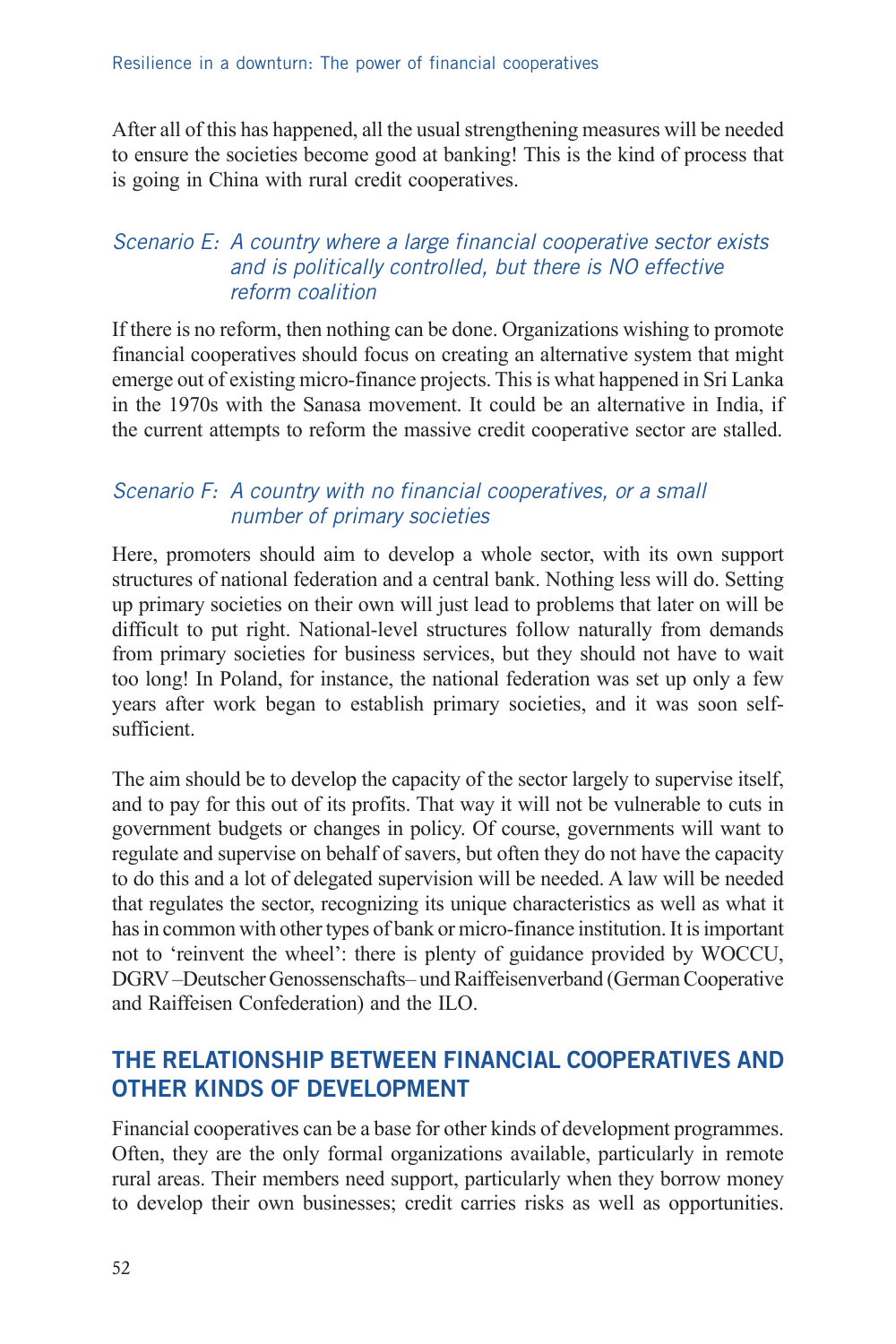Parallel programmes can be provided that cut down the risks to borrowers while not undermining the cooperatives. In particular, they can be a base for supply chain development. This helps primary producers (farmers, fishers, foresters) to make a better return on their business. It is no accident that, as soon as he could, Raiffeisen set up supply cooperatives for farmers, as well as rural credit cooperatives.

They can also be made into a base for small business development, but without swamping them with external funding, or substituting political decisions for commercial ones. Both the financial cooperatives and the SMEs have to survive in a competitive market. <sup>95</sup> Cooperatives often provide micro-insurance in the form of death benefits; as the promoters of the Grameen system found out, if credit is to be used to its full potential, the knowledge that one's surviving family will not be burdened with the debt is essential. Other types of micro-insurance can be added in, but not provided directly by the cooperative; beyond simple death benefits, the linking of insurance and borrowing can create a moral hazard, but if the linkage is not to the loan but to a potential cause of default - ill health or crop failure or natural disaster – the combination of lending and insuring can keep people out of poverty. <sup>96</sup> External funding can be used to subsidize the insurance side, provided this is insulated from the loan product. We should not forget that savings are also a kind of insurance; they smooth out the peaks and troughs of consumer expenditure and to some extent help businesses to survive an economic downturn. Financial cooperatives should always provide *savings* and credit.

Finally, we should remember that financial cooperatives are not just about financial deepening. Like other types of cooperative, they are 'people-centred' businesses, owned by the people they serve. This makes them more challenging than other types of micro-finance institution to promote, but also much more sustainable.

<sup>&</sup>lt;sup>95</sup> Adams, 2005.

<sup>96</sup> Clarke and Dercon, 2009.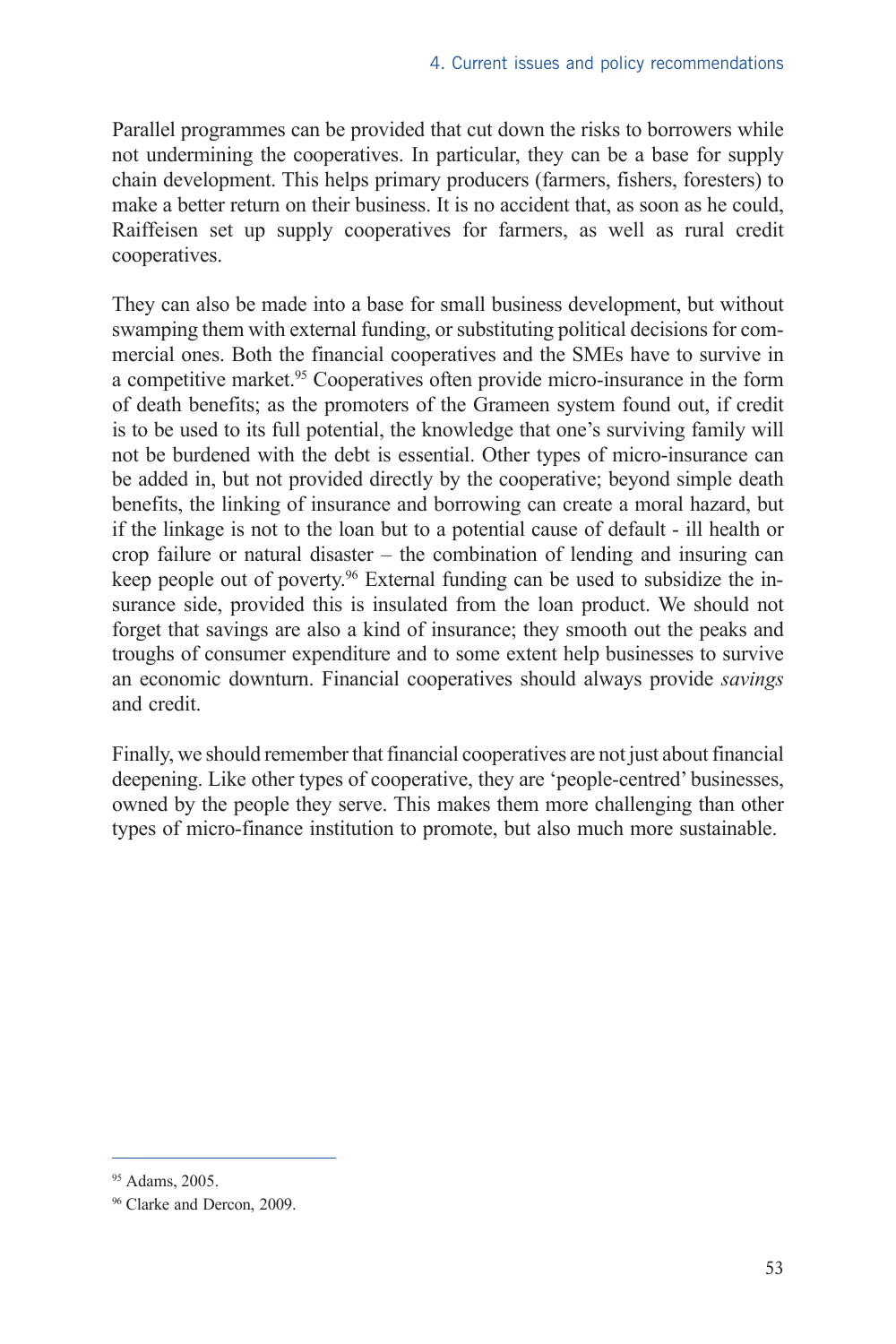### **Bibliography**

- Adams, D. 2005. *Using credit unions as conduits for micro-enterprise lending: Latin American insights*. Working Paper No.12, Enterprise and Cooperative Development Department, (Geneva, ILO).
- Allen, E and Maghimbi, S. 2009. *African cooperatives and the financial crisis*, CoopAFRICA Working Paper No.3, (Dar es Salaam, ILO).
- Altunbas Y., S. Carbó Valverde and P. Molyneux. 2003. *Ownership and performance in European and US banking – A comparison of commercial, cooperative and savings banks*, Fundación de las Cajas de Ahorros Working Paper No. 180/2003.
- Ayadi, R., E. Arbak, S. Carbó Valverde, F. Rodriguez Fernandez and R.H. Schmidt. 2009. *Investigating Diversity in the Banking Sector in Europe: The Performance and Role of Savings Banks* (Brussels, Centre for European Policy Studies).
- Ayadi, R., D. Llewellyn, RH Schmidt, E Arbak, and WP de Groen. 2010. *Investigating Diversity in the Banking Sector in Europe: Key developments, performance and the role of cooperative banks* (Brussels, Centre for European Policy Studies).
- Balkenhol, B. (ed) 1999. *Credit Unions and the Poverty Challenge; extending outreach, enhancing sustainability* (Geneva, ILO).
- Birchall, J. 1994. *Co-op: The People's Business*, (Manchester, Manchester University Press).
- –––. 2004. *Cooperatives and the Millennium Development Goals* (Geneva, ILO).
- –––. 2010. *People-centred Businesses: Cooperative and Mutuals and the Idea of Membership*, (London, Palgrave Macmillan).
- –––. 2012. *Common Cause, Collective Action* (London, Consumer Focus).
- –––. Forthcoming. *Finance in an Age of Austerity: the Power of Customer-owned Banks*, (Cheltenham, Edward Elgar).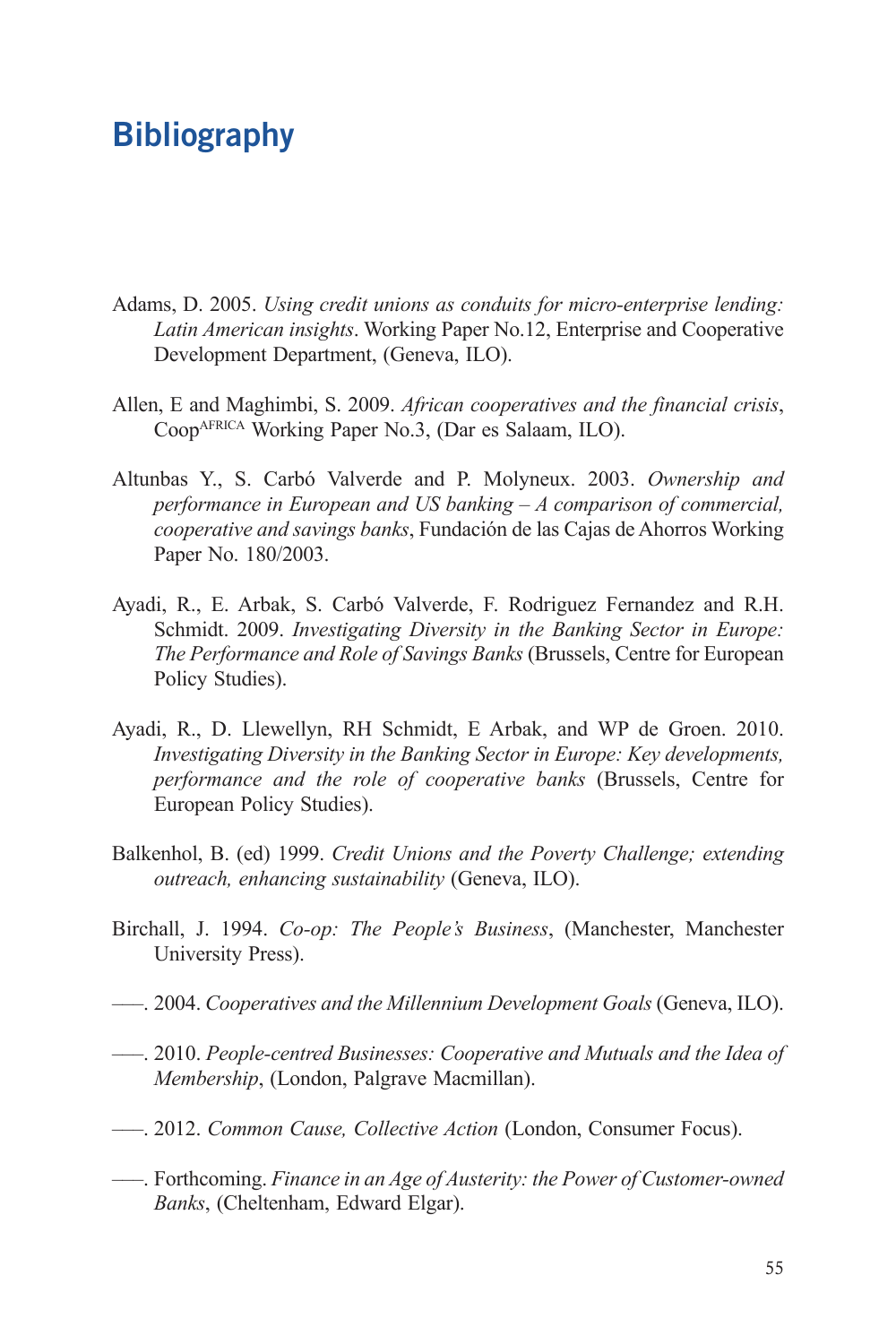Resilience in a downturn: The power of financial cooperatives

- Birchall, J and Hammond Ketilson, L. 2009. *Resilience of the Cooperative Business Model in times of crisis* (Geneva, ILO).
- Birchall, J and Simmons, R. 2010. 'The cooperative reform process in Tanzania and Sri Lanka' in *Annals of Public and Cooperative Economics*, 81.3, pp. 467-50.
- Bonin, H. 2012. "French cooperative banks across crises in the 1930s and in 2007-12" in Mooij, J and Boonstra, W. (eds): *Raiffeisen's Footprint: the co-operative way of banking*, (Amsterdam, VU University Press).
- Brazda, J, Schediwy, R, Blisse, H and Jagschitz, F. 2012. "The banks and credit cooperatives in Austria during the Great Depression of the 1930s" in Mooij, J and Boonstra, W. (eds): *Raiffeisen's Footprint: the co-operative way of banking* (Amsterdam: VU University Press).
- Carroll, B, McCarthy O, O'Shaughnessy, O. Forthcoming, 2012. "Cooperatives: What Relevance Now?" in Doyle, G; Lalor, T (eds): *Social Enterprise in Ireland* (Dublin: Oak Tree Press).
- CGAP. 2011. *Financial Access 2010*, Annual Report, World Bank.
- Clarke, D and Dercon, S. 2009. *Insurance, credit and safety nets for the poor in a world of risk*. DESA Working Paper No.81, UNDESA.
- CoopAFRICA. 2010. *Promising practices: How cooperatives work for working women in Africa*, (Geneva, ILO).
- Di Salvo, R. 2003. 'The governance of mutual and cooperative bank systems in Europe', *Cooperative Studies* (BCC: Federcasse).
- Fay, CR. 1907. *Cooperation at Home and Abroad* (London: PS King).
- Fonteyne, W. 2007. *Cooperative Banks in Europe: Policy Issues*, IMF Working Paper WP/07/159, (Washington DC, International Monetary Fund).
- Girardone, G, J Nankervis, E-F Velentza. 2009. 'Efficiency, ownership and financial structure in European banking: a cross-country comparison', *Managerial Finance*, 35.3, 227-245.
- Groeneveld, H and Llewellyn, D. 2012. 'Corporate governance in cooperative banks', in Mooij, J and Boonstra, W. (eds): *Raiffeisen's Footprint: the co-operative way of banking* (Amsterdam, VU University Press).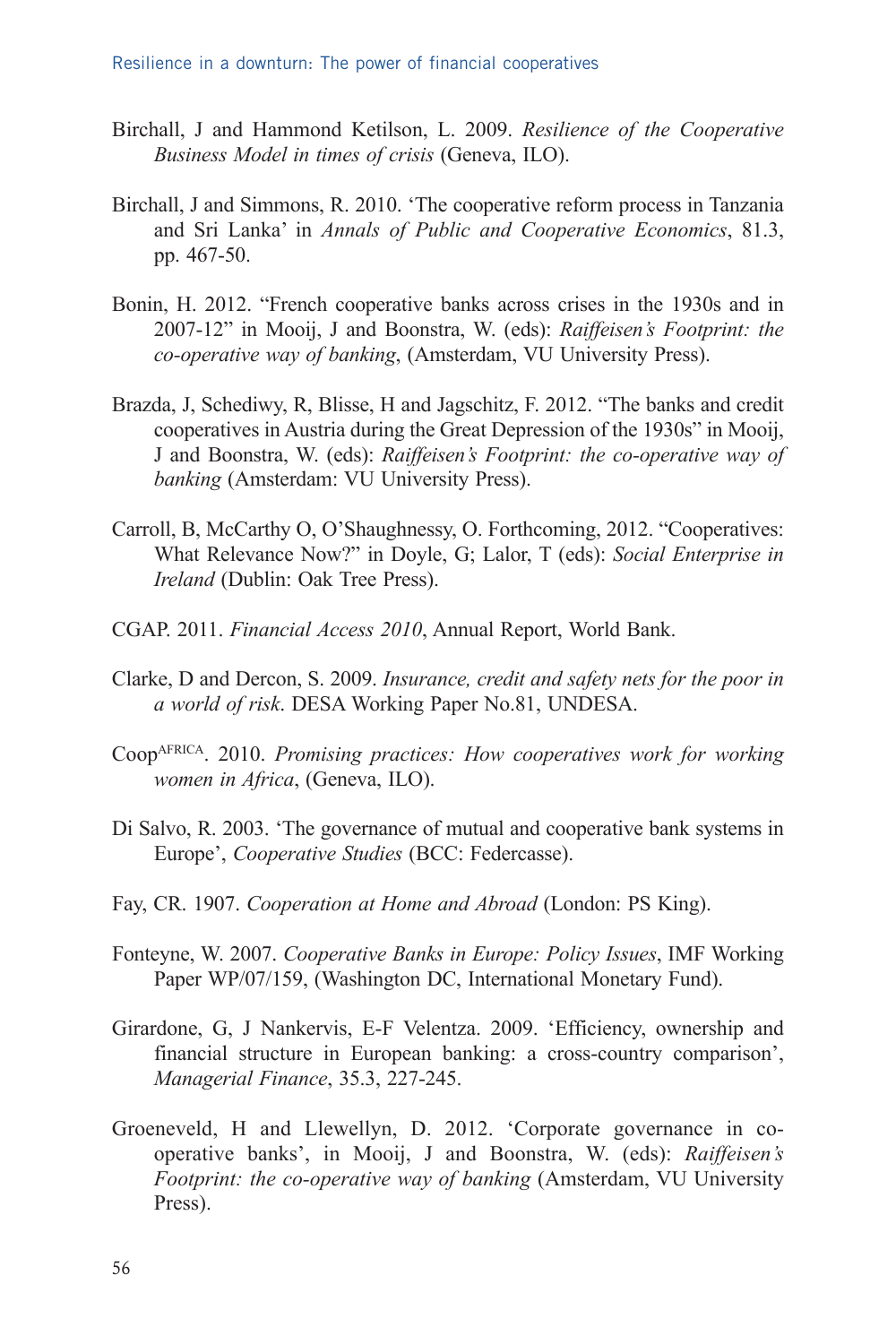- Groeneveld, H and de Vries, B. 2009. 'European cooperative banks: First lessons of the subprime crisis', *International Journal of Cooperative Management*, 4.2.
- Hansmann, H. 1996. *The Ownership of Enterprise* (Cambridge MA: Harvard University Press).
- Hesse, H. and M Cihak. 2007. *Cooperative Banks and Financial Stability*, IMF Working Paper WP/07/02, (Washington DC, International Monetary Fund).
- Iannotta, G., G. Nocera and A. Sironi. 2007. 'Ownership Structure, Risk and Performance in the European Banking Industry', *Journal of Banking and Finance*, Vol. 31, No. 7, pp. 2127-2149.
- International Labour Office. 2002. *Microfinance for employment creation and enterprise development*, Committee on Employment and Social Policy, Geneva.
- –––. 2009. Recovering from the Crisis: a global jobs pact, Geneva.
- –––. 2012. *World of Work Report 2012: better jobs for a better economy*, Geneva.
- Kalmi, P. 2012. "Finnish cooperative banks and the crisis of the early 1990s", in Mooij, J and Boonstra, W. (eds) *Raiffeisen's Footprint: the co-operative way of banking* (Amsterdam, VU University Press).
- Kemp, T. 1985. *Industrialisation in Nineteenth Century Europe* (Harlow, Longman).
- Kornert, J. 2012. 'Swedish cooperative banking in the 1990s: A decade of crisis and transition", in Mooij, J and Boonstra, W. (eds): *Raiffeisen's Footprint: the co-operative way of banking*, (Amsterdam, VU University Press).
- MDG Achievement Fund. 2010. *Mainstreaming gender equality concerns in Palestinian cooperatives*, Policy Brief 10, (Beirut, ILO).
- Meyer, E. 2012. 'German cooperative banksin the 1931 banking crisis', in Mooij, J and Boonstra, W. (eds): *Raiffeisen's Footprint: the co-operative way of banking* (Amsterdam, VU University Press).
- Mooij, J. 2012. "Dutch co-operative banks and the crises of the 1920s and 1930s" in Mooij, J and Boonstra, W. (eds): *Raiffeisen's Footprint: the co-operative way of banking* (Amsterdam: VU University Press).